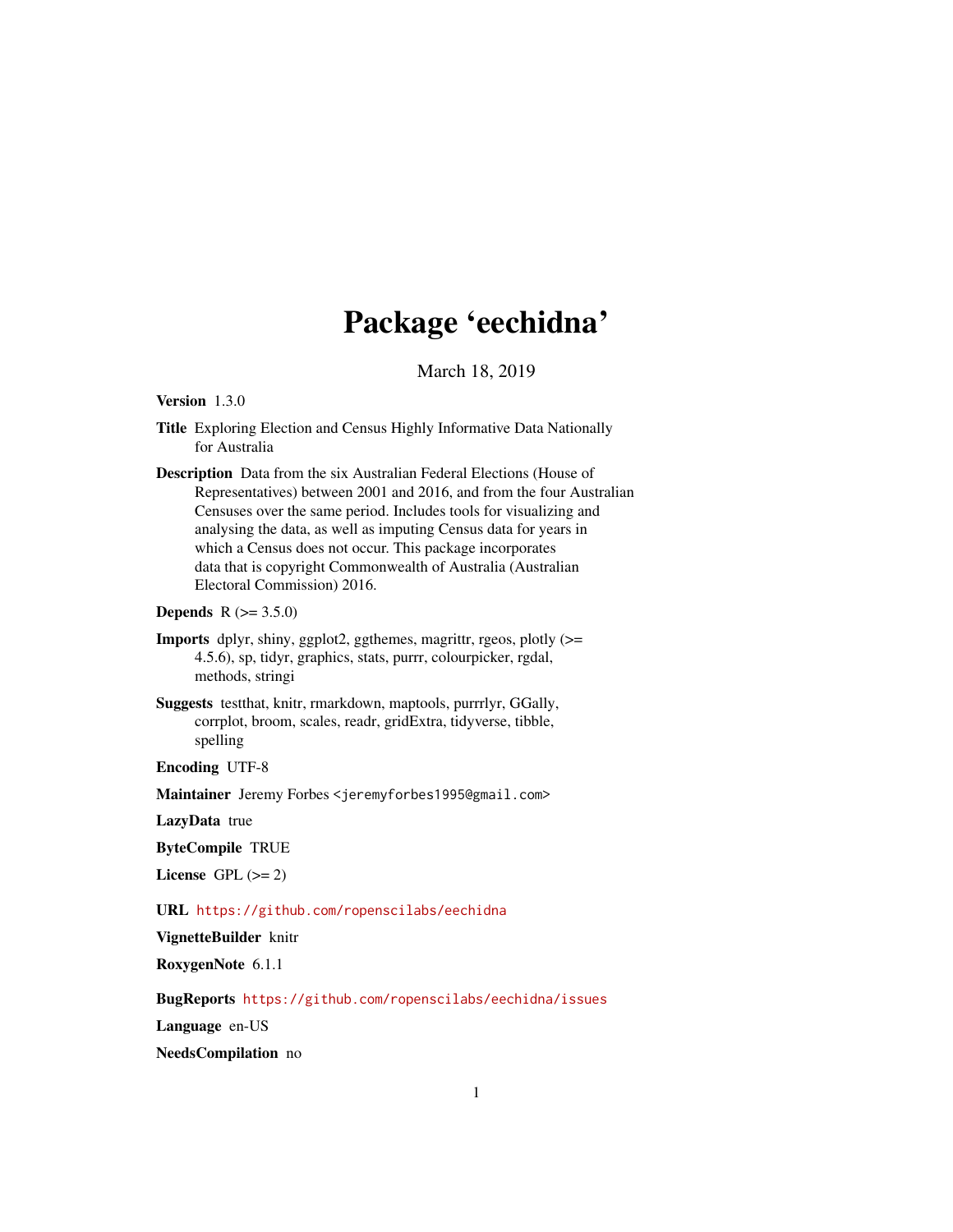Author Di Cook [aut], Anthony Ebert [aut], Jeremy Forbes [aut, cre], Heike Hofmann [aut], Rob Hyndman [aut], Thomas Lumley [aut], Ben Marwick [aut], Carson Sievert [aut], Mingzhu Sun [aut], Dilini Talagala [aut], Nicholas Tierney [aut], Nathaniel Tomasetti [aut], Earo Wang [aut], Fang Zhou [aut], Commonwealth of Australia AEC [cph], Australian Bureau of Statistics ABS [cph]

Repository CRAN

Date/Publication 2019-03-18 00:00:03 UTC

# R topics documented:

|                                                                                                                  | $\mathbf{3}$   |
|------------------------------------------------------------------------------------------------------------------|----------------|
| abs $2001$                                                                                                       | $\overline{4}$ |
|                                                                                                                  | $\overline{7}$ |
| 10                                                                                                               |                |
| 13                                                                                                               |                |
| 16                                                                                                               |                |
| 19                                                                                                               |                |
| abs $2011$<br>21                                                                                                 |                |
| 25<br>$abs2013$                                                                                                  |                |
|                                                                                                                  |                |
|                                                                                                                  |                |
| $-31$                                                                                                            |                |
|                                                                                                                  |                |
|                                                                                                                  |                |
| 34                                                                                                               |                |
| 35                                                                                                               |                |
| -36                                                                                                              |                |
| $firstpref\_pollingbook\_download \dots \dots \dots \dots \dots \dots \dots \dots \dots \dots \dots \dots$<br>37 |                |
| f <sub>D</sub> 01                                                                                                |                |
| -39<br>f <sub>D</sub> 04                                                                                         |                |
| 40                                                                                                               |                |
| 41                                                                                                               |                |
| 42.                                                                                                              |                |
| 43                                                                                                               |                |
| 44                                                                                                               |                |
| 45                                                                                                               |                |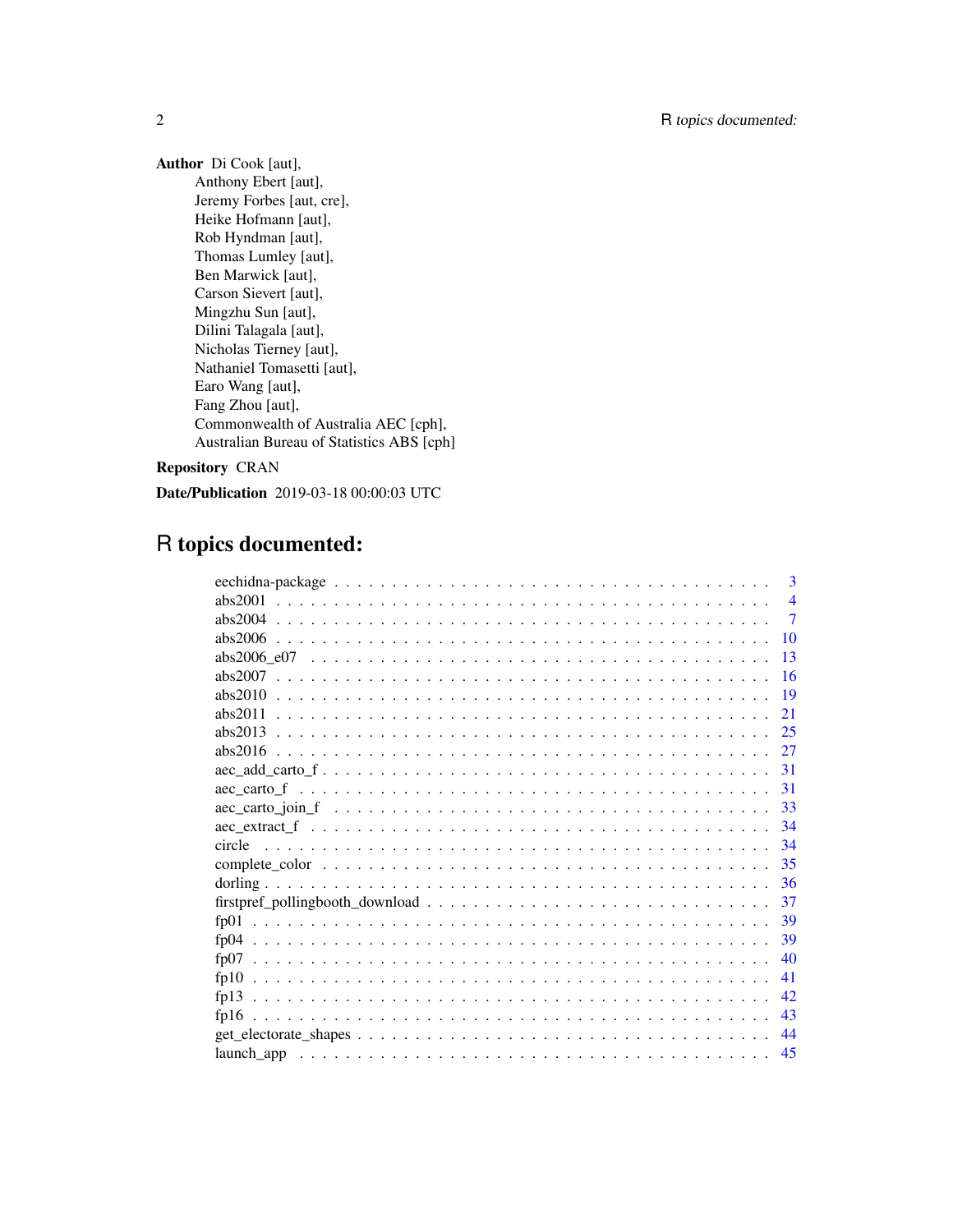<span id="page-2-0"></span>

|       |                                                                                                                                                                                                                                | 46 |
|-------|--------------------------------------------------------------------------------------------------------------------------------------------------------------------------------------------------------------------------------|----|
|       |                                                                                                                                                                                                                                | 47 |
|       |                                                                                                                                                                                                                                | 48 |
|       |                                                                                                                                                                                                                                | 48 |
|       | nat data $07 \ldots$ .                                                                                                                                                                                                         | 49 |
|       | nat data $10 \ldots$ .                                                                                                                                                                                                         | 50 |
|       |                                                                                                                                                                                                                                | 50 |
|       |                                                                                                                                                                                                                                | 51 |
|       |                                                                                                                                                                                                                                | 52 |
|       |                                                                                                                                                                                                                                | 53 |
|       |                                                                                                                                                                                                                                | 53 |
|       |                                                                                                                                                                                                                                | 54 |
|       |                                                                                                                                                                                                                                | 55 |
|       |                                                                                                                                                                                                                                | 55 |
|       |                                                                                                                                                                                                                                | 56 |
|       | tcp01                                                                                                                                                                                                                          | 57 |
|       | tcp04                                                                                                                                                                                                                          | 58 |
|       | tcp07                                                                                                                                                                                                                          | 59 |
|       | tcp10                                                                                                                                                                                                                          | 60 |
|       | tcp13                                                                                                                                                                                                                          | 61 |
|       | tcp16                                                                                                                                                                                                                          | 62 |
|       | tpp01                                                                                                                                                                                                                          | 63 |
|       | tpp04                                                                                                                                                                                                                          | 63 |
|       | tpp07                                                                                                                                                                                                                          | 64 |
|       | tpp10                                                                                                                                                                                                                          | 65 |
|       | tpp13                                                                                                                                                                                                                          | 66 |
|       | tpp16                                                                                                                                                                                                                          | 66 |
|       |                                                                                                                                                                                                                                | 67 |
|       | twoparty_pollingbooth_download \\cdot \\cdot \\cdot \\cdot \\cdot \\cdot \\cdot \\cdot \\cdot \\cdot \\cdot \\cdot \\cdot \\cdot \\cdot \\cdot \\cdot \\cdot \\cdot \\cdot \\cdot \\cdot \\cdot \\cdot \\cdot \\cdot \\cdot \\ | 69 |
|       |                                                                                                                                                                                                                                | 70 |
| Index |                                                                                                                                                                                                                                | 72 |

eechidna-package *Exploring Election and Census Highly Informative Data Nationally for Australia*

# Description

Data from 2013 Australian Federal Election and 2011 Australian Census for each House of Representatives electorate, along with some tools for visualizing and analysing the data.

# Author(s)

Di Cook, Jeremy Forbes, Heike Hofmann, Rob Hyndman, Thomas Lumley, Ben Marwick, Carson Sievert, Nicholas Tierney, Nathaniel Tomasetti, Fang Zhou.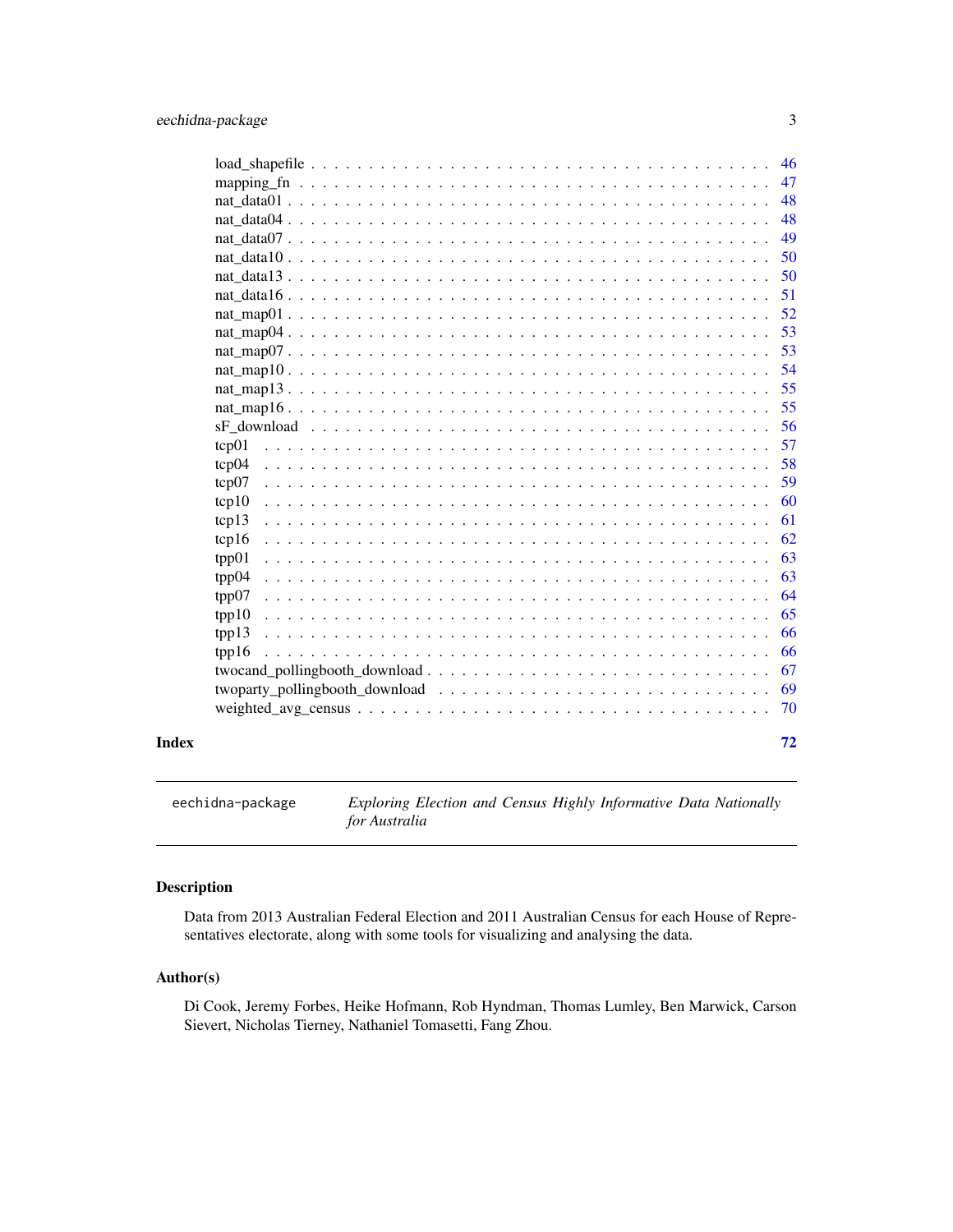#### <span id="page-3-0"></span>**Description**

A dataset containing demographic and other information about each electorate from the Australian Census of Population and Housing. The data were obtained from the Australian Bureau of Statistics, and downloaded from <https://www.censusdata.abs.gov.au/datapacks/>. Electorate boundaries match those in place at the time of the 2001 Federal election.

#### Usage

abs2001

#### Format

- UniqueID: numeric identifier that links the electoral division with Census and other election datasets.
- DivisionNm: Name of electorate
- State: State containing electorate
- Population: Total population of electorate
- Area: Area of electorate division in square kilometres
- Age00\_04: Percentage of people aged 0-4.
- Age05\_14: Percentage of people aged 5-9.
- Age15\_19: Percentage of people aged 15-19.
- Age20\_24: Percentage of people aged 20-24.
- Age25\_34: Percentage of people aged 25-34.
- Age35\_44: Percentage of people aged 35-44.
- Age45 54: Percentage of people aged 45-54.
- Age 55 64: Percentage of people aged 55-64.
- Age65 74: Percentage of people aged 65-74.
- Age75\_84: Percentage of people aged 75-84.
- Age85plus: Percentage of people aged 85 or higher.
- Anglican: Percentage of people affiliated with the Anglican denomimation
- AusCitizen: Percentage of people who are Australian Citizens
- AverageHouseholdSize: Average number of people in a household
- BachelorAbv: Percentage of people who have completed a Bachelor degree or above
- Born\_Asia: Percentage of people born in Asia
- Born\_MidEast: Percentage of people born in the Middle East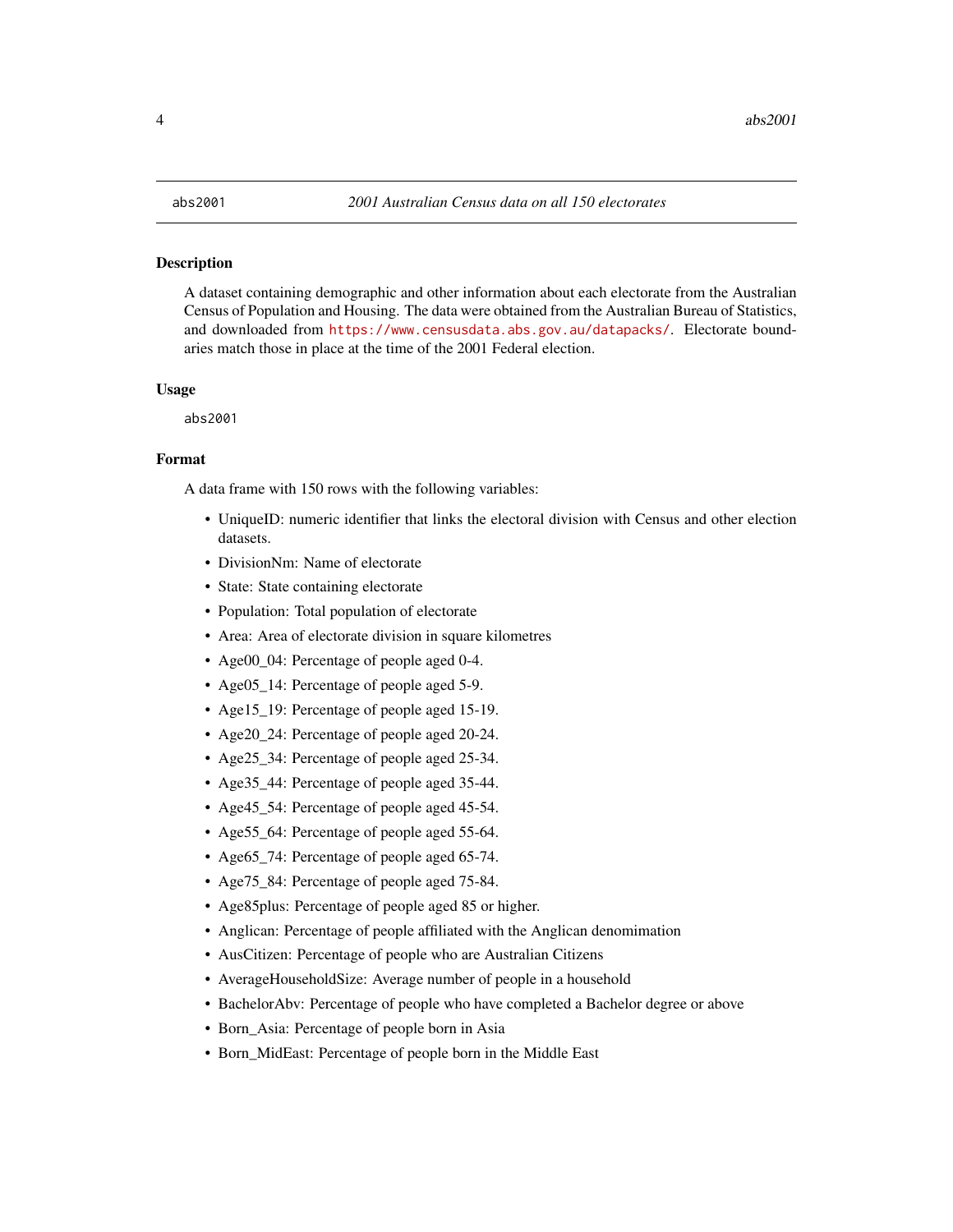- Born\_SE\_Europe: Percentage of people born in South Eastern Europe
- Born\_UK: Percentage of people born in the United Kingdom
- BornElsewhere: Percentage of people who were born overseas, outside of Asia, Middle East, South Eastern Europe and the UK
- BornOverseas\_NS: Percentage of people who did not answer the question relating to birthplace
- Buddhism: Percentage of people affiliated with the Buddhist religion
- Catholic: Percentage of people affiliated with the Catholic denomimation
- Christianity: Percentage of people affiliated with the Christian religion (of all denominations)
- Couple NoChild House: Percentage of households made up of a couple with no children
- Couple WChild House: Percentage of households made up of a couple with children
- CurrentlyStudying: Percentage of people who are currently studying
- DeFacto: Percentage of people who are in a de facto marriage
- DiffAddress: Percentage of people who live at a different address to what they did 5 years ago
- DipCert: Percentage of people who have completed a diploma or certificate
- Distributive: Percentage of employed persons who work in wholesale trade, retail trade, transport, post or warehousing related industries
- EmuneratedElsewhere: Percentage of people who receive emuneration outside of Australia, out of the total population plus overseas visitors
- EnglishOnly: Percentage of people who speak only English
- Extractive: Percentage of employed persons who work in extractive industries (includes mining, gas, water, agriculture, waste, electricity)
- FamilyIncome\_NS: Percentage of people who did not answer the question relating to family income
- FamilyRatio: Average number of people per family
- Finance: Percentage of employed persons who work in finance or insurance related industries
- HighSchool: Percentage of people who have completed high school
- HighSchool NS: Rate of nonresponse for questions relating to high school completion
- HouseholdIncome\_NS: Percentage of people who did not answer the question relating to household income
- Indigenous: Percentage of people who are Indigenous
- InternetAccess: Percentage of people with access to the internet
- InternetAccess\_NS: Rate of nonresponse for questions relating to internal access
- InternetUse: Percentage of people who used internet in the last week (2001 only)
- InternetUse\_NS: Rate of nonresponse for questions relating to internet use (2001 only)
- Islam: Percentage of people affiliated with the Islamic religion
- Judaism: Percentage of people affiliated with the Jewish religion
- Laborer: Percentage of employed persons who work as a laborer
- Language\_NS: Rate of nonresponse for questions relating to language spoken at home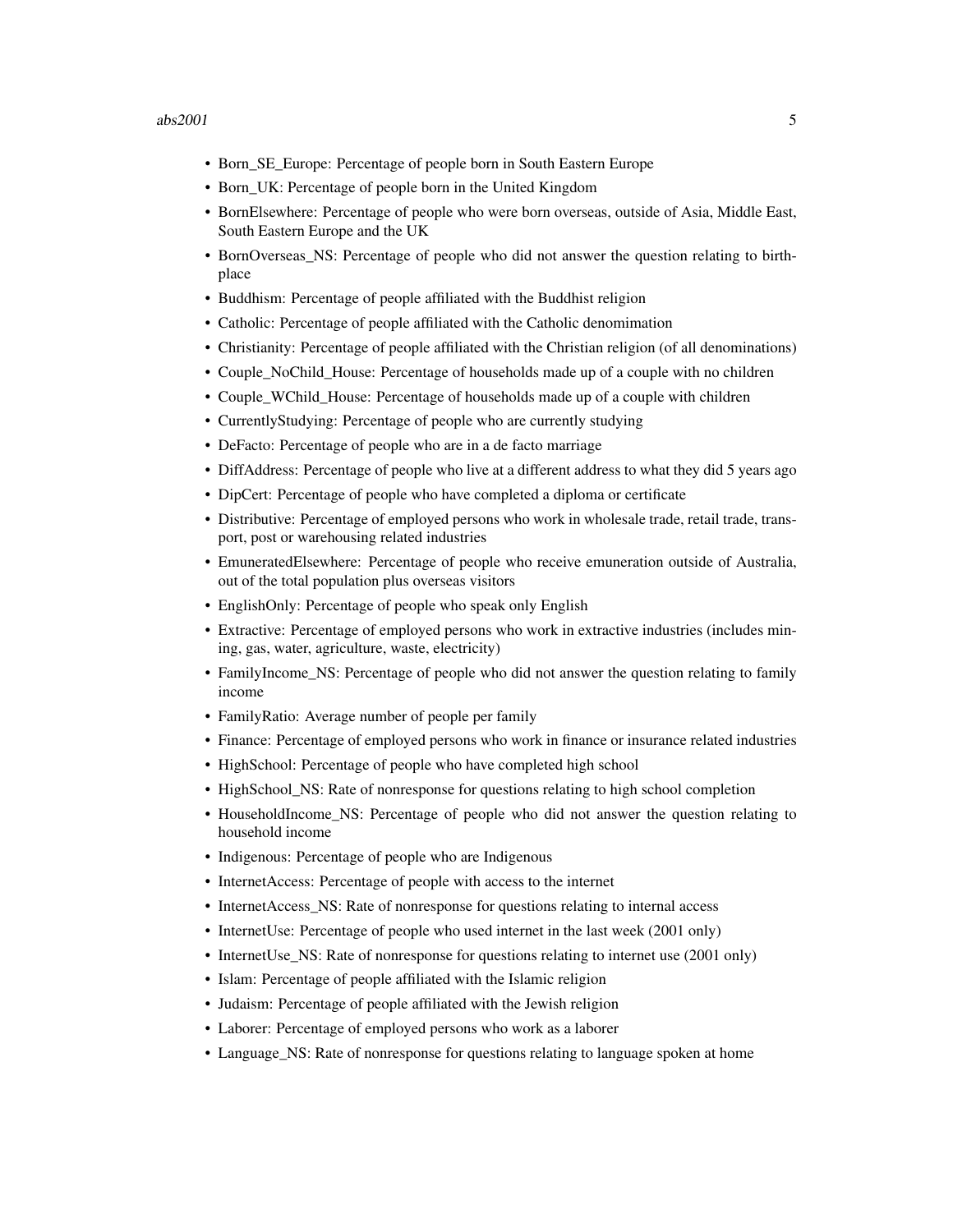- LFParticipation: Labor force participation rate
- ManagerAdminClericalSales: Percentage of employed persons who work in management, administration, clerical duties and sales
- Married: Percentage of people who are married
- MedianAge: Median age
- MedianFamilyIncome: Median weekly family income (in \$)
- MedianHouseholdIncome: Median weekly household income (in \$)
- MedianLoanPay: Median mortgage loan repayment amount (of mortgage payments, in \$)
- MedianPersonalIncome: Median weekly personal income (in \$)
- MedianRent: Median weekly rental payment amount (of those who rent, in \$)
- Mortgage: Percentage of dwellings that are on a mortgage
- NoReligion: Percentage of people with no religion
- OneParent\_House: Percentage of households made up of one parent with children
- Other NonChrist: Percentage of people affiliated with a religion other than Christianity, Buddhism, Islam and Judaism
- OtherChrist: Percentage of people affiliated with a denomination of the Christian religion other than Anglican or Catholic
- OtherLanguageHome: Percentage of people who speak a language other than English at home
- Owned: Percentage of dwellings that are owned outright
- PersonalIncome\_NS: Rate of nonresponse for questions relating to personal income
- Professional: Percentage of employed persons who work as a professional
- PublicHousing: Percentage of dwellings that are owned by the government, and rented out to tenants
- Religion NS: Rate of nonresponse for questions relating to religion
- Rent NS: Rate of nonresponse for questions relating to rental costs
- Renting: Percentage of dwellings that are being rented
- SocialServ: Percentage of employed persons who work in education and training, healthcare, social work, community, arts and recreation
- SP House: Percentage of households occupied by a single person
- Tenure NS: Rate of nonresponse for questions relating to tenure
- Tradesperson: Percentage of employed persons who specialise in a trade
- Transformative: Percentage of employed persons who work in construction or manufacturing related industries
- Unemployed: Unemployment rate
- University\_NS: Rate of nonresponse for questions relating to University
- Volunteer: Percentage of people who work as a volunteer
- Volunteer\_NS: Rate of nonresponse for questions relating to working as a volunteer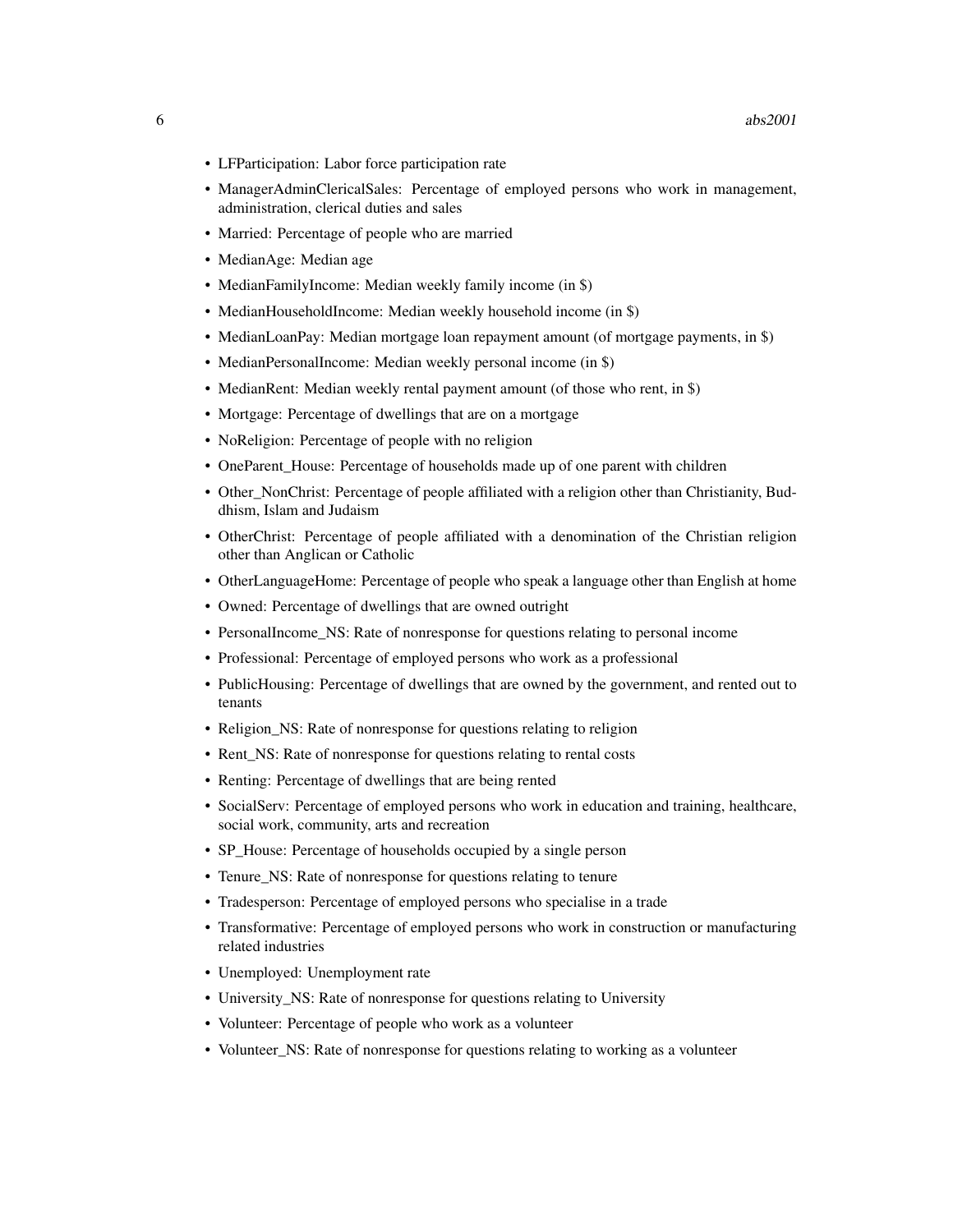#### <span id="page-6-0"></span> $abs2004$   $7$

### Examples

```
library(eechidna)
library(dplyr)
data(abs2001)
abs2001 %>% select(DivisionNm, MedianAge, Unemployed, NoReligion, MedianPersonalIncome) %>% head()
# Join with two-party preferred voting data
library(ggplot2)
data(tpp01)
election2001 <- left_join(abs2001, tpp01, by = "UniqueID")
# See relationship between personal income and Liberal/National support
ggplot(election2001, aes(x = MedianPersonalIncome, y = LNP_Percent)) + geom_point() + geom_smooth()
```
abs2004 *Imputed Australian Census data for the electorates in place at time of the 2004 Federal election*

# **Description**

A dataset containing estimated demographic and other information about each electorate. The data is imputed using Census information from 2001 and 2006. See the imputing-census-data vignette for more details.

#### Usage

abs2004

# Format

- DivisionNm: Name of electorate
- Age00\_04: Percentage of people aged 0-4.
- Age05\_14: Percentage of people aged 5-9.
- Age15\_19: Percentage of people aged 15-19.
- Age20\_24: Percentage of people aged 20-24.
- Age25\_34: Percentage of people aged 25-34.
- Age35\_44: Percentage of people aged 35-44.
- Age45\_54: Percentage of people aged 45-54.
- Age55\_64: Percentage of people aged 55-64.
- Age65\_74: Percentage of people aged 65-74.
- Age75\_84: Percentage of people aged 75-84.
- Age85plus: Percentage of people aged 85 or higher.
- Anglican: Percentage of people affiliated with the Anglican denomimation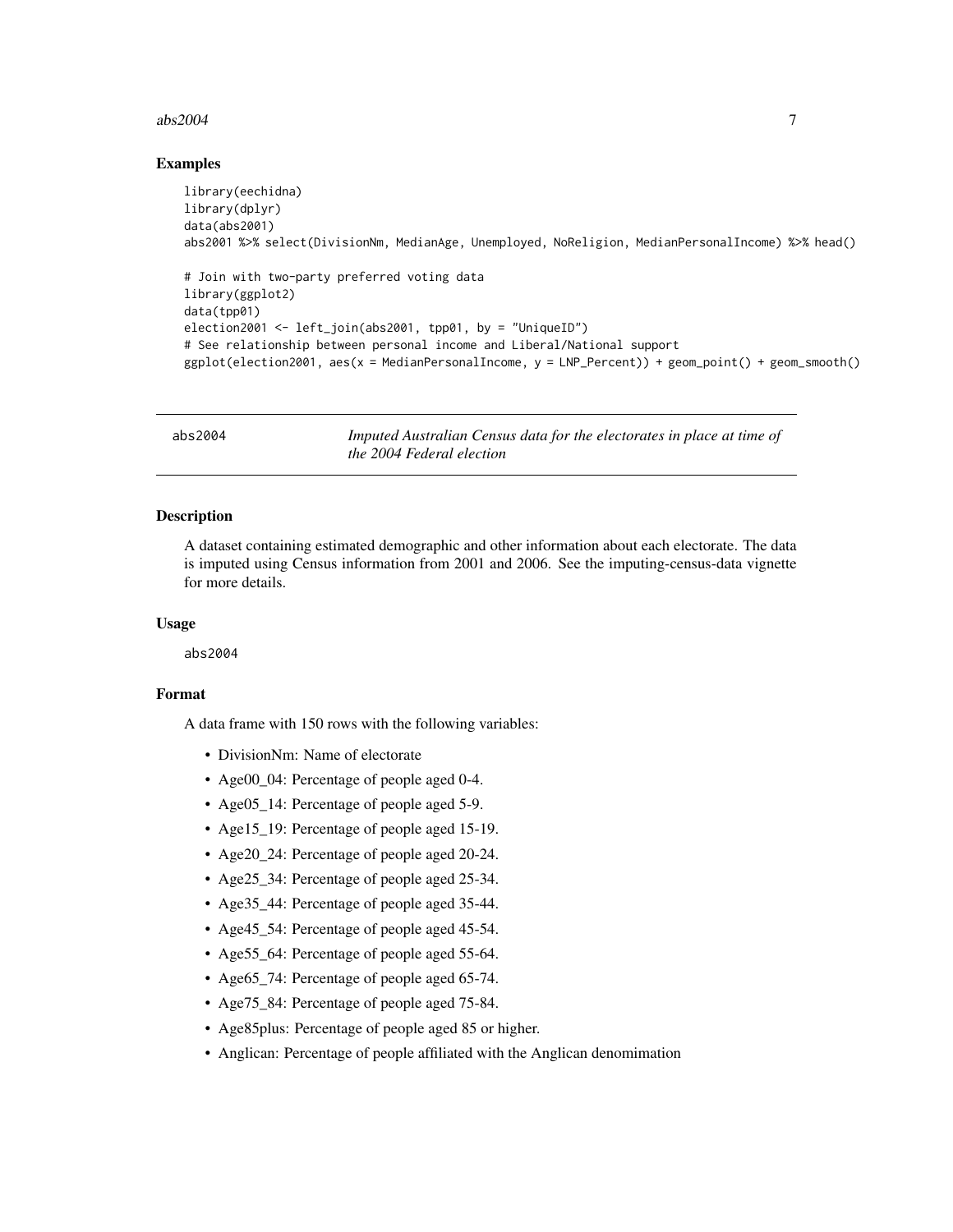- AusCitizen: Percentage of people who are Australian Citizens
- AverageHouseholdSize: Average number of people in a household
- BachelorAbv: Percentage of people who have completed a Bachelor degree or above
- Born\_Asia: Percentage of people born in Asia
- Born\_MidEast: Percentage of people born in the Middle East
- Born SE Europe: Percentage of people born in South Eastern Europe
- Born UK: Percentage of people born in the United Kingdom
- BornElsewhere: Percentage of people who were born overseas, outside of Asia, Middle East, South Eastern Europe and the UK
- Buddhism: Percentage of people affiliated with the Buddhist religion
- Catholic: Percentage of people affiliated with the Catholic denomimation
- Christianity: Percentage of people affiliated with the Christian religion (of all denominations)
- Couple NoChild House: Percentage of households made up of a couple with no children
- Couple\_WChild\_House: Percentage of households made up of a couple with children
- CurrentlyStudying: Percentage of people who are currently studying
- DeFacto: Percentage of people who are in a de facto marriage
- DiffAddress: Percentage of people who live at a different address to what they did 5 years ago
- DipCert: Percentage of people who have completed a diploma or certificate
- Distributive: Percentage of employed persons who work in wholesale trade, retail trade, transport, post or warehousing related industries
- EmuneratedElsewhere: Percentage of people who receive emuneration outside of Australia, out of the total population plus overseas visitors
- EnglishOnly: Percentage of people who speak only English
- Extractive: Percentage of employed persons who work in extractive industries (includes mining, gas, water, agriculture, waste, electricity)
- FamilyRatio: Average number of people per family
- Finance: Percentage of employed persons who work in finance or insurance related industries
- HighSchool: Percentage of people who have completed high school
- Indigenous: Percentage of people who are Indigenous
- InternetAccess: Percentage of people with access to the internet
- InternetUse: Percentage of people who used internet in the last week (2001 only)
- Islam: Percentage of people affiliated with the Islamic religion
- Judaism: Percentage of people affiliated with the Jewish religion
- Laborer: Percentage of employed persons who work as a laborer
- LFParticipation: Labor force participation rate
- ManagerAdminClericalSales: Percentage of employed persons who work in management, administration, clerical duties and sales
- Married: Percentage of people who are married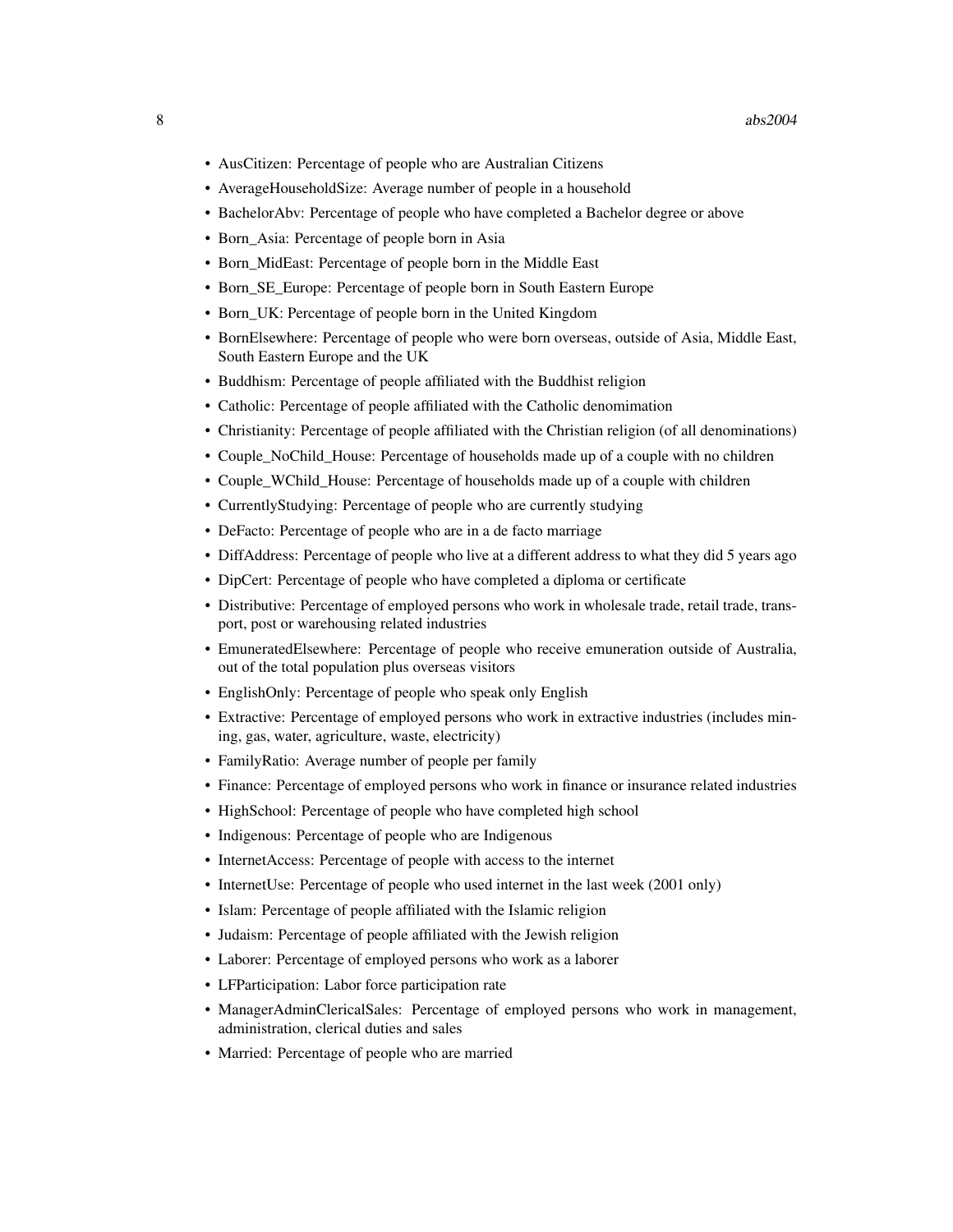#### $abs2004$  9

- MedianAge: Median age
- MedianFamilyIncome: Median weekly family income (in \$)
- MedianHouseholdIncome: Median weekly household income (in \$)
- MedianLoanPay: Median mortgage loan repayment amount (of mortgage payments, in \$)
- MedianPersonalIncome: Median weekly personal income (in \$)
- MedianRent: Median weekly rental payment amount (of those who rent, in \$)
- Mortgage: Percentage of dwellings that are on a mortgage
- NoReligion: Percentage of people with no religion
- OneParent House: Percentage of households made up of one parent with children
- Other\_NonChrist: Percentage of people affiliated with a religion other than Christianity, Buddhism, Islam and Judaism
- OtherChrist: Percentage of people affiliated with a denomination of the Christian religion other than Anglican or Catholic
- OtherLanguageHome: Percentage of people who speak a language other than English at home
- Owned: Percentage of dwellings that are owned outright
- Professional: Percentage of employed persons who work as a professional
- PublicHousing: Percentage of dwellings that are owned by the government, and rented out to tenants
- Renting: Percentage of dwellings that are being rented
- SocialServ: Percentage of employed persons who work in education and training, healthcare, social work, community, arts and recreation
- SP\_House: Percentage of households occupied by a single person
- Tradesperson: Percentage of employed persons who specialise in a trade
- Transformative: Percentage of employed persons who work in construction or manufacturing related industries
- Unemployed: Unemployment rate
- Volunteer: Percentage of people who work as a volunteer

```
library(eechidna)
library(dplyr)
data(abs2004)
abs2004 %>% select(DivisionNm, MedianAge, Unemployed, NoReligion, MedianPersonalIncome) %>% head()
```

```
# Join with two-party preferred voting data
library(ggplot2)
data(tpp04)
election2004 <- left_join(abs2004, tpp04, by = "UniqueID")
# See relationship between personal income and Liberal/National support
ggplot(election2004, aes(x = MedianPersonalIncome, y = LNP_Percent)) + geom_point() + geom_smooth()
```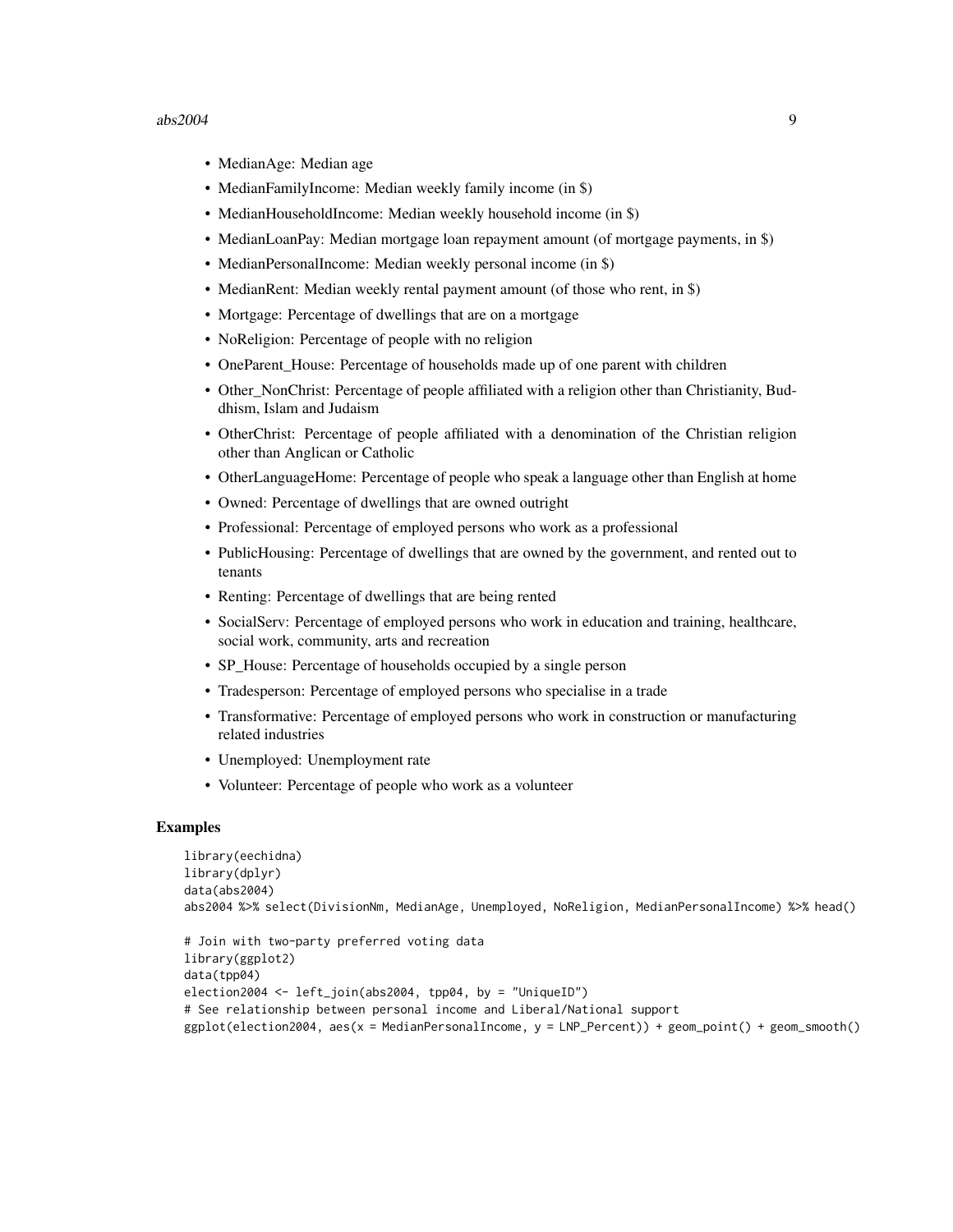#### <span id="page-9-0"></span>Description

A dataset containing demographic and other information about each electorate from the Australian Census of Population and Housing. The data were obtained from the Australian Bureau of Statistics, and downloaded from <https://www.censusdata.abs.gov.au/datapacks/>. Electorate boundaries match those in place at the time of the 2004 Federal election.

#### Usage

abs2006

# Format

- UniqueID: numeric identifier that links the electoral division with Census and other election datasets.
- DivisionNm: Name of electorate
- State: State containing electorate
- Population: Total population of electorate
- Area: Area of electorate division in square kilometres
- Age00\_04: Percentage of people aged 0-4.
- Age05 14: Percentage of people aged 5-9.
- Age15\_19: Percentage of people aged 15-19.
- Age20\_24: Percentage of people aged 20-24.
- Age25\_34: Percentage of people aged 25-34.
- Age35\_44: Percentage of people aged 35-44.
- Age45\_54: Percentage of people aged 45-54.
- Age55\_64: Percentage of people aged 55-64.
- Age 65 74: Percentage of people aged 65-74.
- Age75\_84: Percentage of people aged 75-84.
- Age85plus: Percentage of people aged 85 or higher.
- Anglican: Percentage of people affiliated with the Anglican denomimation
- AusCitizen: Percentage of people who are Australian Citizens
- AverageHouseholdSize: Average number of people in a household
- BachelorAbv: Percentage of people who have completed a Bachelor degree or above
- Born\_Asia: Percentage of people born in Asia
- Born\_MidEast: Percentage of people born in the Middle East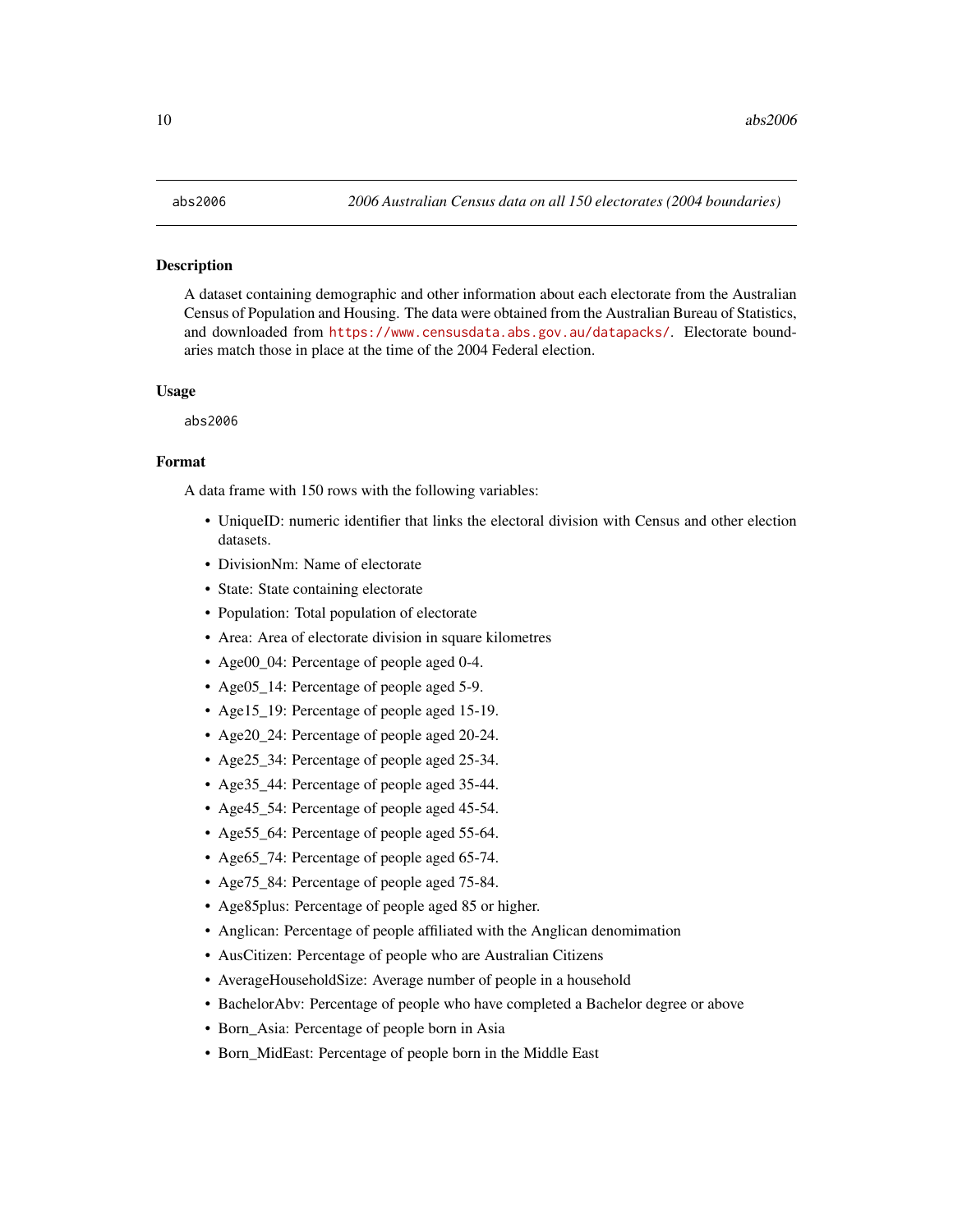- Born\_SE\_Europe: Percentage of people born in South Eastern Europe
- Born\_UK: Percentage of people born in the United Kingdom
- BornElsewhere: Percentage of people who were born overseas, outside of Asia, Middle East, South Eastern Europe and the UK
- BornOverseas\_NS: Percentage of people who did not answer the question relating to birthplace
- Buddhism: Percentage of people affiliated with the Buddhist religion
- Catholic: Percentage of people affiliated with the Catholic denomimation
- Christianity: Percentage of people affiliated with the Christian religion (of all denominations)
- Couple NoChild House: Percentage of households made up of a couple with no children
- Couple WChild House: Percentage of households made up of a couple with children
- CurrentlyStudying: Percentage of people who are currently studying
- DeFacto: Percentage of people who are in a de facto marriage
- DiffAddress: Percentage of people who live at a different address to what they did 5 years ago
- DipCert: Percentage of people who have completed a diploma or certificate
- Distributive: Percentage of employed persons who work in wholesale trade, retail trade, transport, post or warehousing related industries
- EmuneratedElsewhere: Percentage of people who receive emuneration outside of Australia, out of the total population plus overseas visitors
- EnglishOnly: Percentage of people who speak only English
- Extractive: Percentage of employed persons who work in extractive industries (includes mining, gas, water, agriculture, waste, electricity)
- FamilyIncome\_NS: Percentage of people who did not answer the question relating to family income
- FamilyRatio: Average number of people per family
- Finance: Percentage of employed persons who work in finance or insurance related industries
- HighSchool: Percentage of people who have completed high school
- HighSchool NS: Rate of nonresponse for questions relating to high school completion
- HouseholdIncome\_NS: Percentage of people who did not answer the question relating to household income
- Indigenous: Percentage of people who are Indigenous
- InternetAccess: Percentage of people with access to the internet
- InternetAccess\_NS: Rate of nonresponse for questions relating to internal access
- InternetUse: Percentage of people who used internet in the last week (2001 only)
- InternetUse\_NS: Rate of nonresponse for questions relating to internet use (2001 only)
- Islam: Percentage of people affiliated with the Islamic religion
- Judaism: Percentage of people affiliated with the Jewish religion
- Laborer: Percentage of employed persons who work as a laborer
- Language\_NS: Rate of nonresponse for questions relating to language spoken at home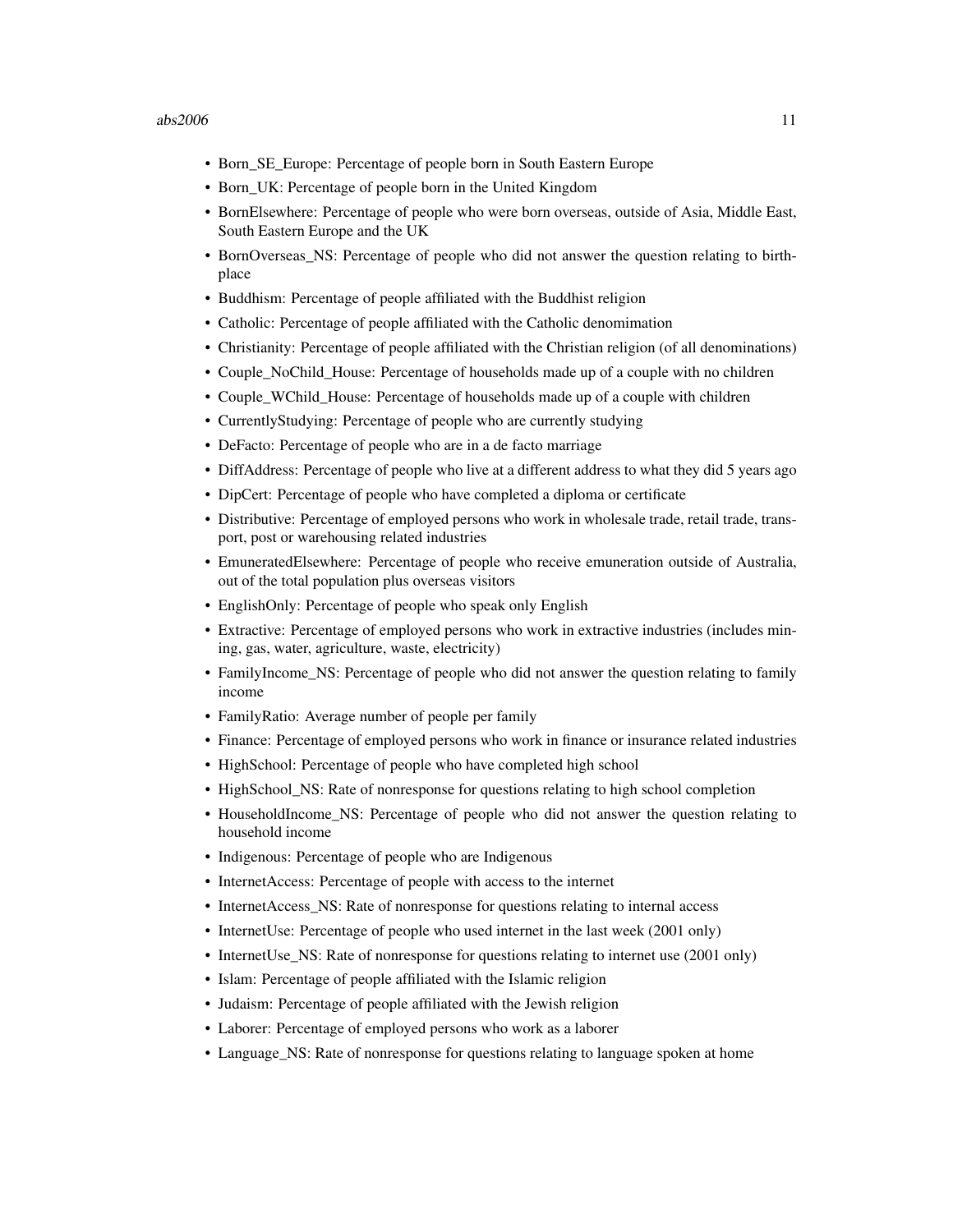- LFParticipation: Labor force participation rate
- ManagerAdminClericalSales: Percentage of employed persons who work in management, administration, clerical duties and sales
- Married: Percentage of people who are married
- MedianAge: Median age
- MedianFamilyIncome: Median weekly family income (in \$)
- MedianHouseholdIncome: Median weekly household income (in \$)
- MedianLoanPay: Median mortgage loan repayment amount (of mortgage payments, in \$)
- MedianPersonalIncome: Median weekly personal income (in \$)
- MedianRent: Median weekly rental payment amount (of those who rent, in \$)
- Mortgage: Percentage of dwellings that are on a mortgage
- NoReligion: Percentage of people with no religion
- OneParent\_House: Percentage of households made up of one parent with children
- Other NonChrist: Percentage of people affiliated with a religion other than Christianity, Buddhism, Islam and Judaism
- OtherChrist: Percentage of people affiliated with a denomination of the Christian religion other than Anglican or Catholic
- OtherLanguageHome: Percentage of people who speak a language other than English at home
- Owned: Percentage of dwellings that are owned outright
- PersonalIncome\_NS: Rate of nonresponse for questions relating to personal income
- Professional: Percentage of employed persons who work as a professional
- PublicHousing: Percentage of dwellings that are owned by the government, and rented out to tenants
- Religion NS: Rate of nonresponse for questions relating to religion
- Rent NS: Rate of nonresponse for questions relating to rental costs
- Renting: Percentage of dwellings that are being rented
- SocialServ: Percentage of employed persons who work in education and training, healthcare, social work, community, arts and recreation
- SP House: Percentage of households occupied by a single person
- Tenure NS: Rate of nonresponse for questions relating to tenure
- Tradesperson: Percentage of employed persons who specialise in a trade
- Transformative: Percentage of employed persons who work in construction or manufacturing related industries
- Unemployed: Unemployment rate
- University\_NS: Rate of nonresponse for questions relating to University
- Volunteer: Percentage of people who work as a volunteer
- Volunteer\_NS: Rate of nonresponse for questions relating to working as a volunteer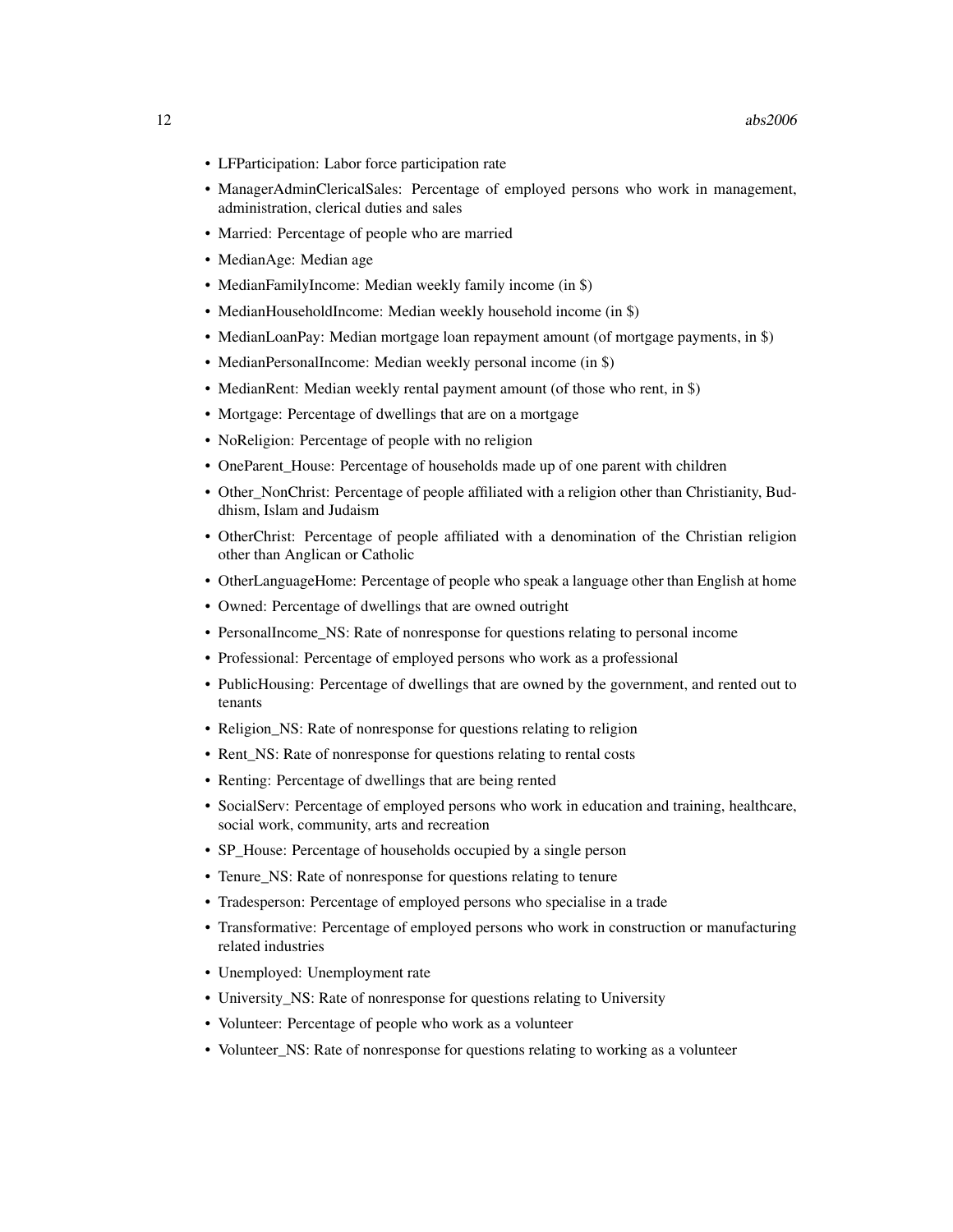## <span id="page-12-0"></span> $abs2006_e07$  13

#### Examples

```
library(eechidna)
library(dplyr)
data(abs2006)
abs2006 %>% select(DivisionNm, MedianAge, Unemployed, NoReligion, MedianPersonalIncome) %>% head()
```
abs2006\_e07 *2006 Australian Census data on all 150 electorates (2007 boundaries)*

### Description

A dataset containing demographic and other information about each electorate from the Australian Census of Population and Housing. The data were obtained from the Australian Bureau of Statistics, and downloaded from <https://www.censusdata.abs.gov.au/datapacks/>. Electorate boundaries match those in place at the time of the 2007 Federal election.

#### Usage

abs2006\_e07

# Format

- UniqueID: numeric identifier that links the electoral division with Census and other election datasets.
- DivisionNm: Name of electorate
- State: State containing electorate
- Population: Total population of electorate
- Area: Area of electorate division in square kilometres
- Age00\_04: Percentage of people aged 0-4.
- Age05\_14: Percentage of people aged 5-9.
- Age15\_19: Percentage of people aged 15-19.
- Age20\_24: Percentage of people aged 20-24.
- Age25\_34: Percentage of people aged 25-34.
- Age35\_44: Percentage of people aged 35-44.
- Age45\_54: Percentage of people aged 45-54.
- Age55\_64: Percentage of people aged 55-64.
- Age65\_74: Percentage of people aged 65-74.
- Age75\_84: Percentage of people aged 75-84.
- Age85plus: Percentage of people aged 85 or higher.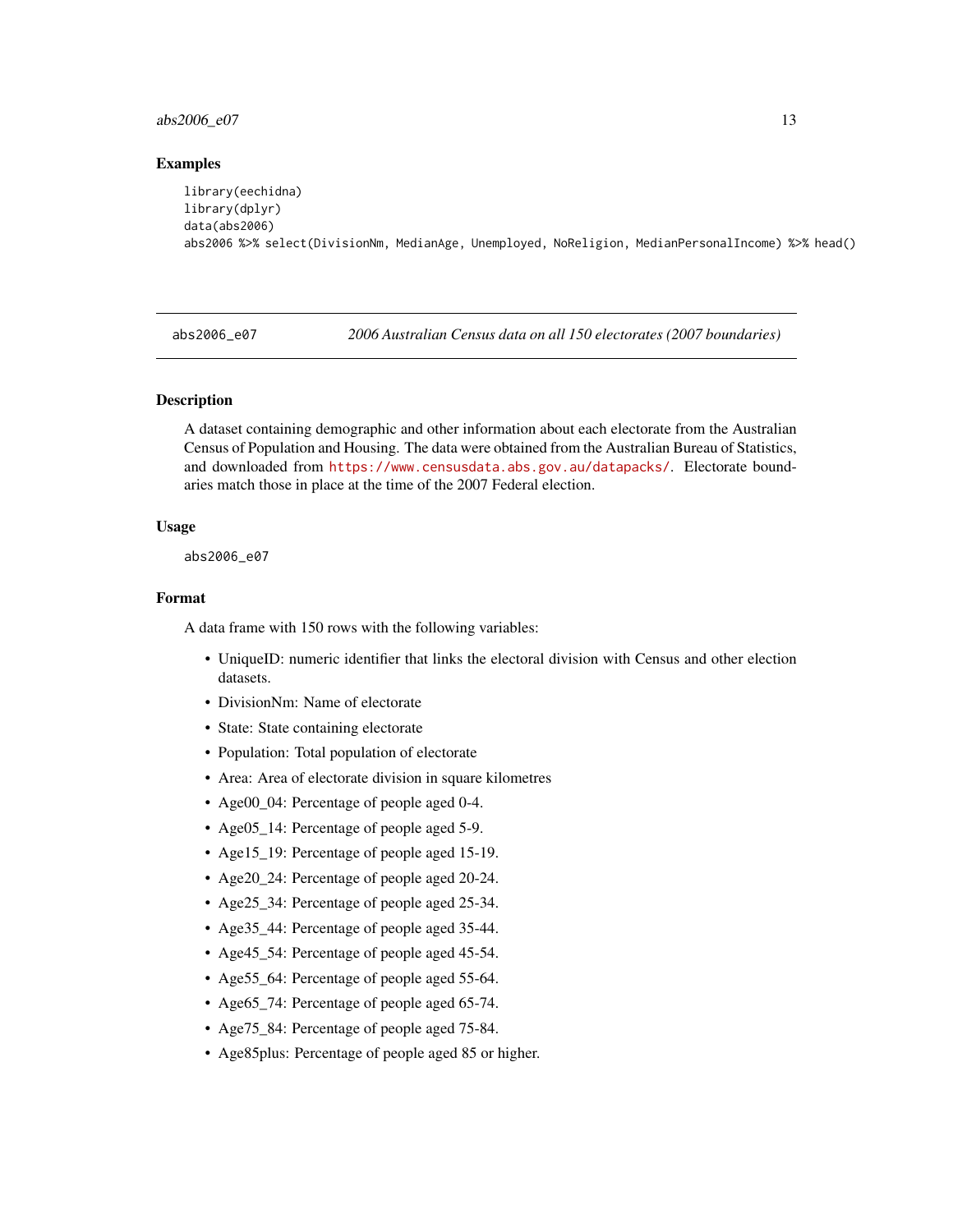- Anglican: Percentage of people affiliated with the Anglican denomimation
- AusCitizen: Percentage of people who are Australian Citizens
- AverageHouseholdSize: Average number of people in a household
- BachelorAbv: Percentage of people who have completed a Bachelor degree or above
- Born Asia: Percentage of people born in Asia
- Born MidEast: Percentage of people born in the Middle East
- Born SE Europe: Percentage of people born in South Eastern Europe
- Born\_UK: Percentage of people born in the United Kingdom
- BornElsewhere: Percentage of people who were born overseas, outside of Asia, Middle East, South Eastern Europe and the UK
- BornOverseas\_NS: Percentage of people who did not answer the question relating to birthplace
- Buddhism: Percentage of people affiliated with the Buddhist religion
- Catholic: Percentage of people affiliated with the Catholic denomimation
- Christianity: Percentage of people affiliated with the Christian religion (of all denominations)
- Couple\_NoChild\_House: Percentage of households made up of a couple with no children
- Couple WChild House: Percentage of households made up of a couple with children
- CurrentlyStudying: Percentage of people who are currently studying
- DeFacto: Percentage of people who are in a de facto marriage
- DiffAddress: Percentage of people who live at a different address to what they did 5 years ago
- DipCert: Percentage of people who have completed a diploma or certificate
- Distributive: Percentage of employed persons who work in wholesale trade, retail trade, transport, post or warehousing related industries
- EmuneratedElsewhere: Percentage of people who receive emuneration outside of Australia, out of the total population plus overseas visitors
- EnglishOnly: Percentage of people who speak only English
- Extractive: Percentage of employed persons who work in extractive industries (includes mining, gas, water, agriculture, waste, electricity)
- FamilyIncome\_NS: Percentage of people who did not answer the question relating to family income
- FamilyRatio: Average number of people per family
- Finance: Percentage of employed persons who work in finance or insurance related industries
- HighSchool: Percentage of people who have completed high school
- HighSchool NS: Rate of nonresponse for questions relating to high school completion
- HouseholdIncome NS: Percentage of people who did not answer the question relating to household income
- Indigenous: Percentage of people who are Indigenous
- InternetAccess: Percentage of people with access to the internet
- InternetAccess\_NS: Rate of nonresponse for questions relating to internal access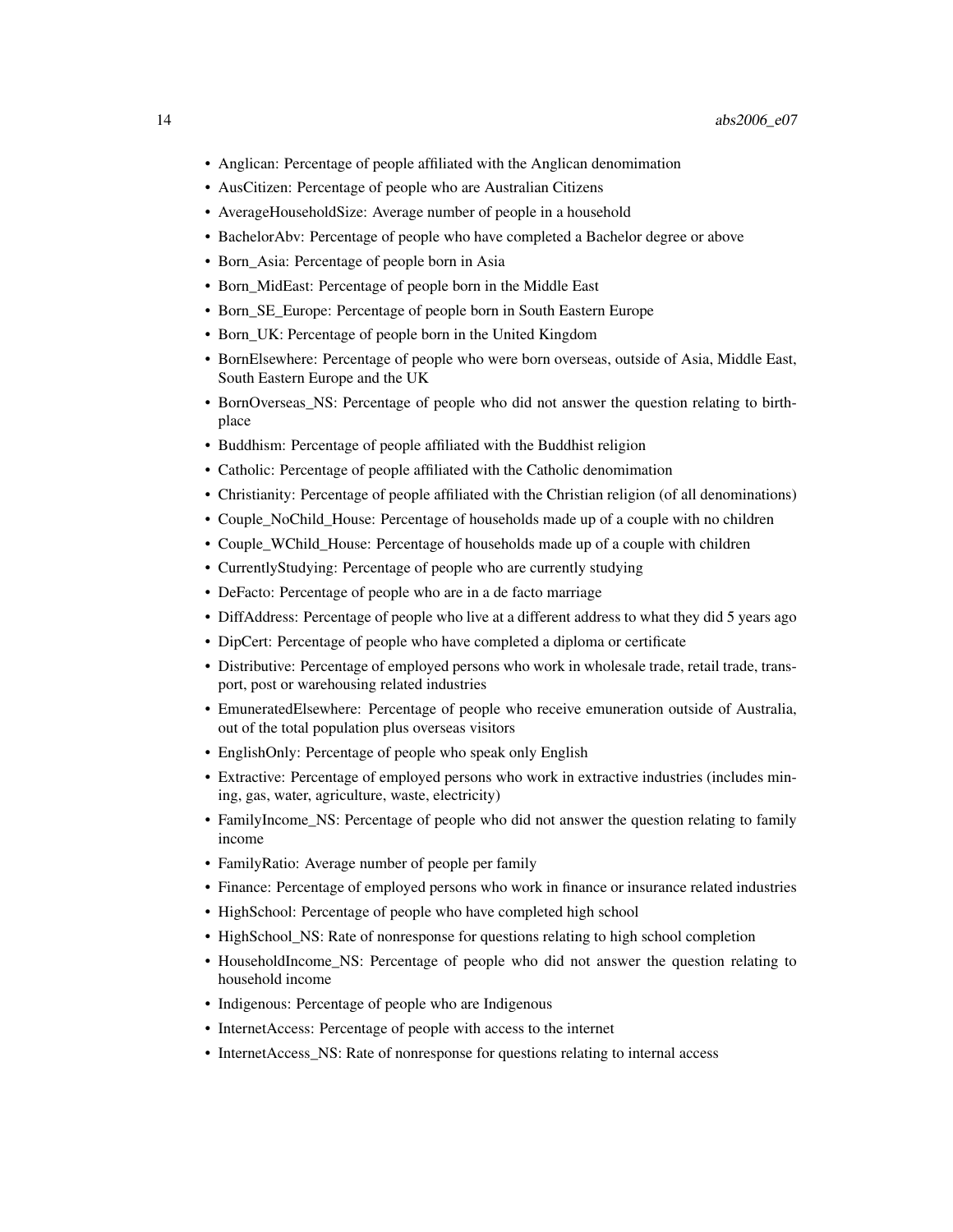- InternetUse: Percentage of people who used internet in the last week (2001 only)
- InternetUse\_NS: Rate of nonresponse for questions relating to internet use (2001 only)
- Islam: Percentage of people affiliated with the Islamic religion
- Judaism: Percentage of people affiliated with the Jewish religion
- Laborer: Percentage of employed persons who work as a laborer
- Language\_NS: Rate of nonresponse for questions relating to language spoken at home
- LFParticipation: Labor force participation rate
- ManagerAdminClericalSales: Percentage of employed persons who work in management, administration, clerical duties and sales
- Married: Percentage of people who are married
- MedianAge: Median age
- MedianFamilyIncome: Median weekly family income (in \$)
- MedianHouseholdIncome: Median weekly household income (in \$)
- MedianLoanPay: Median mortgage loan repayment amount (of mortgage payments, in \$)
- MedianPersonalIncome: Median weekly personal income (in \$)
- MedianRent: Median weekly rental payment amount (of those who rent, in \$)
- Mortgage: Percentage of dwellings that are on a mortgage
- NoReligion: Percentage of people with no religion
- OneParent\_House: Percentage of households made up of one parent with children
- Other\_NonChrist: Percentage of people affiliated with a religion other than Christianity, Buddhism, Islam and Judaism
- OtherChrist: Percentage of people affiliated with a denomination of the Christian religion other than Anglican or Catholic
- OtherLanguageHome: Percentage of people who speak a language other than English at home
- Owned: Percentage of dwellings that are owned outright
- PersonalIncome NS: Rate of nonresponse for questions relating to personal income
- Professional: Percentage of employed persons who work as a professional
- PublicHousing: Percentage of dwellings that are owned by the government, and rented out to tenants
- Religion\_NS: Rate of nonresponse for questions relating to religion
- Rent NS: Rate of nonresponse for questions relating to rental costs
- Renting: Percentage of dwellings that are being rented
- SocialServ: Percentage of employed persons who work in education and training, healthcare, social work, community, arts and recreation
- SP\_House: Percentage of households occupied by a single person
- Tenure NS: Rate of nonresponse for questions relating to tenure
- Tradesperson: Percentage of employed persons who specialise in a trade
- Transformative: Percentage of employed persons who work in construction or manufacturing related industries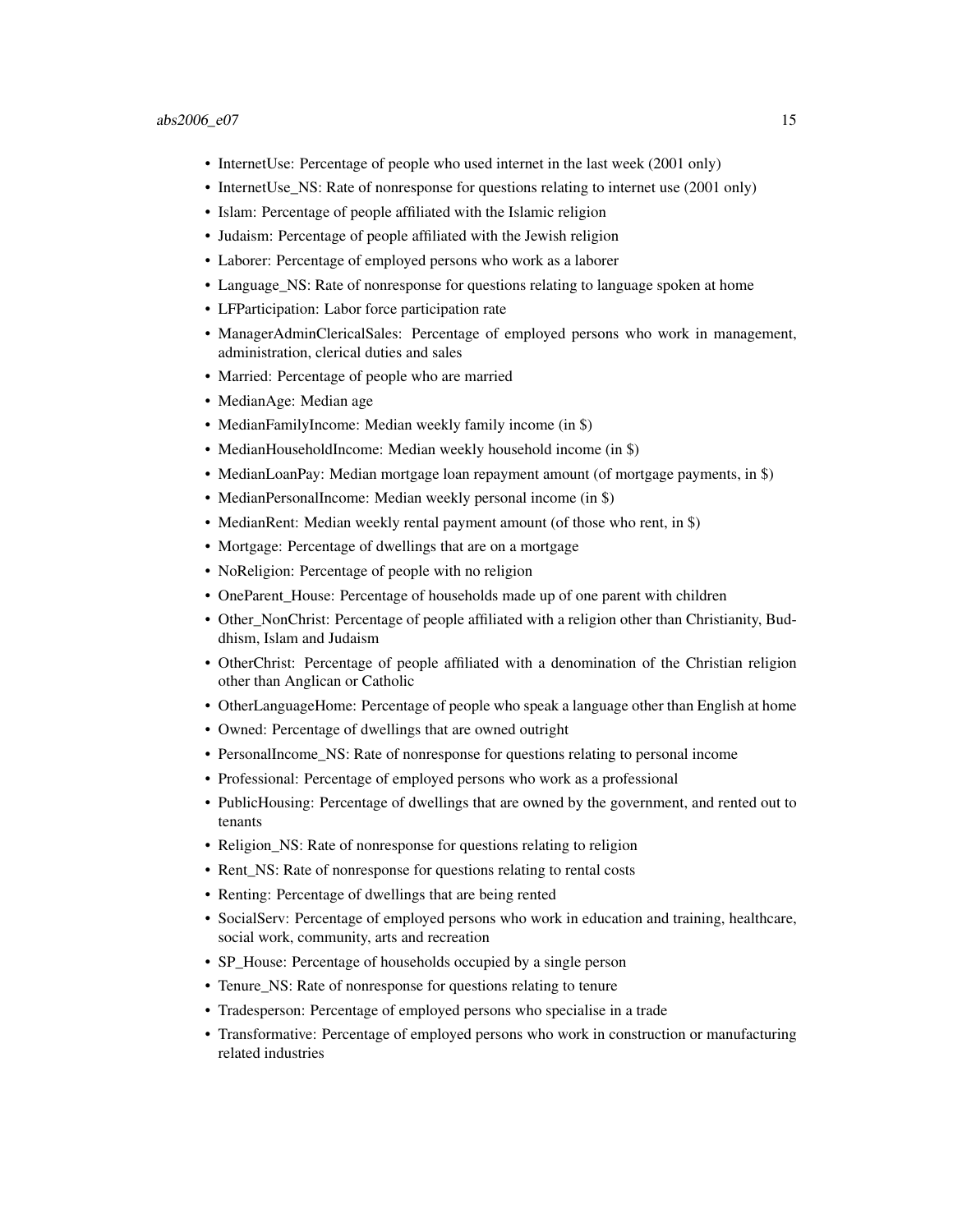- <span id="page-15-0"></span>• Unemployed: Unemployment rate
- University\_NS: Rate of nonresponse for questions relating to University
- Volunteer: Percentage of people who work as a volunteer
- Volunteer\_NS: Rate of nonresponse for questions relating to working as a volunteer

#### Examples

```
library(eechidna)
library(dplyr)
data(abs2006_e07)
abs2006_e07 %>%
select(DivisionNm, MedianAge, Unemployed, NoReligion, MedianPersonalIncome) %>%
head()
```
abs2007 *Imputed Australian Census data for the electorates in place at time of the 2007 Federal election*

# Description

A dataset containing estimated demographic and other information about each electorate. The data is imputed using Census information from 2006 and 2011. See the imputing-census-data vignette for more details.

#### Usage

abs2007

# Format

- DivisionNm: Name of electorate
- Age00\_04: Percentage of people aged 0-4.
- Age05\_14: Percentage of people aged 5-9.
- Age15\_19: Percentage of people aged 15-19.
- Age20\_24: Percentage of people aged 20-24.
- Age25\_34: Percentage of people aged 25-34.
- Age35\_44: Percentage of people aged 35-44.
- Age45\_54: Percentage of people aged 45-54.
- Age55\_64: Percentage of people aged 55-64.
- Age65\_74: Percentage of people aged 65-74.
- Age75\_84: Percentage of people aged 75-84.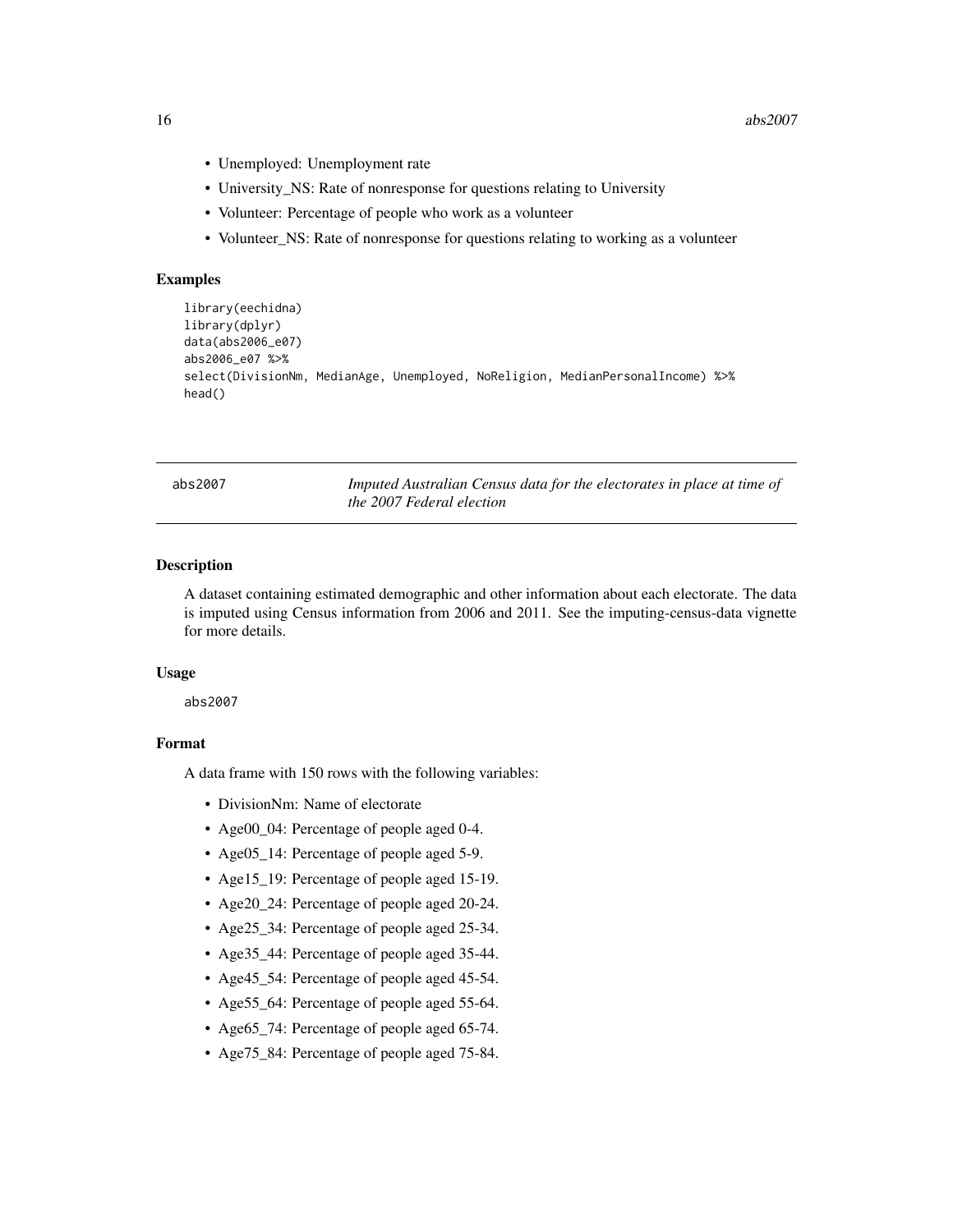- Age85plus: Percentage of people aged 85 or higher.
- Anglican: Percentage of people affiliated with the Anglican denomimation
- AusCitizen: Percentage of people who are Australian Citizens
- AverageHouseholdSize: Average number of people in a household
- BachelorAbv: Percentage of people who have completed a Bachelor degree or above
- Born\_Asia: Percentage of people born in Asia
- Born\_MidEast: Percentage of people born in the Middle East
- Born\_SE\_Europe: Percentage of people born in South Eastern Europe
- Born UK: Percentage of people born in the United Kingdom
- BornElsewhere: Percentage of people who were born overseas, outside of Asia, Middle East, South Eastern Europe and the UK
- Buddhism: Percentage of people affiliated with the Buddhist religion
- Catholic: Percentage of people affiliated with the Catholic denomimation
- Christianity: Percentage of people affiliated with the Christian religion (of all denominations)
- Couple\_NoChild\_House: Percentage of households made up of a couple with no children
- Couple\_WChild\_House: Percentage of households made up of a couple with children
- CurrentlyStudying: Percentage of people who are currently studying
- DeFacto: Percentage of people who are in a de facto marriage
- DiffAddress: Percentage of people who live at a different address to what they did 5 years ago
- DipCert: Percentage of people who have completed a diploma or certificate
- Distributive: Percentage of employed persons who work in wholesale trade, retail trade, transport, post or warehousing related industries
- EmuneratedElsewhere: Percentage of people who receive emuneration outside of Australia, out of the total population plus overseas visitors
- EnglishOnly: Percentage of people who speak only English
- Extractive: Percentage of employed persons who work in extractive industries (includes mining, gas, water, agriculture, waste, electricity)
- FamilyRatio: Average number of people per family
- Finance: Percentage of employed persons who work in finance or insurance related industries
- HighSchool: Percentage of people who have completed high school
- Indigenous: Percentage of people who are Indigenous
- InternetAccess: Percentage of people with access to the internet
- InternetUse: Percentage of people who used internet in the last week (2001 only)
- Islam: Percentage of people affiliated with the Islamic religion
- Judaism: Percentage of people affiliated with the Jewish religion
- Laborer: Percentage of employed persons who work as a laborer
- LFParticipation: Labor force participation rate
- ManagerAdminClericalSales: Percentage of employed persons who work in management, administration, clerical duties and sales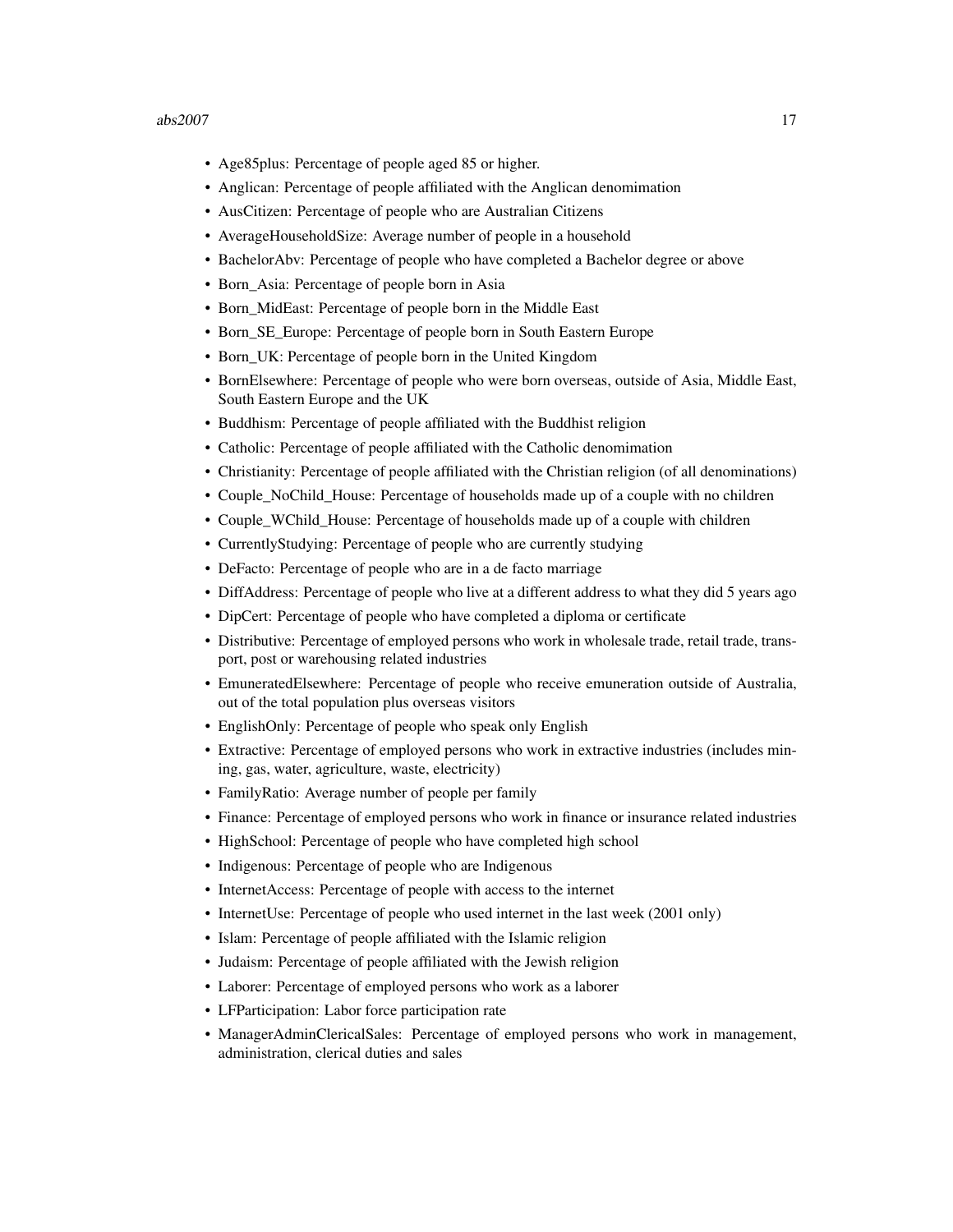- Married: Percentage of people who are married
- MedianAge: Median age
- MedianFamilyIncome: Median weekly family income (in \$)
- MedianHouseholdIncome: Median weekly household income (in \$)
- MedianLoanPay: Median mortgage loan repayment amount (of mortgage payments, in \$)
- MedianPersonalIncome: Median weekly personal income (in \$)
- MedianRent: Median weekly rental payment amount (of those who rent, in \$)
- Mortgage: Percentage of dwellings that are on a mortgage
- NoReligion: Percentage of people with no religion
- OneParent House: Percentage of households made up of one parent with children
- Other NonChrist: Percentage of people affiliated with a religion other than Christianity, Buddhism, Islam and Judaism
- OtherChrist: Percentage of people affiliated with a denomination of the Christian religion other than Anglican or Catholic
- OtherLanguageHome: Percentage of people who speak a language other than English at home
- Owned: Percentage of dwellings that are owned outright
- Professional: Percentage of employed persons who work as a professional
- PublicHousing: Percentage of dwellings that are owned by the government, and rented out to tenants
- Renting: Percentage of dwellings that are being rented
- SocialServ: Percentage of employed persons who work in education and training, healthcare, social work, community, arts and recreation
- SP\_House: Percentage of households occupied by a single person
- Tradesperson: Percentage of employed persons who specialise in a trade
- Transformative: Percentage of employed persons who work in construction or manufacturing related industries
- Unemployed: Unemployment rate
- Volunteer: Percentage of people who work as a volunteer

```
library(eechidna)
library(dplyr)
data(abs2007)
abs2007 %>% select(DivisionNm, MedianAge, Unemployed, NoReligion, MedianPersonalIncome) %>% head()
```

```
# Join with two-party preferred voting data
library(ggplot2)
data(tpp07)
election2007 <- left_join(abs2007, tpp07, by = "UniqueID")
# See relationship between personal income and Liberal/National support
ggplot(election2007, aes(x = MedianPersonalIncome, y = LNP_Percent)) + geom_point() + geom_smooth()
```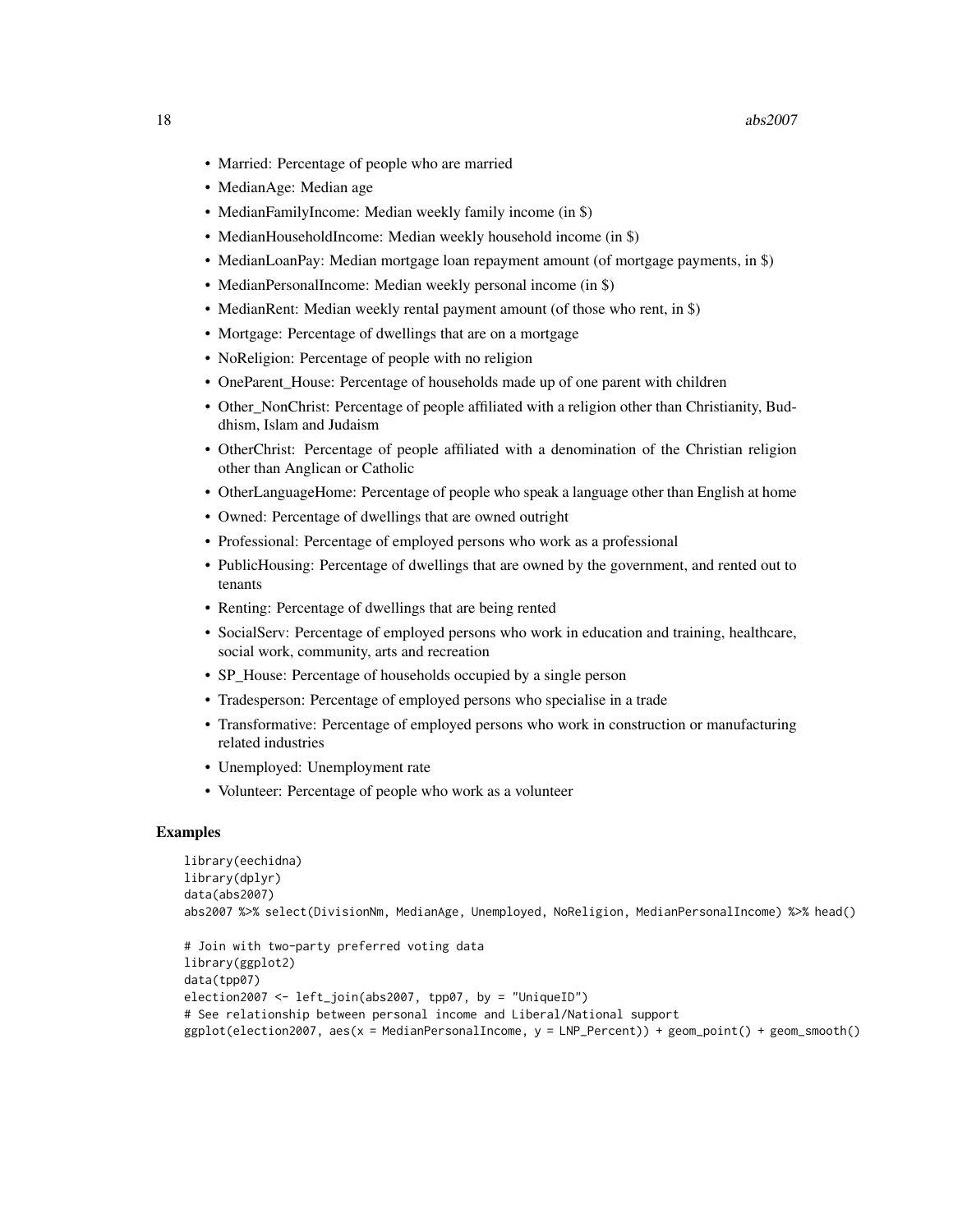<span id="page-18-0"></span>abs2010 *Imputed Australian Census data for the electorates in place at time of the 2010 Federal election*

# **Description**

A dataset containing estimated demographic and other information about each electorate. The data is imputed using Census information from 2006 and 2011. See the imputing-census-data vignette for more details.

#### Usage

abs2010

#### Format

- DivisionNm: Name of electorate
- Age00\_04: Percentage of people aged 0-4.
- Age05\_14: Percentage of people aged 5-9.
- Age15\_19: Percentage of people aged 15-19.
- Age20\_24: Percentage of people aged 20-24.
- Age25\_34: Percentage of people aged 25-34.
- Age35\_44: Percentage of people aged 35-44.
- Age45\_54: Percentage of people aged 45-54.
- Age55\_64: Percentage of people aged 55-64.
- Age65\_74: Percentage of people aged 65-74.
- Age75\_84: Percentage of people aged 75-84.
- Age85plus: Percentage of people aged 85 or higher.
- Anglican: Percentage of people affiliated with the Anglican denomimation
- AusCitizen: Percentage of people who are Australian Citizens
- AverageHouseholdSize: Average number of people in a household
- BachelorAbv: Percentage of people who have completed a Bachelor degree or above
- Born\_Asia: Percentage of people born in Asia
- Born\_MidEast: Percentage of people born in the Middle East
- Born SE Europe: Percentage of people born in South Eastern Europe
- Born UK: Percentage of people born in the United Kingdom
- BornElsewhere: Percentage of people who were born overseas, outside of Asia, Middle East, South Eastern Europe and the UK
- Buddhism: Percentage of people affiliated with the Buddhist religion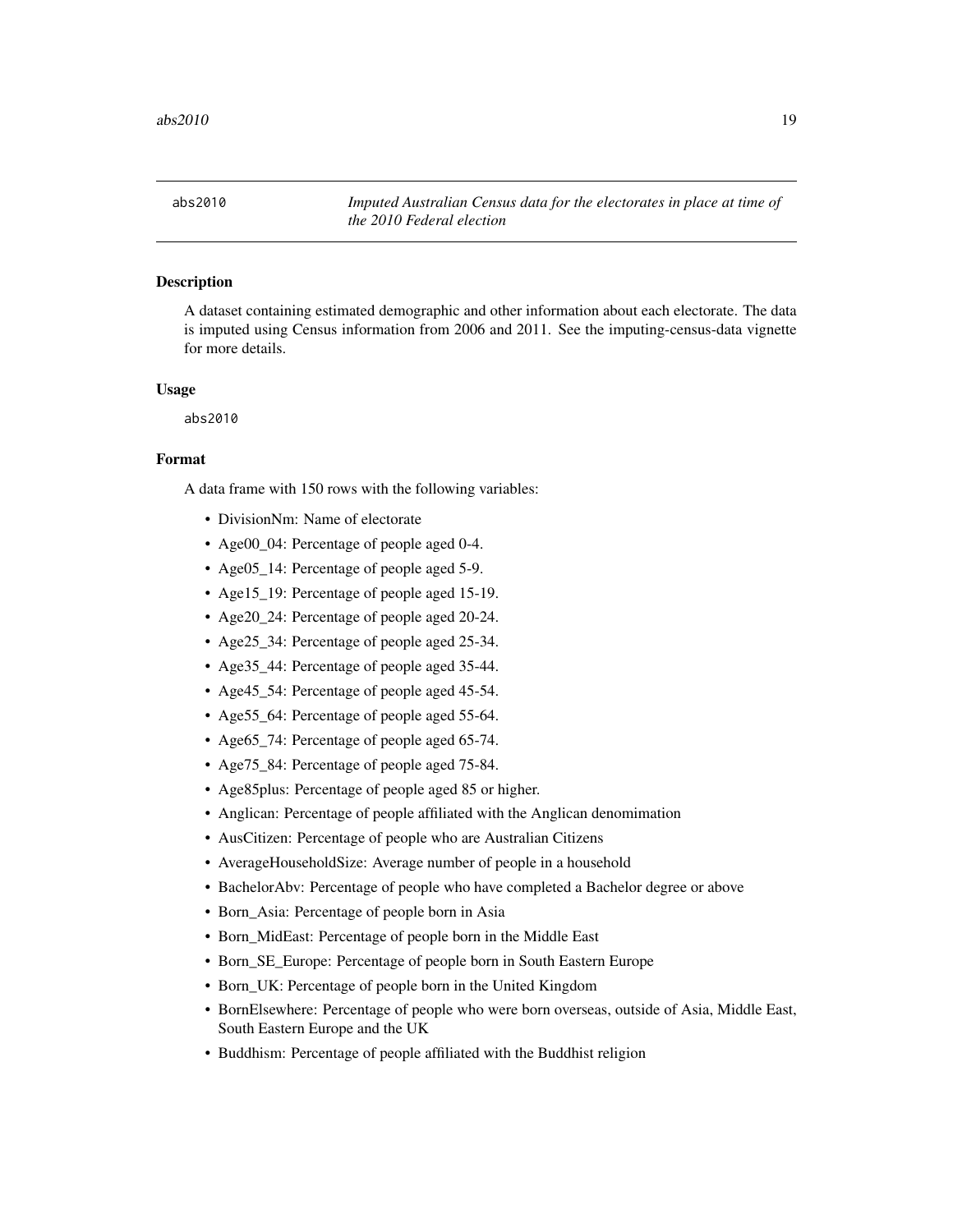- Catholic: Percentage of people affiliated with the Catholic denomimation
- Christianity: Percentage of people affiliated with the Christian religion (of all denominations)
- Couple\_NoChild\_House: Percentage of households made up of a couple with no children
- Couple\_WChild\_House: Percentage of households made up of a couple with children
- CurrentlyStudying: Percentage of people who are currently studying
- DeFacto: Percentage of people who are in a de facto marriage
- DiffAddress: Percentage of people who live at a different address to what they did 5 years ago
- DipCert: Percentage of people who have completed a diploma or certificate
- Distributive: Percentage of employed persons who work in wholesale trade, retail trade, transport, post or warehousing related industries
- EmuneratedElsewhere: Percentage of people who receive emuneration outside of Australia, out of the total population plus overseas visitors
- EnglishOnly: Percentage of people who speak only English
- Extractive: Percentage of employed persons who work in extractive industries (includes mining, gas, water, agriculture, waste, electricity)
- FamilyRatio: Average number of people per family
- Finance: Percentage of employed persons who work in finance or insurance related industries
- HighSchool: Percentage of people who have completed high school
- Indigenous: Percentage of people who are Indigenous
- InternetAccess: Percentage of people with access to the internet
- InternetUse: Percentage of people who used internet in the last week (2001 only)
- Islam: Percentage of people affiliated with the Islamic religion
- Judaism: Percentage of people affiliated with the Jewish religion
- Laborer: Percentage of employed persons who work as a laborer
- LFParticipation: Labor force participation rate
- ManagerAdminClericalSales: Percentage of employed persons who work in management, administration, clerical duties and sales
- Married: Percentage of people who are married
- MedianAge: Median age
- MedianFamilyIncome: Median weekly family income (in \$)
- MedianHouseholdIncome: Median weekly household income (in \$)
- MedianLoanPay: Median mortgage loan repayment amount (of mortgage payments, in \$)
- MedianPersonalIncome: Median weekly personal income (in \$)
- MedianRent: Median weekly rental payment amount (of those who rent, in \$)
- Mortgage: Percentage of dwellings that are on a mortgage
- NoReligion: Percentage of people with no religion
- OneParent\_House: Percentage of households made up of one parent with children
- Other\_NonChrist: Percentage of people affiliated with a religion other than Christianity, Buddhism, Islam and Judaism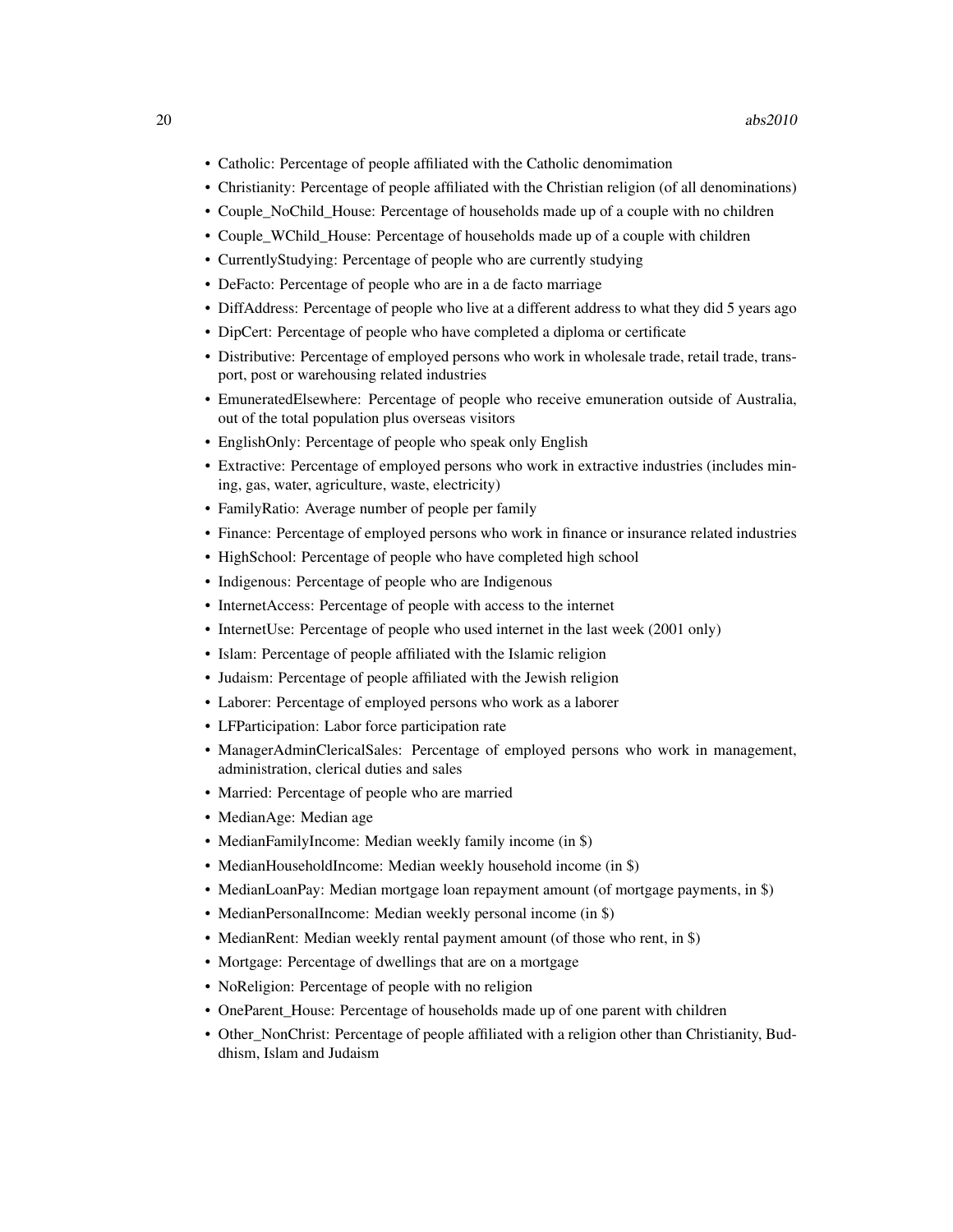#### <span id="page-20-0"></span> $abs2011$  21

- OtherChrist: Percentage of people affiliated with a denomination of the Christian religion other than Anglican or Catholic
- OtherLanguageHome: Percentage of people who speak a language other than English at home
- Owned: Percentage of dwellings that are owned outright
- Professional: Percentage of employed persons who work as a professional
- PublicHousing: Percentage of dwellings that are owned by the government, and rented out to tenants
- Renting: Percentage of dwellings that are being rented
- SocialServ: Percentage of employed persons who work in education and training, healthcare, social work, community, arts and recreation
- SP House: Percentage of households occupied by a single person
- Tradesperson: Percentage of employed persons who specialise in a trade
- Transformative: Percentage of employed persons who work in construction or manufacturing related industries
- Unemployed: Unemployment rate
- Volunteer: Percentage of people who work as a volunteer

#### Examples

```
library(eechidna)
library(dplyr)
data(abs2010)
abs2010 %>% select(DivisionNm, MedianAge, Unemployed, NoReligion, MedianPersonalIncome) %>% head()
```

```
# Join with two-party preferred voting data
library(ggplot2)
data(tpp10)
election2010 <- left_join(abs2010, tpp10, by = "UniqueID")
# See relationship between personal income and Liberal/National support
ggplot(election2010, aes(x = MedianPersonalIncome, y = LNP_Percent)) + geom_point() + geom_smooth()
```
abs2011 *2011 Australian Census data on all 150 electorates*

# **Description**

A dataset containing demographic and other information about each electorate from the Australian Census of Population and Housing. The data were obtained from the Australian Bureau of Statistics, and downloaded from <https://www.censusdata.abs.gov.au/datapacks/>. Electorate boundaries match those in place at the time of the 2011 Census.

#### Usage

abs2011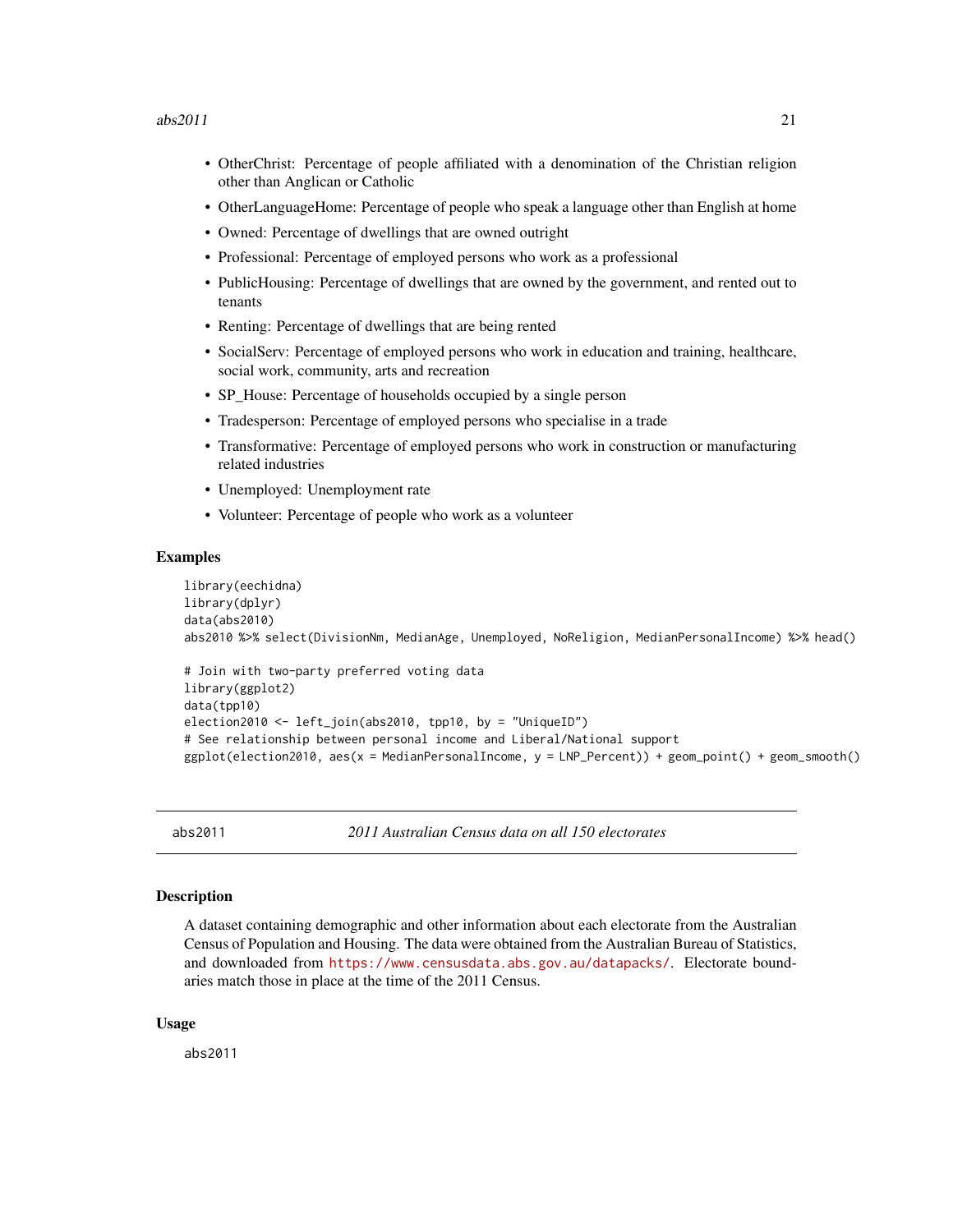### Format

- UniqueID: numeric identifier that links the electoral division with Census and other election datasets.
- DivisionNm: Name of electorate
- State: State containing electorate
- Population: Total population of electorate
- Area: Area of electorate division in square kilometres
- Age00\_04: Percentage of people aged 0-4.
- Age05\_14: Percentage of people aged 5-9.
- Age15\_19: Percentage of people aged 15-19.
- Age20\_24: Percentage of people aged 20-24.
- Age25\_34: Percentage of people aged 25-34.
- Age 35 44: Percentage of people aged 35-44.
- Age45 54: Percentage of people aged 45-54.
- Age 55 64: Percentage of people aged 55-64.
- Age65 74: Percentage of people aged 65-74.
- Age75\_84: Percentage of people aged 75-84.
- Age85plus: Percentage of people aged 85 or higher.
- Anglican: Percentage of people affiliated with the Anglican denomimation
- AusCitizen: Percentage of people who are Australian Citizens
- AverageHouseholdSize: Average number of people in a household
- BachelorAbv: Percentage of people who have completed a Bachelor degree or above
- Born\_Asia: Percentage of people born in Asia
- Born\_MidEast: Percentage of people born in the Middle East
- Born\_SE\_Europe: Percentage of people born in South Eastern Europe
- Born UK: Percentage of people born in the United Kingdom
- BornElsewhere: Percentage of people who were born overseas, outside of Asia, Middle East, South Eastern Europe and the UK
- BornOverseas\_NS: Percentage of people who did not answer the question relating to birthplace
- Buddhism: Percentage of people affiliated with the Buddhist religion
- Catholic: Percentage of people affiliated with the Catholic denomimation
- Christianity: Percentage of people affiliated with the Christian religion (of all denominations)
- Couple\_NoChild\_House: Percentage of households made up of a couple with no children
- Couple\_WChild\_House: Percentage of households made up of a couple with children
- CurrentlyStudying: Percentage of people who are currently studying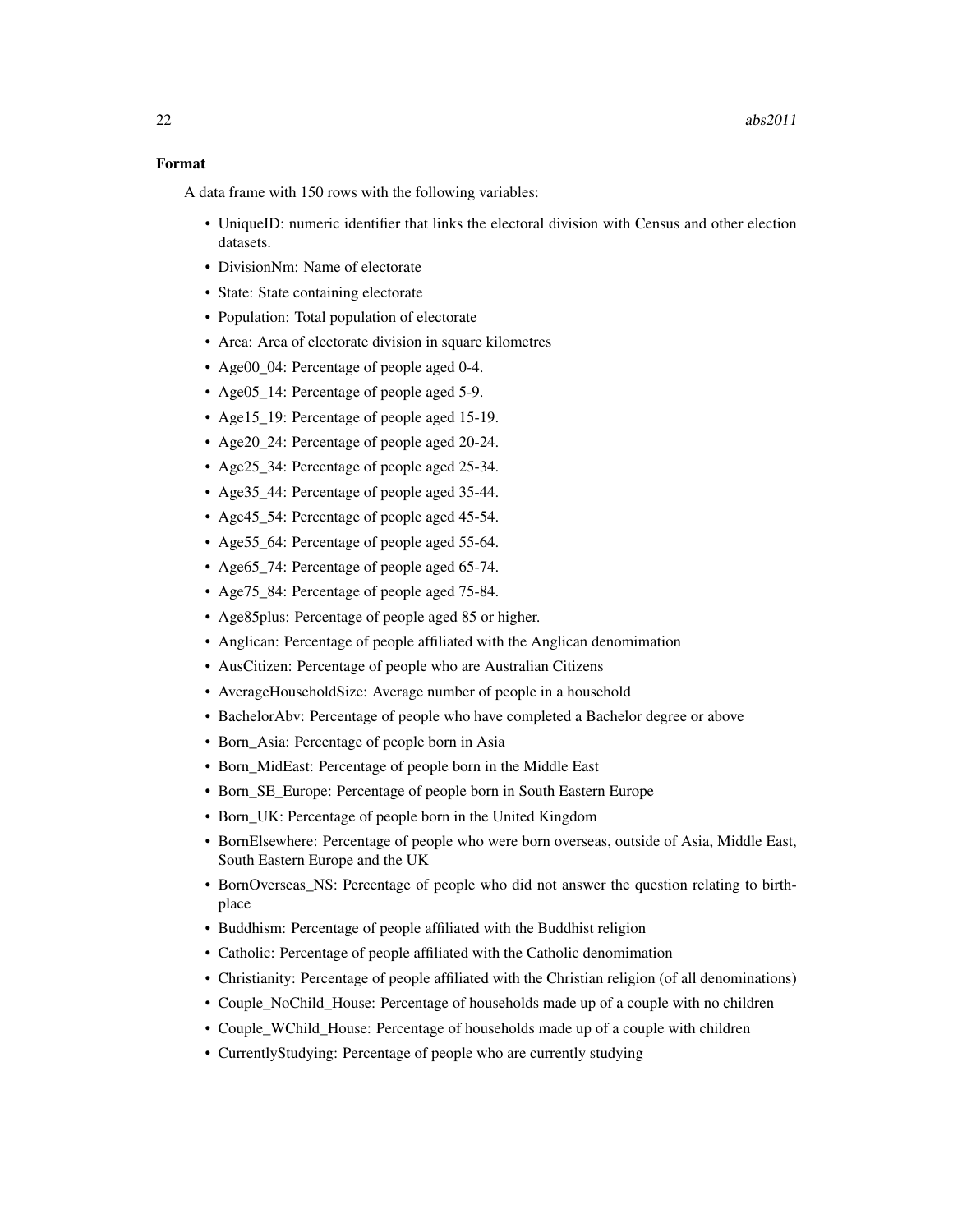- DeFacto: Percentage of people who are in a de facto marriage
- DiffAddress: Percentage of people who live at a different address to what they did 5 years ago
- DipCert: Percentage of people who have completed a diploma or certificate
- Distributive: Percentage of employed persons who work in wholesale trade, retail trade, transport, post or warehousing related industries
- EmuneratedElsewhere: Percentage of people who receive emuneration outside of Australia, out of the total population plus overseas visitors
- EnglishOnly: Percentage of people who speak only English
- Extractive: Percentage of employed persons who work in extractive industries (includes mining, gas, water, agriculture, waste, electricity)
- FamilyIncome NS: Percentage of people who did not answer the question relating to family income
- FamilyRatio: Average number of people per family
- Finance: Percentage of employed persons who work in finance or insurance related industries
- HighSchool: Percentage of people who have completed high school
- HighSchool\_NS: Rate of nonresponse for questions relating to high school completion
- HouseholdIncome NS: Percentage of people who did not answer the question relating to household income
- Indigenous: Percentage of people who are Indigenous
- InternetAccess: Percentage of people with access to the internet
- InternetAccess NS: Rate of nonresponse for questions relating to internal access
- InternetUse: Percentage of people who used internet in the last week (2001 only)
- InternetUse NS: Rate of nonresponse for questions relating to internet use (2001 only)
- Islam: Percentage of people affiliated with the Islamic religion
- Judaism: Percentage of people affiliated with the Jewish religion
- Laborer: Percentage of employed persons who work as a laborer
- Language\_NS: Rate of nonresponse for questions relating to language spoken at home
- LFParticipation: Labor force participation rate
- ManagerAdminClericalSales: Percentage of employed persons who work in management, administration, clerical duties and sales
- Married: Percentage of people who are married
- MedianAge: Median age
- MedianFamilyIncome: Median weekly family income (in \$)
- MedianHouseholdIncome: Median weekly household income (in \$)
- MedianLoanPay: Median mortgage loan repayment amount (of mortgage payments, in \$)
- MedianPersonalIncome: Median weekly personal income (in \$)
- MedianRent: Median weekly rental payment amount (of those who rent, in \$)
- Mortgage: Percentage of dwellings that are on a mortgage
- NoReligion: Percentage of people with no religion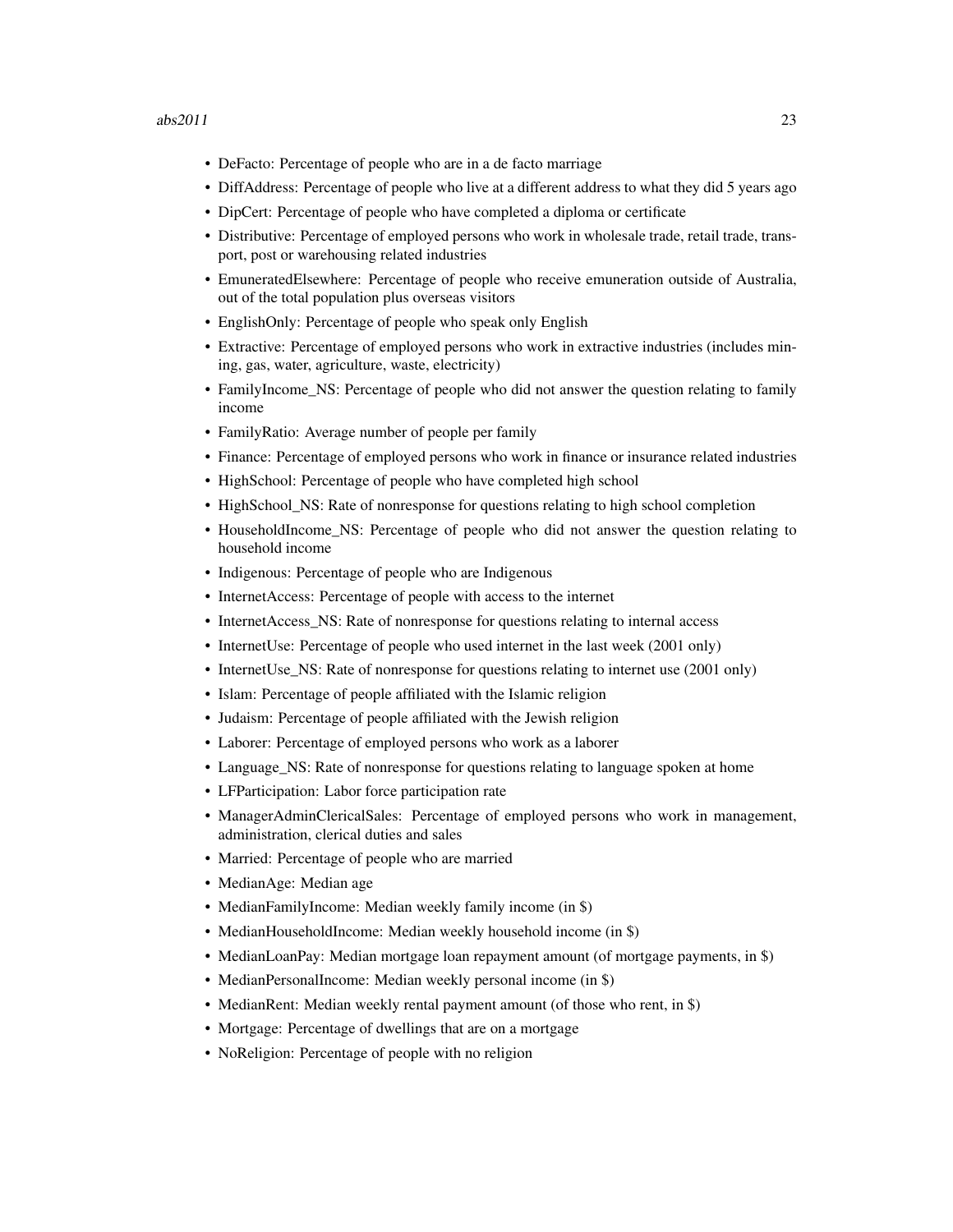- OneParent\_House: Percentage of households made up of one parent with children
- Other\_NonChrist: Percentage of people affiliated with a religion other than Christianity, Buddhism, Islam and Judaism
- OtherChrist: Percentage of people affiliated with a denomination of the Christian religion other than Anglican or Catholic
- OtherLanguageHome: Percentage of people who speak a language other than English at home
- Owned: Percentage of dwellings that are owned outright
- PersonalIncome NS: Rate of nonresponse for questions relating to personal income
- Professional: Percentage of employed persons who work as a professional
- PublicHousing: Percentage of dwellings that are owned by the government, and rented out to tenants
- Religion\_NS: Rate of nonresponse for questions relating to religion
- Rent\_NS: Rate of nonresponse for questions relating to rental costs
- Renting: Percentage of dwellings that are being rented
- SocialServ: Percentage of employed persons who work in education and training, healthcare, social work, community, arts and recreation
- SP\_House: Percentage of households occupied by a single person
- Tenure NS: Rate of nonresponse for questions relating to tenure
- Tradesperson: Percentage of employed persons who specialise in a trade
- Transformative: Percentage of employed persons who work in construction or manufacturing related industries
- Unemployed: Unemployment rate
- University\_NS: Rate of nonresponse for questions relating to University
- Volunteer: Percentage of people who work as a volunteer
- Volunteer\_NS: Rate of nonresponse for questions relating to working as a volunteer

```
library(eechidna)
library(dplyr)
data(abs2011)
abs2011 %>% select(DivisionNm, MedianAge, Unemployed, NoReligion, MedianPersonalIncome) %>% head()
```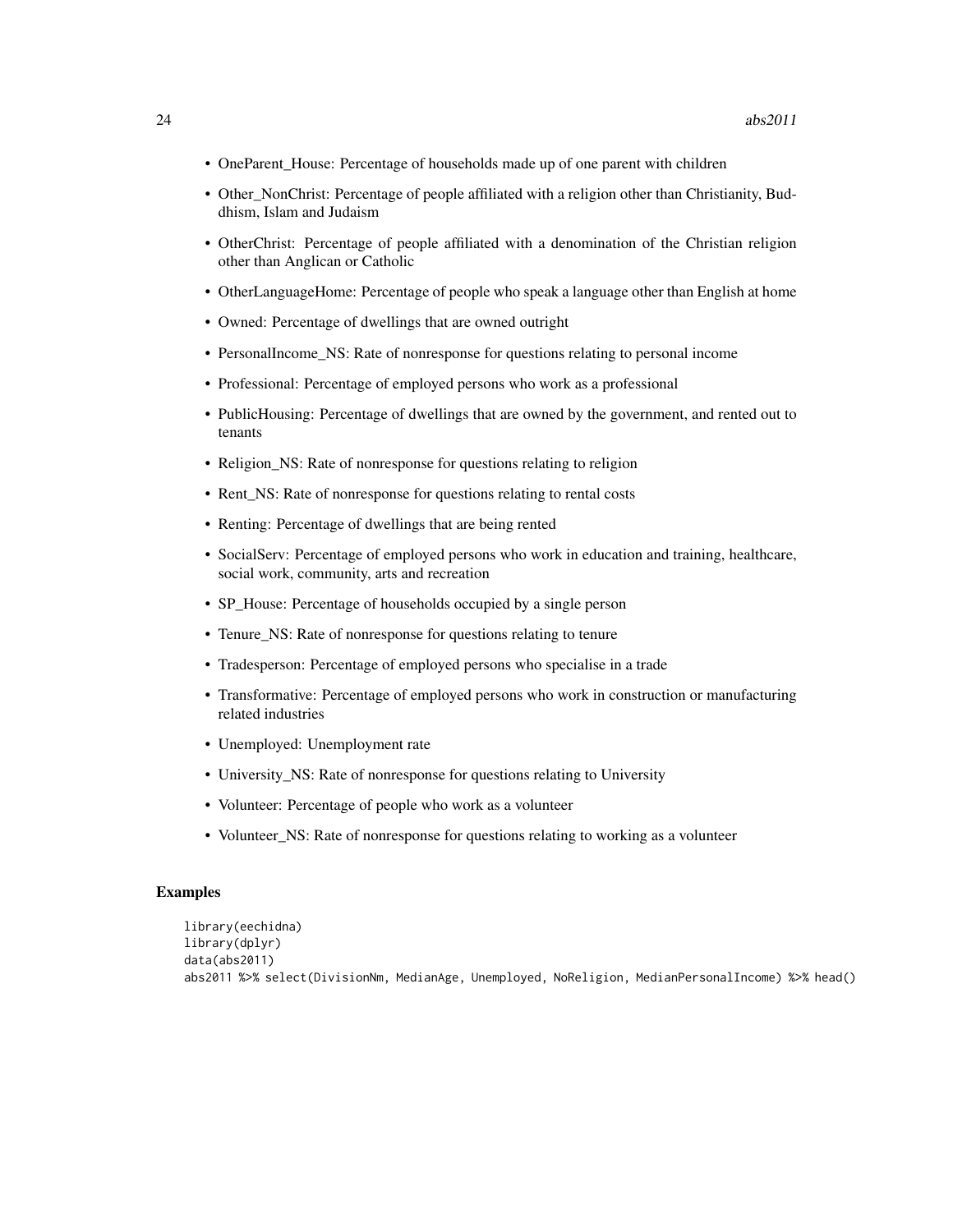<span id="page-24-0"></span>abs2013 *Imputed Australian Census data for the electorates in place at time of the 2013 Federal election*

# **Description**

A dataset containing estimated demographic and other information about each electorate. The data is imputed using Census information from 2011 and 2016. See the imputing-census-data vignette for more details.

#### Usage

abs2013

#### Format

- DivisionNm: Name of electorate
- Age00\_04: Percentage of people aged 0-4.
- Age05\_14: Percentage of people aged 5-9.
- Age15\_19: Percentage of people aged 15-19.
- Age20\_24: Percentage of people aged 20-24.
- Age25\_34: Percentage of people aged 25-34.
- Age35\_44: Percentage of people aged 35-44.
- Age45\_54: Percentage of people aged 45-54.
- Age55\_64: Percentage of people aged 55-64.
- Age65\_74: Percentage of people aged 65-74.
- Age75\_84: Percentage of people aged 75-84.
- Age85plus: Percentage of people aged 85 or higher.
- Anglican: Percentage of people affiliated with the Anglican denomimation
- AusCitizen: Percentage of people who are Australian Citizens
- AverageHouseholdSize: Average number of people in a household
- BachelorAbv: Percentage of people who have completed a Bachelor degree or above
- Born\_Asia: Percentage of people born in Asia
- Born\_MidEast: Percentage of people born in the Middle East
- Born SE Europe: Percentage of people born in South Eastern Europe
- Born UK: Percentage of people born in the United Kingdom
- BornElsewhere: Percentage of people who were born overseas, outside of Asia, Middle East, South Eastern Europe and the UK
- Buddhism: Percentage of people affiliated with the Buddhist religion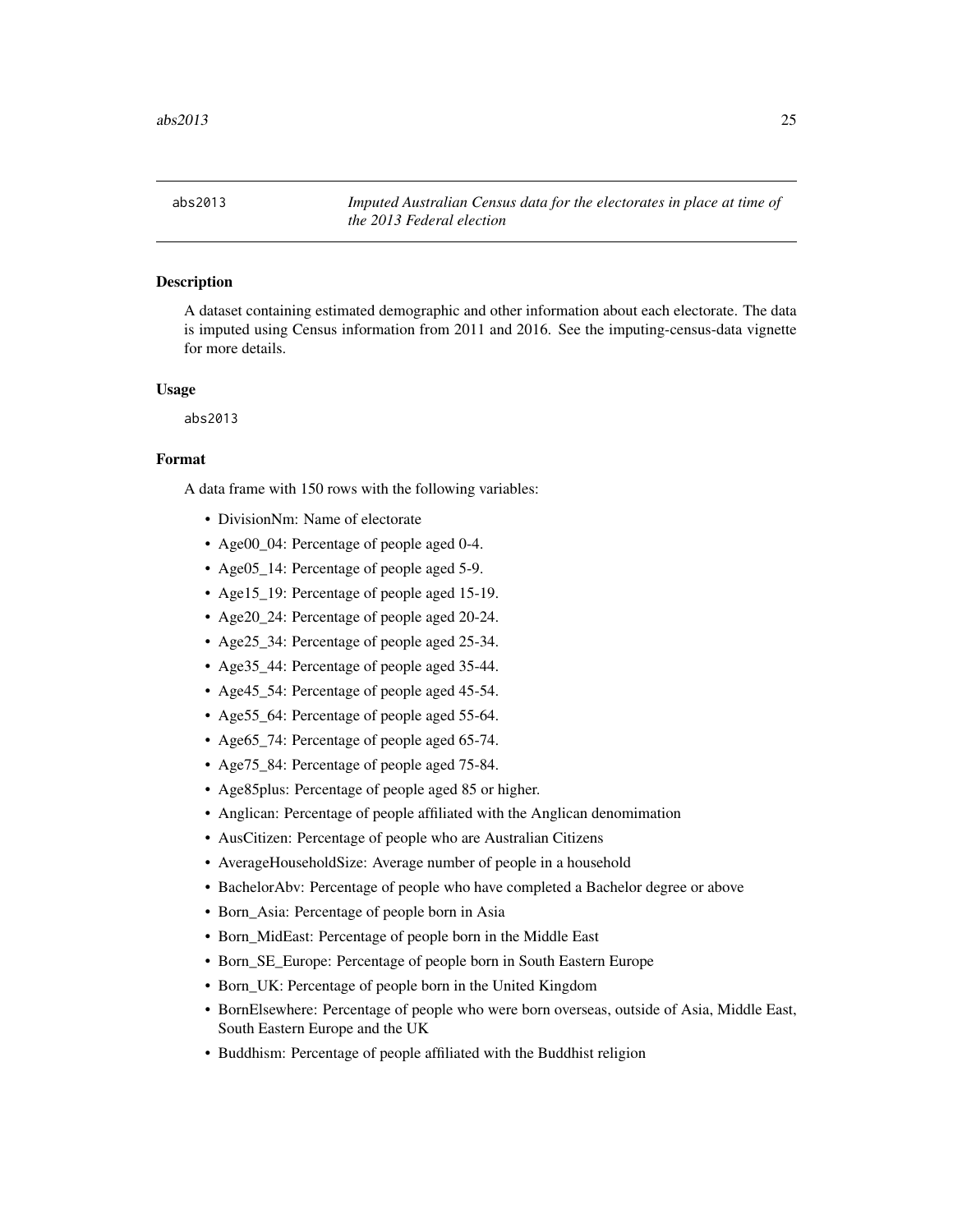- Catholic: Percentage of people affiliated with the Catholic denomimation
- Christianity: Percentage of people affiliated with the Christian religion (of all denominations)
- Couple\_NoChild\_House: Percentage of households made up of a couple with no children
- Couple\_WChild\_House: Percentage of households made up of a couple with children
- CurrentlyStudying: Percentage of people who are currently studying
- DeFacto: Percentage of people who are in a de facto marriage
- DiffAddress: Percentage of people who live at a different address to what they did 5 years ago
- DipCert: Percentage of people who have completed a diploma or certificate
- Distributive: Percentage of employed persons who work in wholesale trade, retail trade, transport, post or warehousing related industries
- EmuneratedElsewhere: Percentage of people who receive emuneration outside of Australia, out of the total population plus overseas visitors
- EnglishOnly: Percentage of people who speak only English
- Extractive: Percentage of employed persons who work in extractive industries (includes mining, gas, water, agriculture, waste, electricity)
- FamilyRatio: Average number of people per family
- Finance: Percentage of employed persons who work in finance or insurance related industries
- HighSchool: Percentage of people who have completed high school
- Indigenous: Percentage of people who are Indigenous
- InternetAccess: Percentage of people with access to the internet
- InternetUse: Percentage of people who used internet in the last week (2001 only)
- Islam: Percentage of people affiliated with the Islamic religion
- Judaism: Percentage of people affiliated with the Jewish religion
- Laborer: Percentage of employed persons who work as a laborer
- LFParticipation: Labor force participation rate
- ManagerAdminClericalSales: Percentage of employed persons who work in management, administration, clerical duties and sales
- Married: Percentage of people who are married
- MedianAge: Median age
- MedianFamilyIncome: Median weekly family income (in \$)
- MedianHouseholdIncome: Median weekly household income (in \$)
- MedianLoanPay: Median mortgage loan repayment amount (of mortgage payments, in \$)
- MedianPersonalIncome: Median weekly personal income (in \$)
- MedianRent: Median weekly rental payment amount (of those who rent, in \$)
- Mortgage: Percentage of dwellings that are on a mortgage
- NoReligion: Percentage of people with no religion
- OneParent\_House: Percentage of households made up of one parent with children
- Other\_NonChrist: Percentage of people affiliated with a religion other than Christianity, Buddhism, Islam and Judaism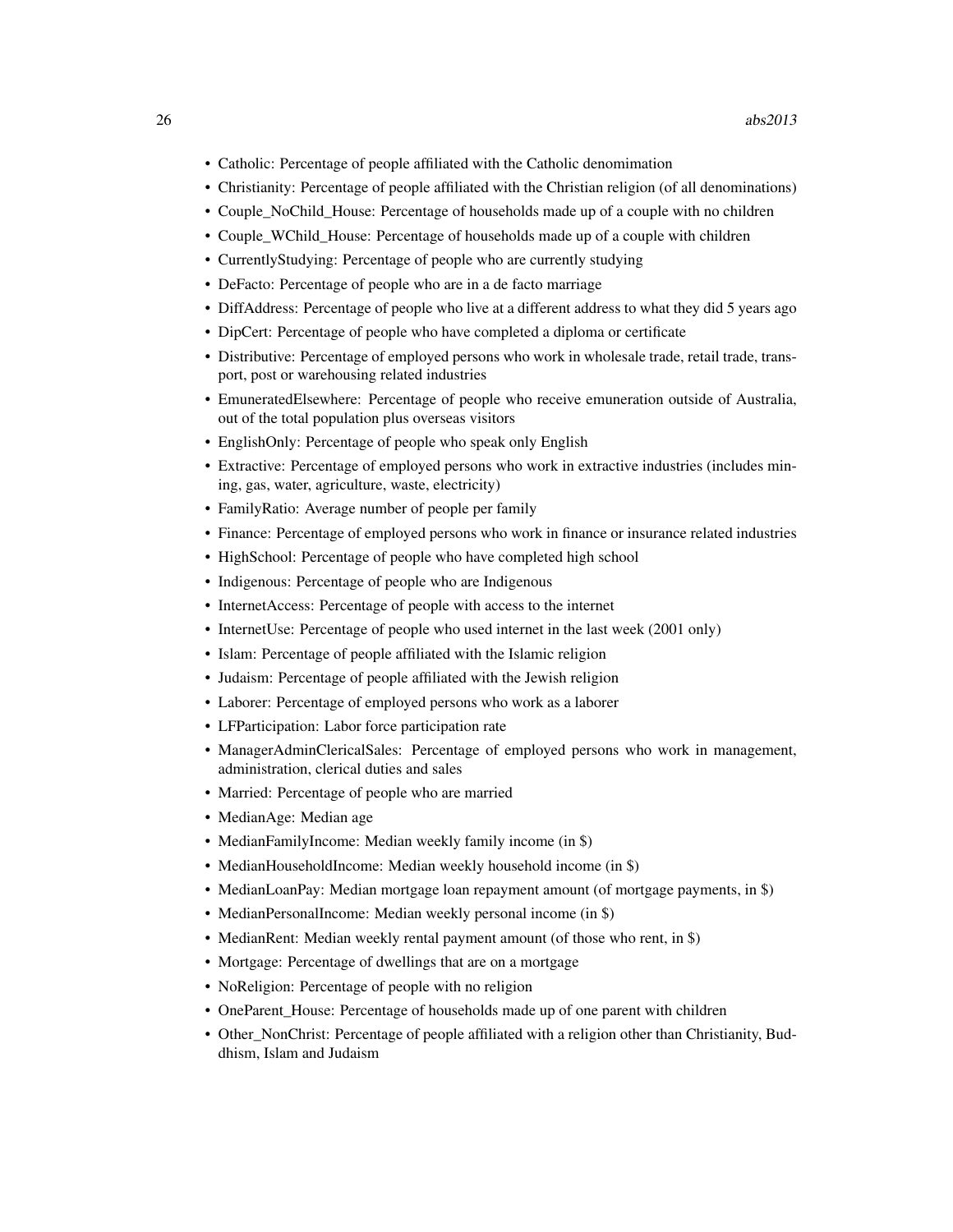#### <span id="page-26-0"></span> $abs2016$  27

- OtherChrist: Percentage of people affiliated with a denomination of the Christian religion other than Anglican or Catholic
- OtherLanguageHome: Percentage of people who speak a language other than English at home
- Owned: Percentage of dwellings that are owned outright
- Professional: Percentage of employed persons who work as a professional
- PublicHousing: Percentage of dwellings that are owned by the government, and rented out to tenants
- Renting: Percentage of dwellings that are being rented
- SocialServ: Percentage of employed persons who work in education and training, healthcare, social work, community, arts and recreation
- SP House: Percentage of households occupied by a single person
- Tradesperson: Percentage of employed persons who specialise in a trade
- Transformative: Percentage of employed persons who work in construction or manufacturing related industries
- Unemployed: Unemployment rate
- Volunteer: Percentage of people who work as a volunteer

#### Examples

```
library(eechidna)
library(dplyr)
data(abs2013)
abs2013 %>% select(DivisionNm, MedianAge, Unemployed, NoReligion, MedianPersonalIncome) %>% head()
```

```
# Join with two-party preferred voting data
library(ggplot2)
data(tpp13)
election2013 <- left_join(abs2013, tpp13, by = "UniqueID")
# See relationship between personal income and Liberal/National support
ggplot(election2013, aes(x = MedianPersonalIncome, y = LNP_Percent)) + geom_point() + geom_smooth()
```
abs2016 *2016 Australian Census data on all 150 electorates*

### **Description**

A dataset containing demographic and other information about each electorate from the Australian Census of Population and Housing. The data were obtained from the Australian Bureau of Statistics, and downloaded from <https://www.censusdata.abs.gov.au/datapacks/>. Electorate boundaries match those in place at the time of the 2016 Federal election.

#### Usage

abs2016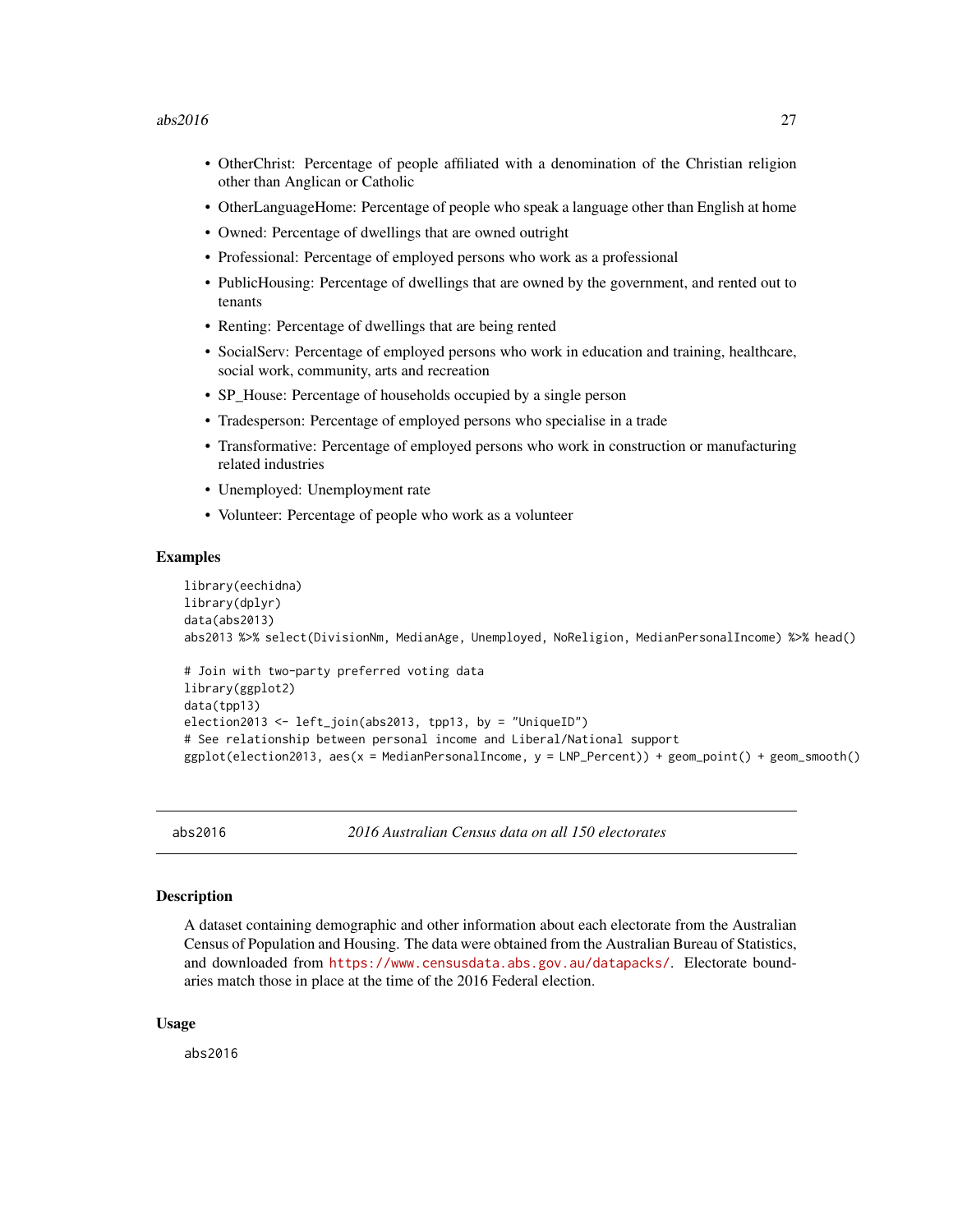# Format

- UniqueID: numeric identifier that links the electoral division with Census and other election datasets.
- DivisionNm: Name of electorate
- State: State containing electorate
- Population: Total population of electorate
- Area: Area of electorate division in square kilometres
- Age00\_04: Percentage of people aged 0-4.
- Age05\_14: Percentage of people aged 5-9.
- Age15\_19: Percentage of people aged 15-19.
- Age20\_24: Percentage of people aged 20-24.
- Age25\_34: Percentage of people aged 25-34.
- Age 35 44: Percentage of people aged 35-44.
- Age45 54: Percentage of people aged 45-54.
- Age 55 64: Percentage of people aged 55-64.
- Age 65 74: Percentage of people aged 65-74.
- Age75\_84: Percentage of people aged 75-84.
- Age85plus: Percentage of people aged 85 or higher.
- Anglican: Percentage of people affiliated with the Anglican denomimation
- AusCitizen: Percentage of people who are Australian Citizens
- AverageHouseholdSize: Average number of people in a household
- BachelorAbv: Percentage of people who have completed a Bachelor degree or above
- Born\_Asia: Percentage of people born in Asia
- Born\_MidEast: Percentage of people born in the Middle East
- Born\_SE\_Europe: Percentage of people born in South Eastern Europe
- Born UK: Percentage of people born in the United Kingdom
- BornElsewhere: Percentage of people who were born overseas, outside of Asia, Middle East, South Eastern Europe and the UK
- BornOverseas\_NS: Percentage of people who did not answer the question relating to birthplace
- Buddhism: Percentage of people affiliated with the Buddhist religion
- Catholic: Percentage of people affiliated with the Catholic denomimation
- Christianity: Percentage of people affiliated with the Christian religion (of all denominations)
- Couple\_NoChild\_House: Percentage of households made up of a couple with no children
- Couple\_WChild\_House: Percentage of households made up of a couple with children
- CurrentlyStudying: Percentage of people who are currently studying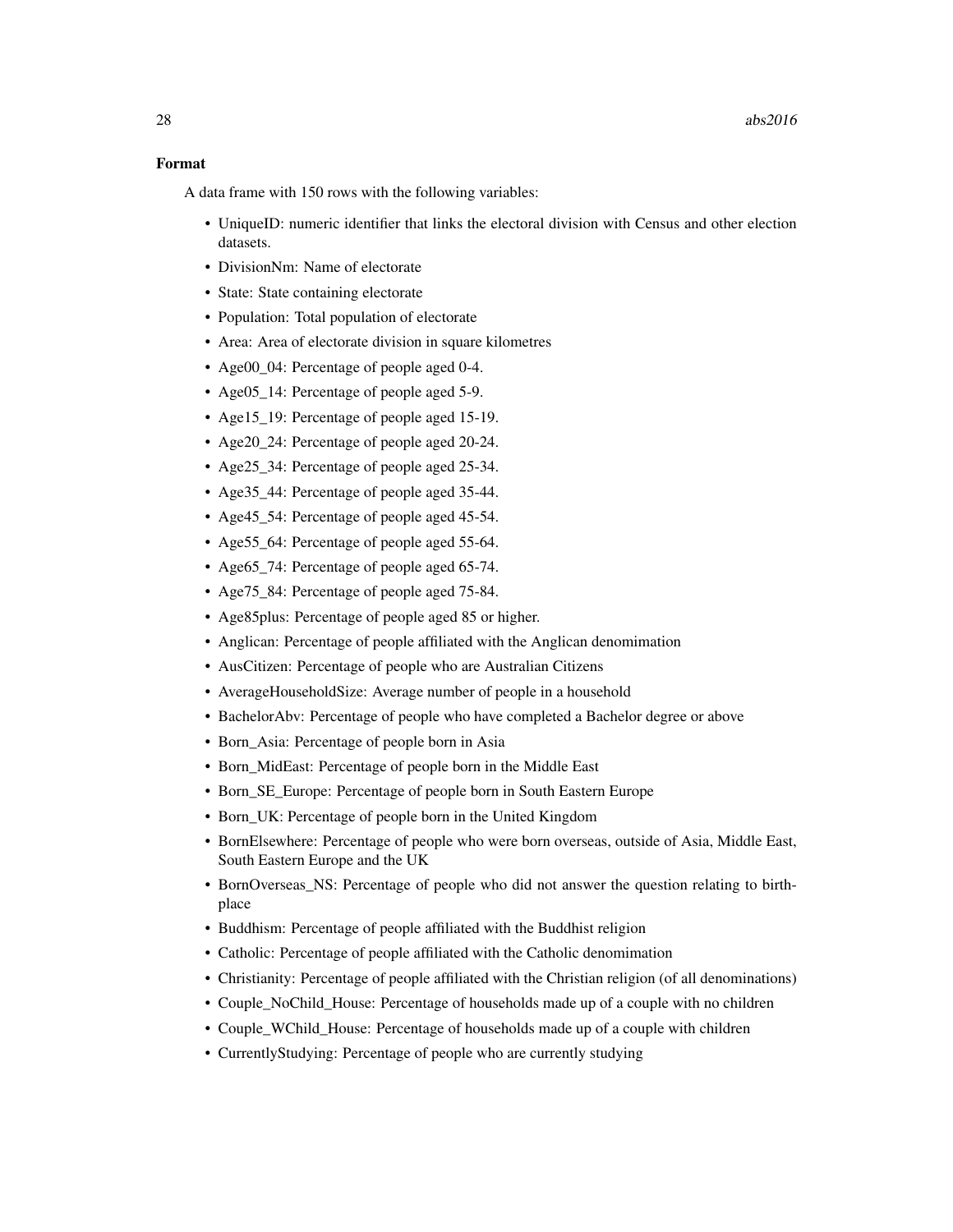- DeFacto: Percentage of people who are in a de facto marriage
- DiffAddress: Percentage of people who live at a different address to what they did 5 years ago
- DipCert: Percentage of people who have completed a diploma or certificate
- Distributive: Percentage of employed persons who work in wholesale trade, retail trade, transport, post or warehousing related industries
- EmuneratedElsewhere: Percentage of people who receive emuneration outside of Australia, out of the total population plus overseas visitors
- EnglishOnly: Percentage of people who speak only English
- Extractive: Percentage of employed persons who work in extractive industries (includes mining, gas, water, agriculture, waste, electricity)
- FamilyIncome NS: Percentage of people who did not answer the question relating to family income
- FamilyRatio: Average number of people per family
- Finance: Percentage of employed persons who work in finance or insurance related industries
- HighSchool: Percentage of people who have completed high school
- HighSchool\_NS: Rate of nonresponse for questions relating to high school completion
- HouseholdIncome NS: Percentage of people who did not answer the question relating to household income
- Indigenous: Percentage of people who are Indigenous
- InternetAccess: Percentage of people with access to the internet
- InternetAccess NS: Rate of nonresponse for questions relating to internal access
- InternetUse: Percentage of people who used internet in the last week (2001 only)
- InternetUse NS: Rate of nonresponse for questions relating to internet use (2001 only)
- Islam: Percentage of people affiliated with the Islamic religion
- Judaism: Percentage of people affiliated with the Jewish religion
- Laborer: Percentage of employed persons who work as a laborer
- Language\_NS: Rate of nonresponse for questions relating to language spoken at home
- LFParticipation: Labor force participation rate
- ManagerAdminClericalSales: Percentage of employed persons who work in management, administration, clerical duties and sales
- Married: Percentage of people who are married
- MedianAge: Median age
- MedianFamilyIncome: Median weekly family income (in \$)
- MedianHouseholdIncome: Median weekly household income (in \$)
- MedianLoanPay: Median mortgage loan repayment amount (of mortgage payments, in \$)
- MedianPersonalIncome: Median weekly personal income (in \$)
- MedianRent: Median weekly rental payment amount (of those who rent, in \$)
- Mortgage: Percentage of dwellings that are on a mortgage
- NoReligion: Percentage of people with no religion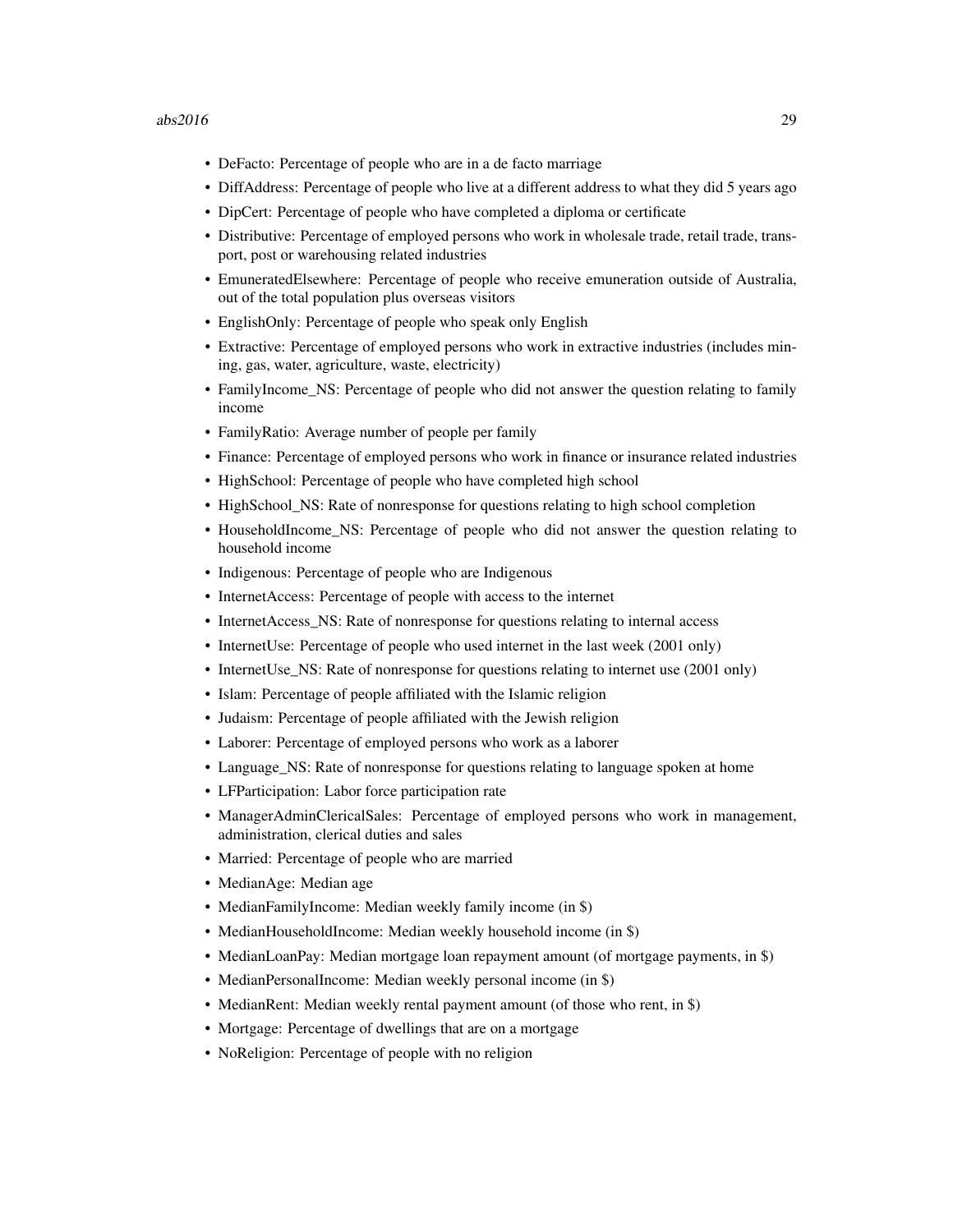- OneParent\_House: Percentage of households made up of one parent with children
- Other NonChrist: Percentage of people affiliated with a religion other than Christianity, Buddhism, Islam and Judaism
- OtherChrist: Percentage of people affiliated with a denomination of the Christian religion other than Anglican or Catholic
- OtherLanguageHome: Percentage of people who speak a language other than English at home
- Owned: Percentage of dwellings that are owned outright
- PersonalIncome\_NS: Rate of nonresponse for questions relating to personal income
- Professional: Percentage of employed persons who work as a professional
- PublicHousing: Percentage of dwellings that are owned by the government, and rented out to tenants
- Religion\_NS: Rate of nonresponse for questions relating to religion
- Rent\_NS: Rate of nonresponse for questions relating to rental costs
- Renting: Percentage of dwellings that are being rented
- SocialServ: Percentage of employed persons who work in education and training, healthcare, social work, community, arts and recreation
- SP\_House: Percentage of households occupied by a single person
- Tenure\_NS: Rate of nonresponse for questions relating to tenure
- Tradesperson: Percentage of employed persons who specialise in a trade
- Transformative: Percentage of employed persons who work in construction or manufacturing related industries
- Unemployed: Unemployment rate
- University NS: Rate of nonresponse for questions relating to University
- Volunteer: Percentage of people who work as a volunteer
- Volunteer NS: Rate of nonresponse for questions relating to working as a volunteer

```
library(eechidna)
library(dplyr)
data(abs2016)
abs2016 %>% select(DivisionNm, MedianAge, Unemployed, NoReligion, MedianPersonalIncome) %>% head()
```

```
# Join with two-party preferred voting data
library(ggplot2)
data(tpp16)
election2016 <- left_join(abs2016, tpp16, by = "UniqueID")
# See relationship between personal income and Liberal/National support
ggplot(election2016, aes(x = MedianPersonalIncome, y = LNP_Percent)) + geom_point() + geom_smooth()
```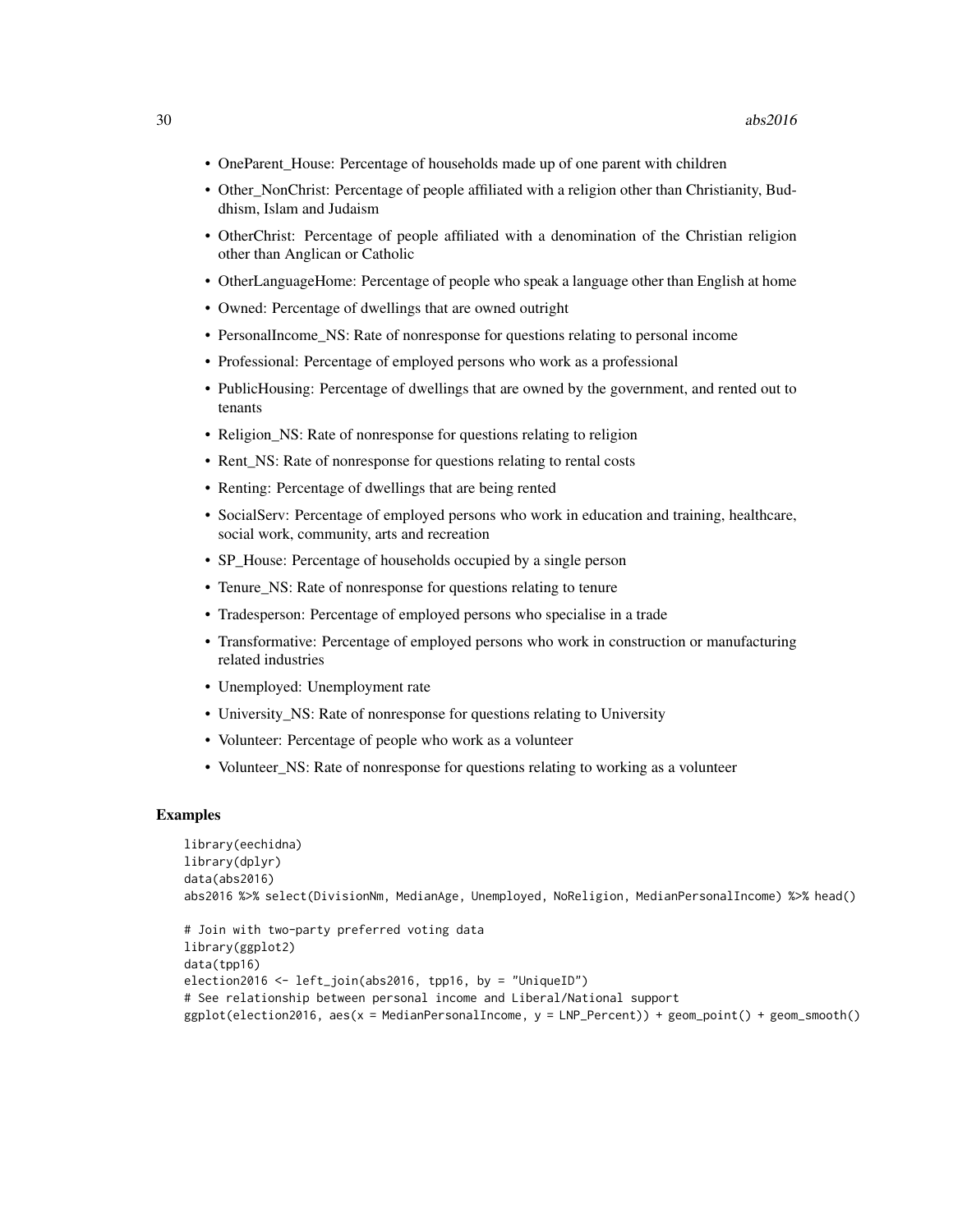<span id="page-30-0"></span>aec\_add\_carto\_f *aec\_add\_carto\_f - computes and binds the cartogram coordinates to original data*

### Description

Add the cartogram locations as new variables to original data and make any of these that were not made equal to the original centroids. This is simply all of the Australian electoral cartogram steps in one hit.

#### Usage

aec\_add\_carto\_f(nat\_data)

### Arguments

nat\_data subset of data with centroids of electoral divisions

#### Examples

```
library(eechidna)
library(dplyr)
library(ggplot2)
data(nat_map16)
data(nat_data16)
nat_data16 <- nat_data16 %>% select(-c(x,y)) # remove existing cartogram coordinates
nat_data_cart <- aec_add_carto_f(nat_data16)
# Map theme
library(ggthemes)
ggplot(data=nat_data_cart, aes(map_id=id)) +
  geom_map(map = nat_map16, fill="grey90", colour="white") +
    geom_point(aes(x=x, y=y), size=2, alpha=0.4,
                 colour="#572d2c", inherit.aes=FALSE) +
    expand_limits(x=nat_map16$long, y=nat_map16$lat) +
    theme_map() + coord_equal()
```
aec\_carto\_f *aec\_carto\_f - run dorling on data centers*

#### Description

The dorling algorithm creates a non-contiguous cartogram by shifting circles to alleviate overlap, while roughly maintaining geographic proximity.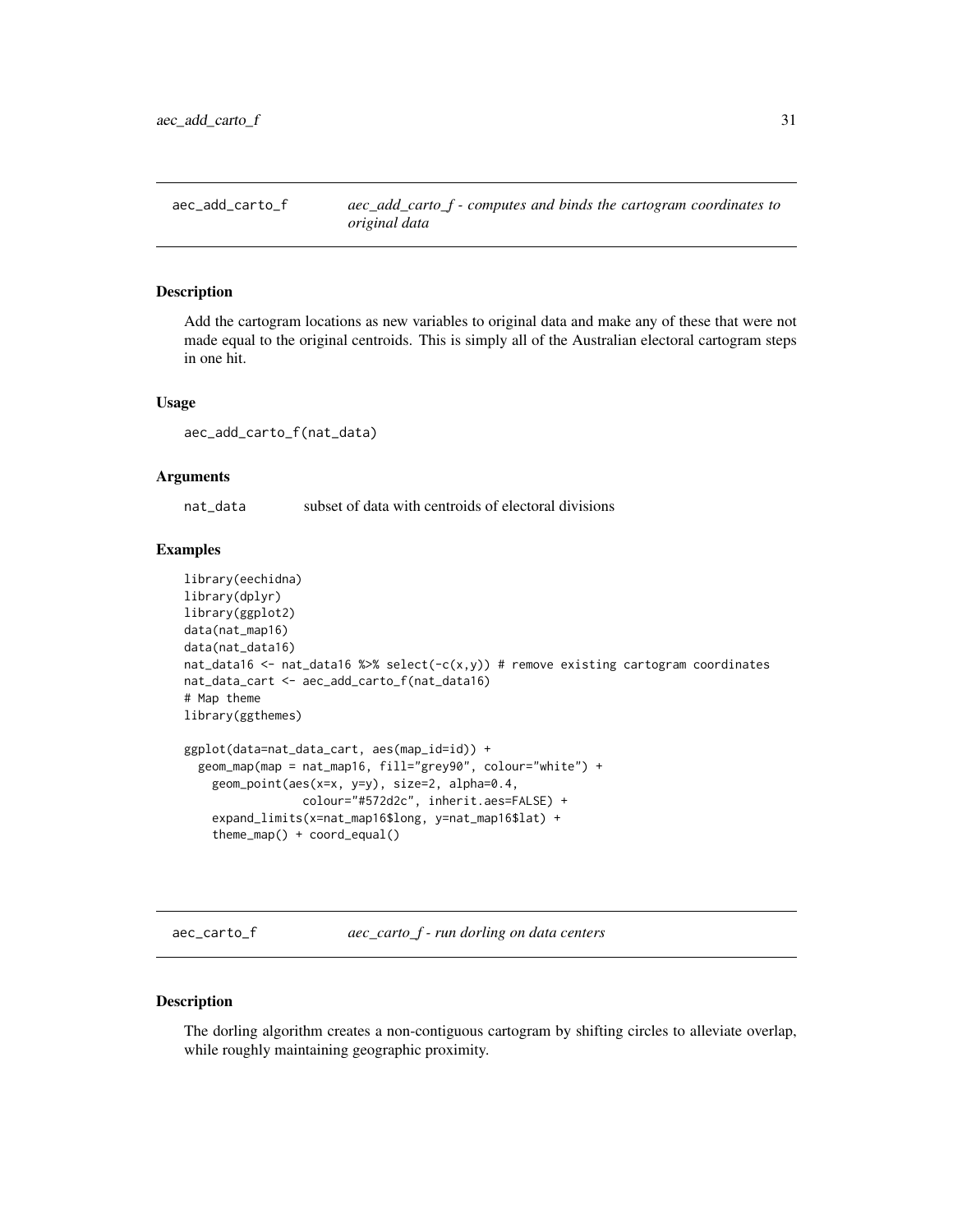#### Usage

```
\text{acc\_carto\_f(aec\_data\_sub, polygon.vertex = 6, name.text = TRUE},dist.ratio = dist.ratio, iteration = 100, xlab = "", ylab = "",
  ...)
```
### Arguments

| aec_data_sub | subset of data with centroids of electoral divisions                                                                                                              |
|--------------|-------------------------------------------------------------------------------------------------------------------------------------------------------------------|
|              | polygon, vertex The number of vertice of the circle. Default to be 100. If polygon, vertex=4 then<br>diamonds applies. If polygon.vertex=6, then hexagon applies. |
| name.text    | whether to print the region names on the circles or polygons.                                                                                                     |
| dist.ratio   | The threshold to determine whether an attract force is added. It is applied to the<br>ratio of the distance between two centroids and the sum of the two radii.   |
| iteration    | The limit of the number of iterations. Default to be 9999.                                                                                                        |
| xlab         | Label for dorling x axis, intermediate drawing                                                                                                                    |
| ylab         | Label for dorling y axis, intermediate drawing                                                                                                                    |
| $\ddots$     | arguments to dorling function                                                                                                                                     |

```
library(dplyr)
library(ggplot2)
data(nat_map16)
data(nat_data16)
nat_data16 <- nat_data16 %>% select(-c(x,y)) # remove existing cartogram coordinates
adelaide \leq aec_extract_f(nat_data16, ctr=c(138.6, -34.9), expand=c(2,3))
adelaide_carto <- aec_carto_f(adelaide) %>% rename(id=region)
ggplot(data=nat_map16) +
  geom_path(aes(x=long, y=lat, group=group, order=order),
                 colour="grey50") +
  geom_point(data=adelaide_carto, aes(x=x, y=y), size=4, alpha=0.4,
        colour="#f0027f") +
        xlim(c(136, 140)) + ylim(-36, -33) +coord_equal()
adelaide_all <- merge(adelaide, adelaide_carto, by="id")
ggplot(data=nat_map16) +
  geom_path(aes(x=long, y=lat, group=group, order=order),
                 colour="grey50") +
  geom_point(data=adelaide_all, aes(x=long_c, y=lat_c), size=2, alpha=0.4,
              colour="#f0027f") +
  geom_point(data=adelaide_all, aes(x=x, y=y), size=2, alpha=0.4,
                             colour="#f0027f") +
  geom_segment(data=adelaide_all,
       aes(x=long_c, xend=x, y=lat_c, yend=y), colour="#f0027f") +
  xlim(c(136, 140)) + ylim(-37, -33) +coord_equal()
```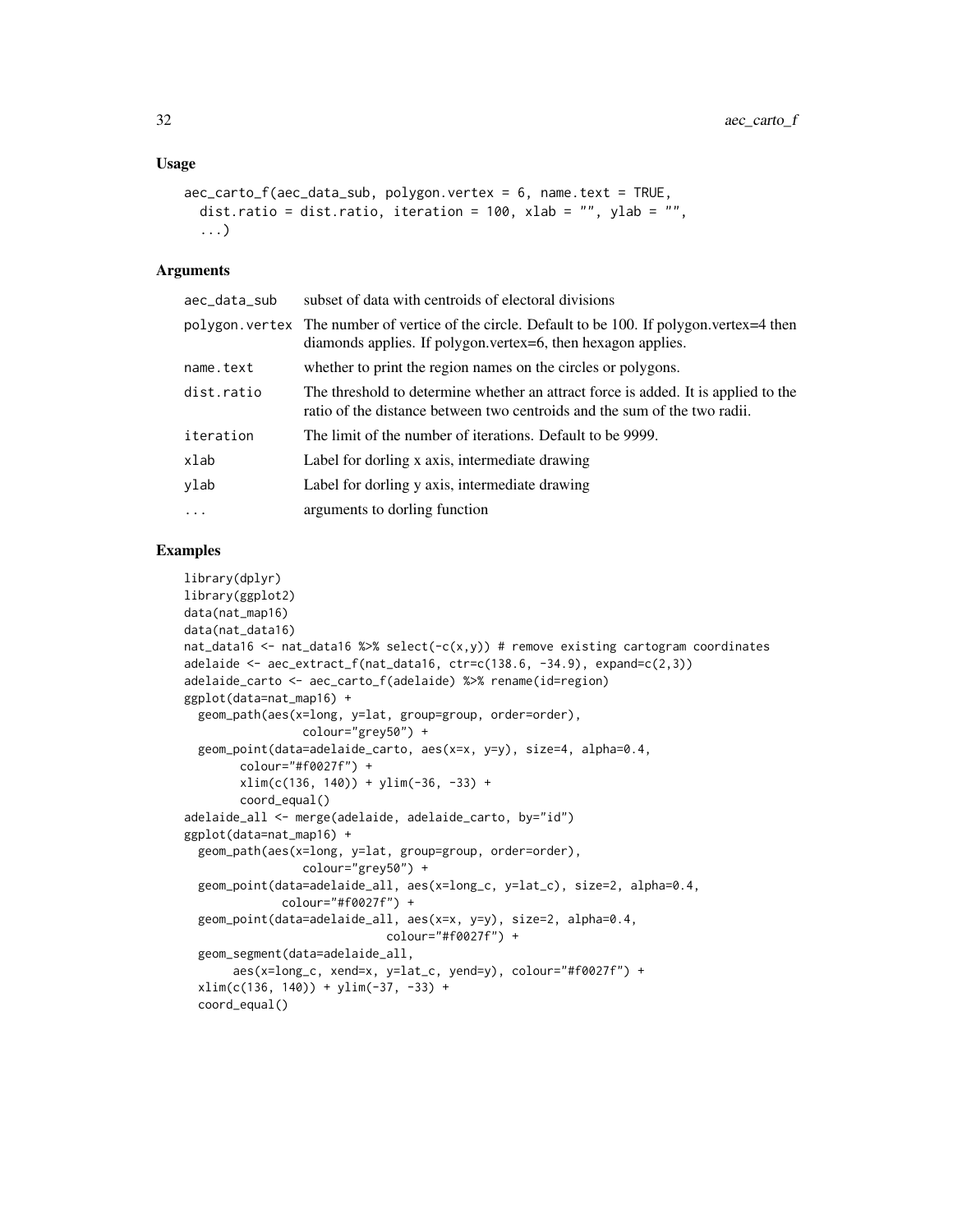<span id="page-32-0"></span>aec\_carto\_join\_f *aec\_carto\_join\_f - bind the cartogram coordinates to original data*

#### Description

Add the cartogram locations as new variables to original data and make any of these that were not made equal to the original centroids

#### Usage

aec\_carto\_join\_f(aec\_data, aec\_carto)

#### Arguments

| aec data  | subset of data with centroids of electoral divisions |
|-----------|------------------------------------------------------|
| aec carto | centers                                              |

```
library(dplyr)
library(ggplot2)
data(nat_map16)
data(nat_data16)
nat_data16 <- nat_data16 %>% select(-c(x,y)) # remove existing cartogram coordinates
cities <- list(c(151.2, -33.8), # Sydney
c(153.0, -27.5), # Brisbane
c(145.0, -37.8), # Melbourne
c(138.6, -34.9), # Adelaide,
c(115.9, -32.0)) # Perth
expand <- list(c(2,3.8), c(2,3), c(2.6,4.1), c(4,3), c(12,6))
nat_carto <- purrr::map2(.x=cities, .y=expand,
.f=aec_extract_f, aec_data=nat_data16) %>%
  purrr::map_df(aec_carto_f) %>%
    mutate(region=as.integer(as.character(region))) %>%
      rename(id=region)
nat_data_cart <- aec_carto_join_f(nat_data16, nat_carto)
library(ggthemes)
ggplot(data=nat_data16, aes(map_id=id)) +
  geom_map(map = nat_map16, fill="grey90", colour="white") +
    geom_point(data=nat_data_cart, aes(x=x, y=y), size=2, alpha=0.4,
                 colour="#572d2c", inherit.aes=FALSE) +
    expand_limits(x=nat_map16$long, y=nat_map16$lat) +
```

```
theme_map() + coord_equal()
```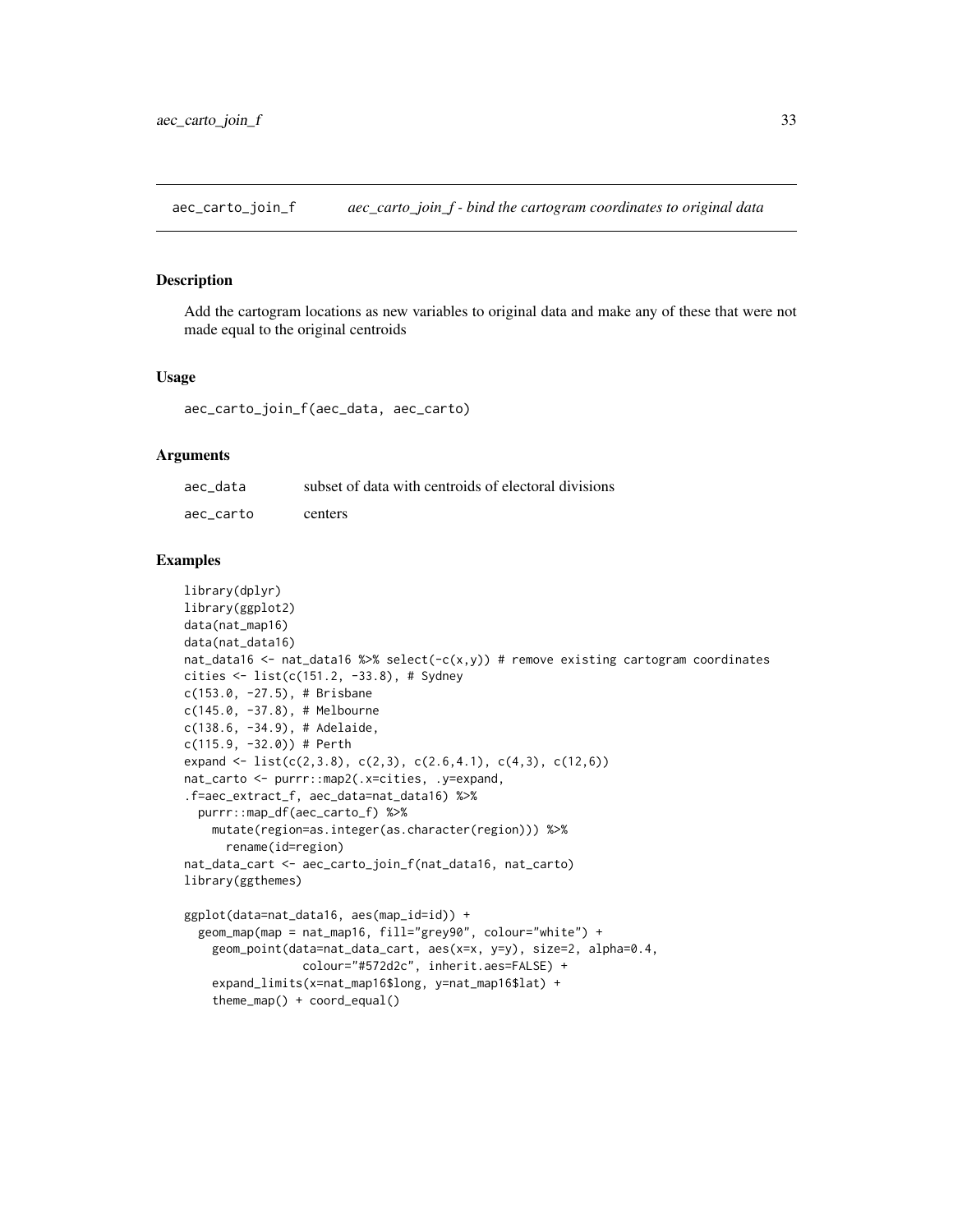<span id="page-33-0"></span>

#### Description

The dorling algorithm doesn't work on the entire country, because it is very clustered at the cities. To get a reasonable cartogram we need to extract out the cities, expand these with dorling independently. This function does the extraction.

#### Usage

```
\text{acc\_extract\_f(aec\_data, ctr = c(151.2, -33.8), expand = c(3, 4.5), ...)}
```
#### Arguments

| aec_data | data with centroids of electoral divisions |
|----------|--------------------------------------------|
| ctr      | centroids of subset                        |
| expand   | how large a chunk to cut out               |
|          | other arguments                            |

# Examples

```
library(dplyr)
library(ggplot2)
data(nat_map16)
data(nat_data16)
nat_data16 <- nat_data16 %>% select(-c(x,y)) # remove existing cartogram coordinates
adelaide <- aec_extract_f(nat_data16, ctr=c(138.6, -34.9), expand=c(2,3))
ggplot(data=nat_map16) +
  geom_polygon(aes(x=long, y=lat, group=group, order=order),
    fill="grey90", colour="white") +
  geom_point(data=adelaide, aes(x=long_c, y=lat_c), size=2, alpha=0.4,
   colour="#f0027f") +
  xlim(c(136, 142)) + ylim(-36, -33) +coord_equal()
```
circle *Draw a circle*

# Description

##' From https://github.com/chxy/cartogram/blob/master/R/dorling.R Not exported here, but needed for aec\_carto\_f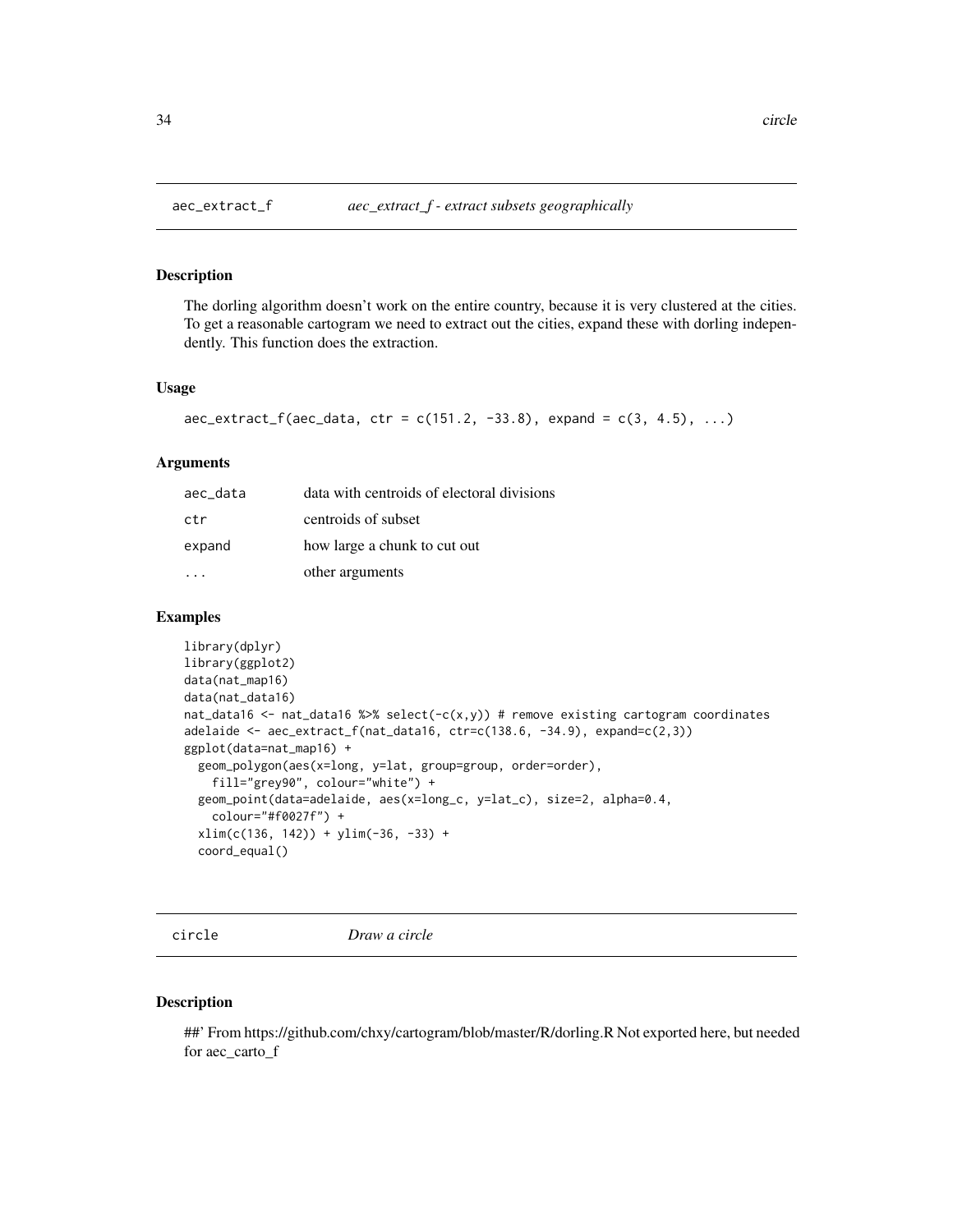# <span id="page-34-0"></span>complete\_color 35

# Usage

```
circle(xvec, yvec, rvec, vertex = 100, border = 1, col = NULL,
  add = TRUE, square = FALSE, ...)
```
# Arguments

| xvec        | X-coordinates                                         |
|-------------|-------------------------------------------------------|
| <b>vvec</b> | Y-coordinates                                         |
| rvec        | Radii                                                 |
| vertex      | The number of vertices of the circle                  |
| border      | Color of border                                       |
| col         | Color to render in circle                             |
| add         | Whether the circles are added to another plot.        |
| square      | A logical value to determine whether to draw squares. |
|             | other things                                          |

# Details

This function is used to compute the locations of the circle border and draw multiple circles. It borrows the code from plotrix::draw.circle

#### Examples

```
## Not run:
x=y=1:5r=5:1/5
circle(x,y,r,add=FALSE,asp=1)
circle(x,y,r,vertex=6,add=TRUE) # hexagon
circle(x,y,r,vertex=4,add=TRUE) # diamond
circle(x,y,r,square=TRUE,add=TRUE) # square
```
## End(Not run)

complete\_color *Auto complete (or cut) a vector to a fixed length*

# Description

From https://github.com/chxy/cartogram/blob/master/R/dorling.R Not exported here, but needed for aec\_carto\_f

#### Usage

```
complete_color(cl, targetlen)
```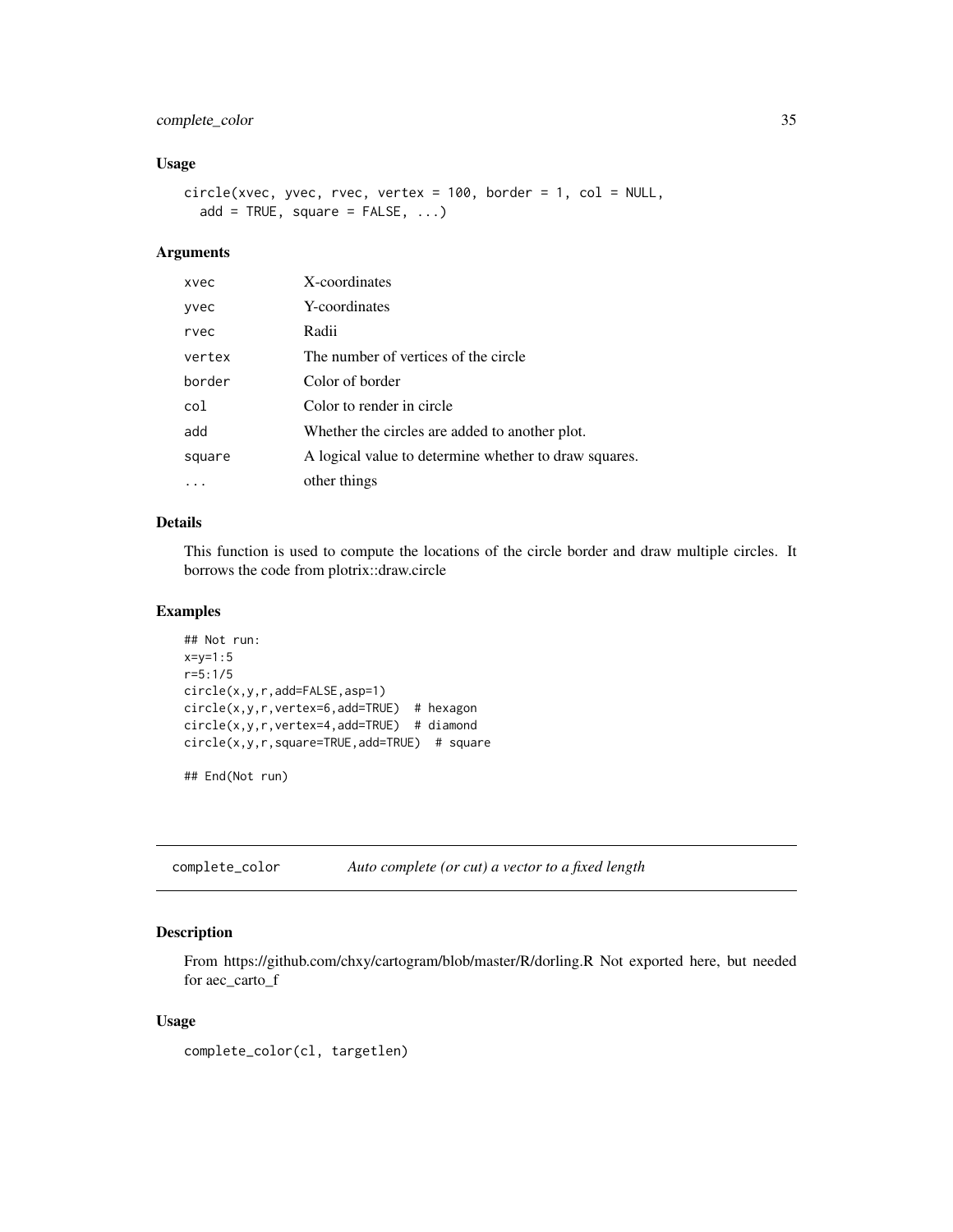#### 36 dorling

#### Arguments

| c1        | a vector of colors |
|-----------|--------------------|
| targetlen | the target length  |

# Value

a vector of completed cl with length n

# Examples

```
## Not run:
complete_color('red',5)
complete_color(c('red','blue'),5)
complete_color(c('red','blue','green','yellow','pink','grey'),5)
## End(Not run)
```
dorling *Produce a Pseudo-Dorling Cartogram.*

# Description

From https://github.com/chxy/cartogram/blob/master/R/dorling.R Not exported here, but needed for aec\_carto\_f

# Usage

```
dorling(name, centroidx, centroidy, density, nbr = NULL,
  shared.border = NULL, color = NULL, tolerance = 0.1,
 dist.ratio = 1.2, iteration = 9999, polygon.vertex = 100,
 animation = FALSE, sleep.time = 0.3, nbredge = ifelse(is.null(nbr),
 FALSE, TRUE), name.text = TRUE, ggplot2 = FALSE, ...)
```
#### Arguments

| name      | A vector of region names.                                                                                                                                                                                                                                                                                                                                                                                                                                                                                                                                                                                                                        |
|-----------|--------------------------------------------------------------------------------------------------------------------------------------------------------------------------------------------------------------------------------------------------------------------------------------------------------------------------------------------------------------------------------------------------------------------------------------------------------------------------------------------------------------------------------------------------------------------------------------------------------------------------------------------------|
| centroidx | A vector of x-coordinates of the regions.                                                                                                                                                                                                                                                                                                                                                                                                                                                                                                                                                                                                        |
| centroidv | A vector of y-coordinates of the regions.                                                                                                                                                                                                                                                                                                                                                                                                                                                                                                                                                                                                        |
| densitv   | A vector of the variable of interest. It will be used as the radii of the circles.                                                                                                                                                                                                                                                                                                                                                                                                                                                                                                                                                               |
| nbr       | A list of the neighbors of every region. Each element is a vector of all the neigh-<br>bor names of a region. If nbr=NULL, then it is assumed that no region has any<br>neighbors. If nbr is not NULL, then names should be given to all the elements<br>of the list, for matching the neighbors with the host region name, otherwise the<br>parameter "name" (a character vector) will be used as the element names of nbr.<br>Besides, any values in nbr that are not in "name" will be removed. The length of<br>nbr could be different from the length of "name", but any element in nbr whose<br>name is not in "name" will be removed too. |

<span id="page-35-0"></span>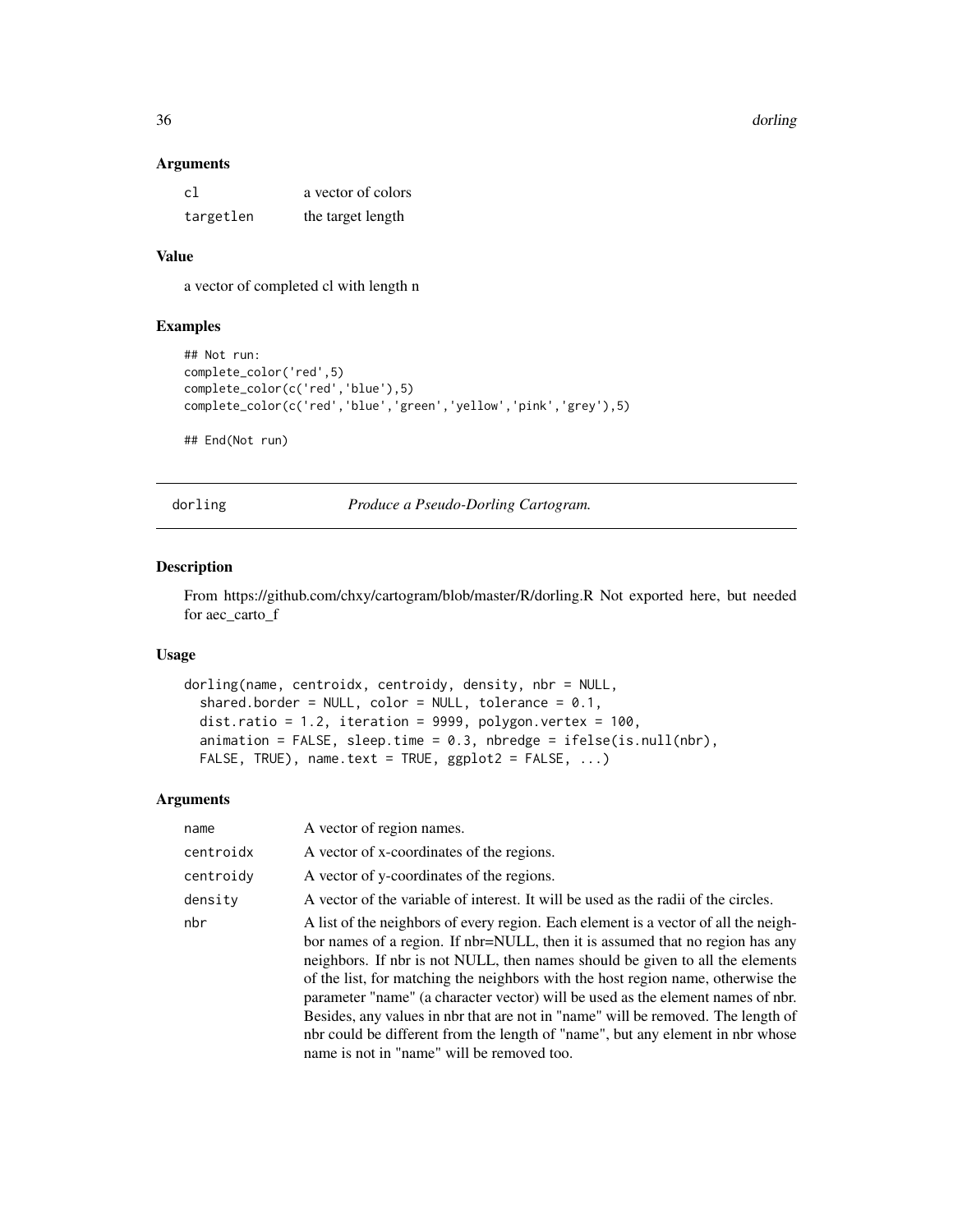<span id="page-36-0"></span>

| shared.border | A matrix of the counts of shared borders, typically generated from the function<br>border_summary_length(). It is used to scale the attract force.                |
|---------------|-------------------------------------------------------------------------------------------------------------------------------------------------------------------|
| color         | a vector of color to fill in the circles or polygons. Auto-completed if the length<br>does not match with name.                                                   |
| tolerance     | Tolerant value for the sum of overlapped radii.                                                                                                                   |
| dist.ratio    | The threshold to determine whether an attract force is added. It is applied to the<br>ratio of the distance between two centroids and the sum of the two radii.   |
| iteration     | The limit of the number of iterations. Default to be 9999.                                                                                                        |
|               | polygon. vertex The number of vertice of the circle. Default to be 100. If polygon. vertex=4 then<br>diamonds applies. If polygon.vertex=6, then hexagon applies. |
| animation     | Whether to show the movements of centroids.                                                                                                                       |
| sleep.time    | Only works when animation=TRUE.                                                                                                                                   |
| nbredge       | whether to draw the lines between neighbor regions.                                                                                                               |
| name.text     | whether to print the region names on the circles or polygons.                                                                                                     |
| ggplot2       | whether to use ggplot2 to draw the cartogram.                                                                                                                     |
| $\cdots$      | other things                                                                                                                                                      |

```
firstpref_pollingbooth_download
```
*Download first preference voting data from each polling booth, from the six Australian Federal elections between 2001 and 2016.*

## Description

Download first preference voting data from each polling booth, from the six Australian Federal elections between 2001 and 2016.

# Usage

```
firstpref_pollingbooth_download(...)
```
#### Arguments

... Additional arguments passed to 'download.file'

Downloads and returns first preference votes for candidates in the House of Representatives, for each polling both, in the six Australian Federal elections between 2001 and 2016.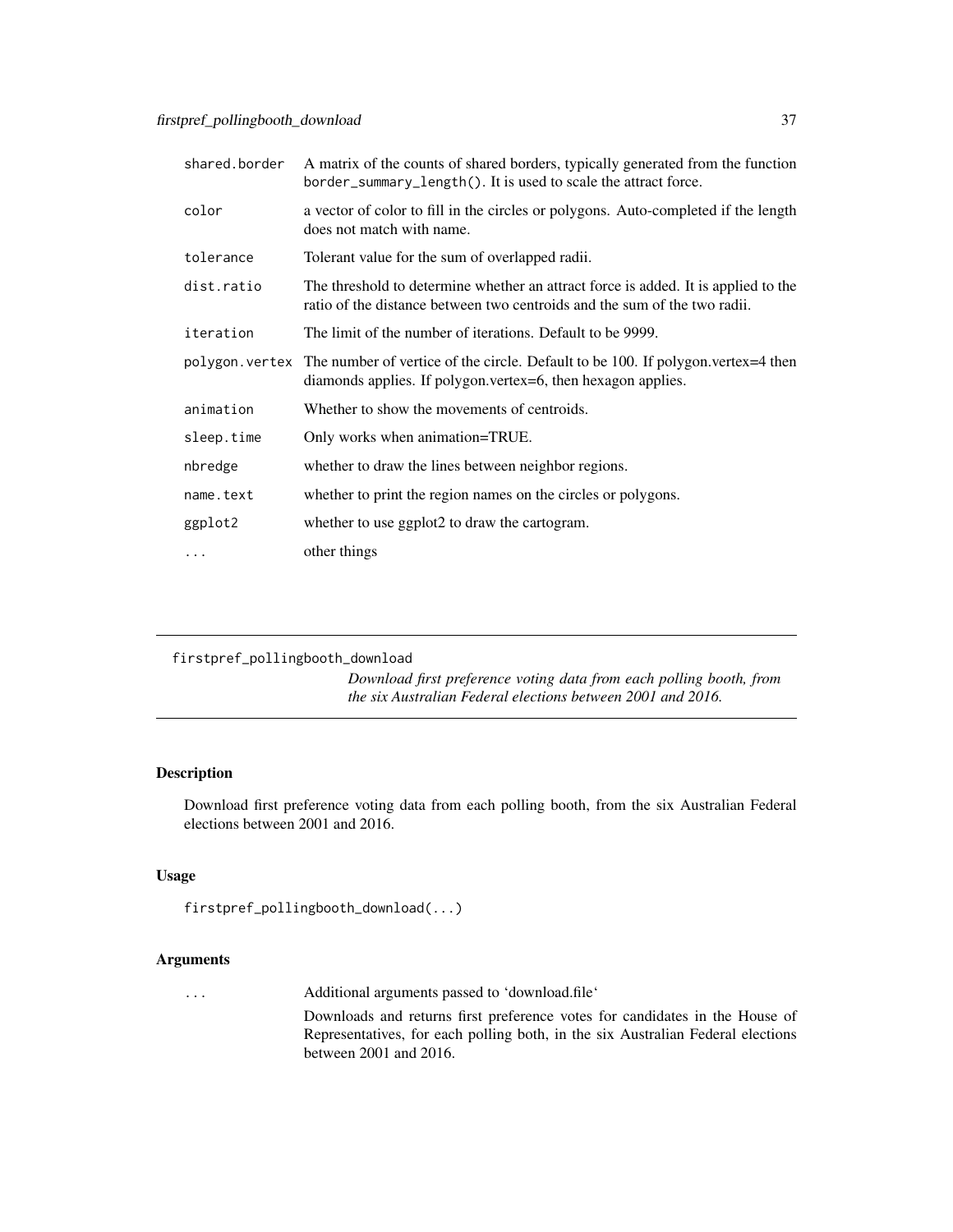# Format

A data frame with the following variables:

- StateAb: Abbreviation for state name
- DivisionID: Electoral division ID
- DivisionNm: Electoral division name
- PollingPlaceID: Polling place ID
- PollingPlace: Polling place name
- CandidateID: Candidate ID
- Surname: Candidate surname
- GivenNm: Candidate given name
- BallotPosition: Candidate's position on the ballot
- Elected: Whether the candidate was elected (Y/N)
- HistoricElected: Whether the candidate is the incumbent member
- PartyAb: Abbreviation for political party name
- PartyNm: Political party name
- OrdinaryVotes: Number of ordinary votes cast at the polling place for the candidate
- Swing: Percentage point change in ordinary votes for the party from the previous election
- PremisesPostCode: Post code of polling booth
- Latitude: Coordinates
- Longitude: Coordinates
- year: Election year

# Value

A data frame containing first preference votes

A dataset containing first preference vote counts, candidate names, polling place locations, and other results for the House of Representatives from the 2001, 2004, 2007, 2010, 2013 and 2016 Australian federal elections. This data set is obtained using the 'firstpref\_pollingbooth\_download' function. The data were obtained from the Australian Electoral Commission.

```
## Not run:
fp_pp <- firstpref_pollingbooth_download()
library(dplyr)
fp_pp %>% filter(year == 2016) %>% arrange(-OrdinaryVotes) %>% head
## End(Not run)
```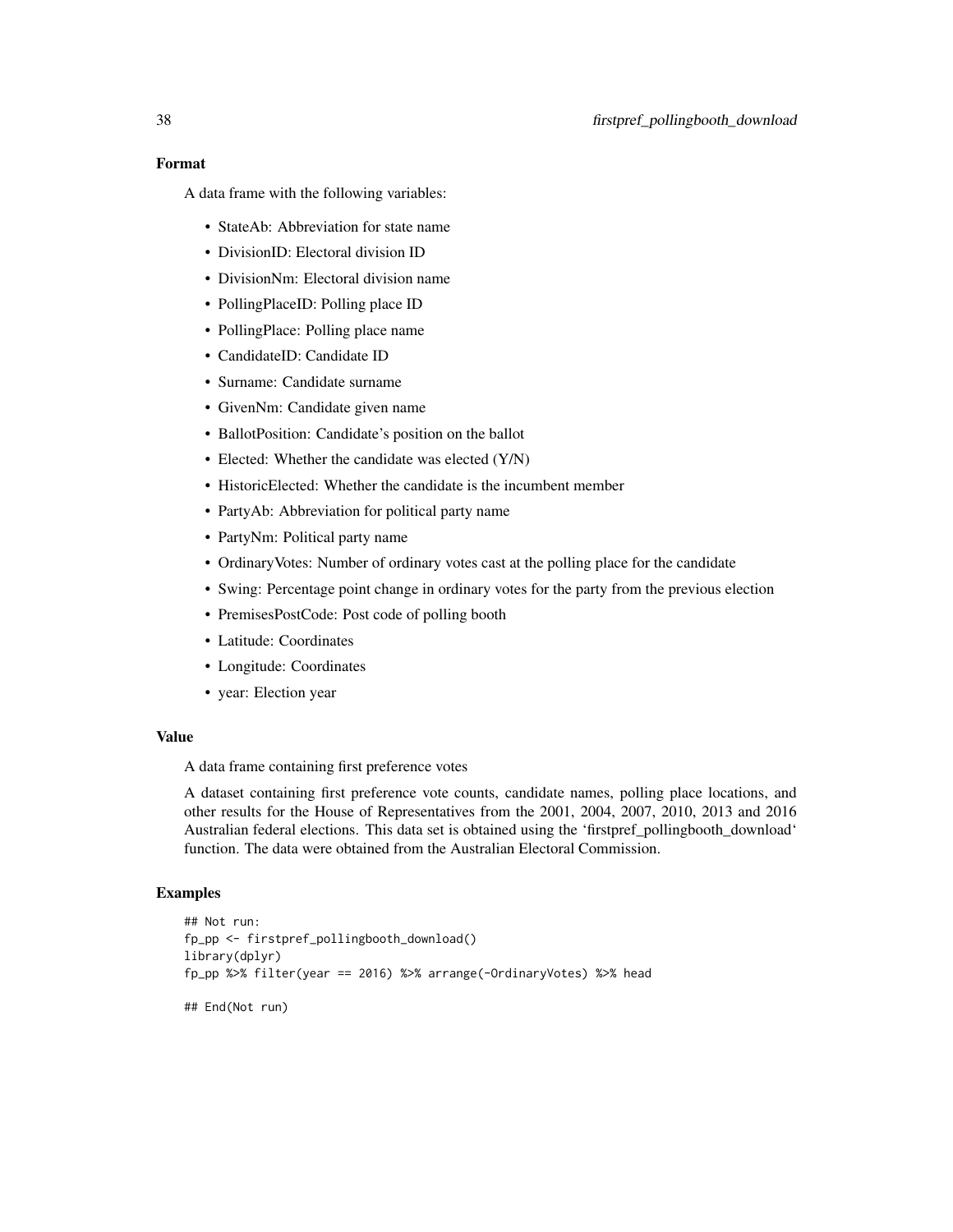<span id="page-38-0"></span>fp01 *2001 Australian Federal election data: First preference votes for candidates (House of Representatives) in each electorate.*

#### Description

A dataset containing first preference vote counts, candidate names, and other results for the House of Representatives from the 2001 Australian federal election. The data were obtained from the Australian Electoral Commission, and downloaded from [https://www.aec.gov.au/About\\_AEC/](https://www.aec.gov.au/About_AEC/Publications/statistics/files/aec-2001-election-statistics.zip) [Publications/statistics/files/aec-2001-election-statistics.zip](https://www.aec.gov.au/About_AEC/Publications/statistics/files/aec-2001-election-statistics.zip).

#### Usage

fp01

#### Format

A data frame with the following variables:

- UniqueID: numeric identifier that links the electoral division with Census and other election datasets.
- StateAb: Abbreviation for state name
- DivisionNm: Electoral division name
- Surname: Candidate surname
- GivenNm: Candidate given name
- PartyAb: Abbreviation for political party name
- PartyNm: Political party name
- Elected: Whether the candidate was elected (Y/N)
- Percent: Percentage of ordinary votes for the candidate

fp04 *2004 Australian Federal election data: First preference votes for candidates (House of Representatives) in each electorate.*

#### Description

A dataset containing first preference vote counts, candidate names, and other results for the House of Representatives from the 2004 Australian federal election. The data were obtained from the Australian Electoral Commission, and downloaded from [http://results.aec.gov.au/12246/](http://results.aec.gov.au/12246/results/HouseDownloadsMenu-12246-csv.htm) [results/HouseDownloadsMenu-12246-csv.htm](http://results.aec.gov.au/12246/results/HouseDownloadsMenu-12246-csv.htm) and [http://www.aec.gov.au/elections/fede](http://www.aec.gov.au/elections/federal_elections/2004/downloads.htm)ral\_ [elections/2004/downloads.htm](http://www.aec.gov.au/elections/federal_elections/2004/downloads.htm).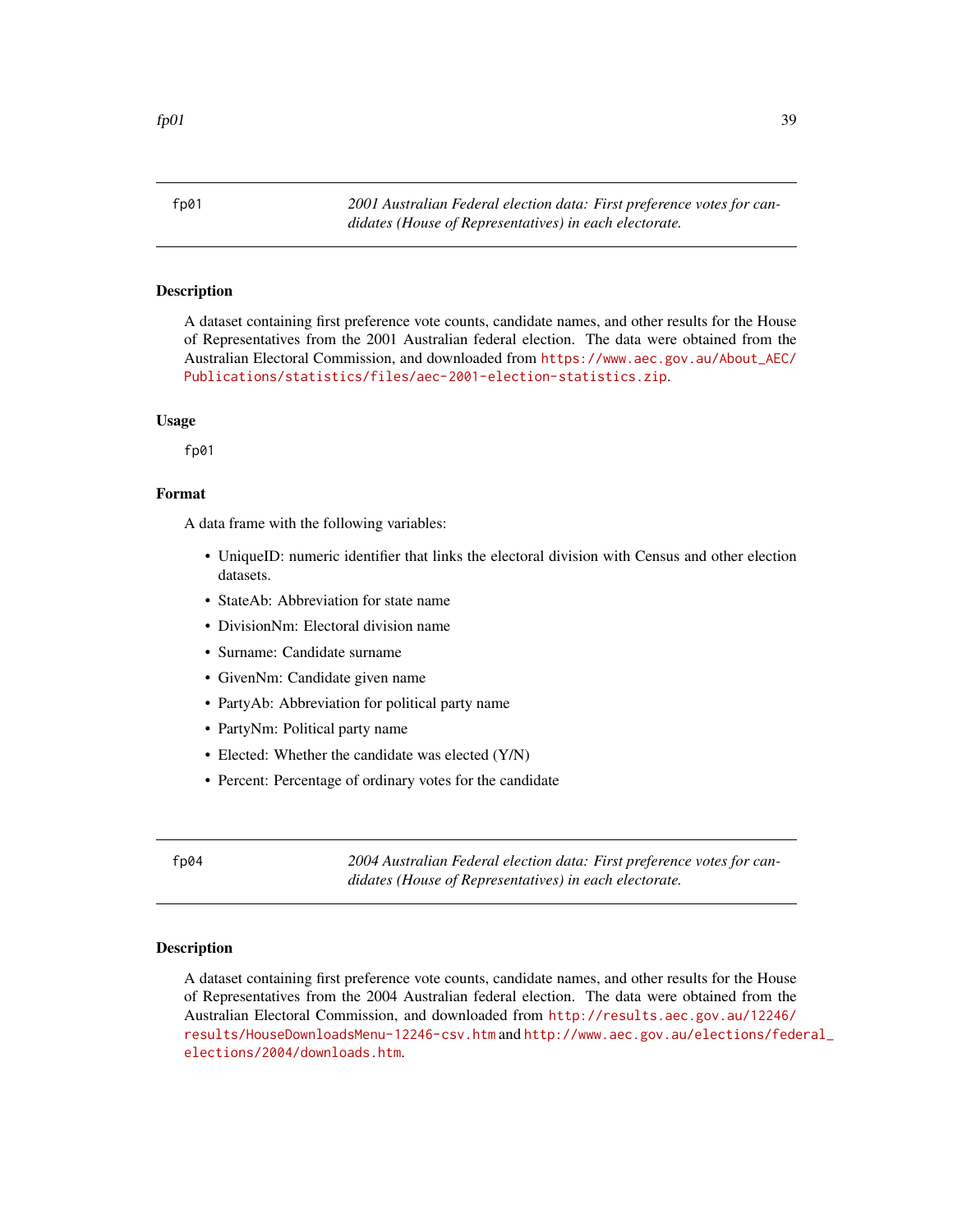#### Usage

fp04

# Format

A data frame with the following variables:

- StateAb: Abbreviation for state name
- UniqueID: numeric identifier that links the electoral division with Census and other election datasets.
- DivisionNm: Electoral division name
- BallotPosition: Candidate's position on the ballot
- CandidateID: Candidate ID
- Surname: Candidate surname
- GivenNm: Candidate given name
- PartyAb: Abbreviation for political party name
- PartyNm: Political party name
- Elected: Whether the candidate was elected (Y/N)
- OrdinaryVotes: Number of ordinary votes cast at the electorate for the candidate
- Percent: Percentage of ordinary votes for the candidate

fp07 *2007 Australian Federal election data: First preference votes for candidates (House of Representatives) in each electorate.*

# Description

A dataset containing first preference vote counts, candidate names, and other results for the House of Representatives from the 2007 Australian federal election. The data were obtained from the Australian Electoral Commission, and downloaded from [http://results.aec.gov.au/13745/](http://results.aec.gov.au/13745/Website/HouseDownloadsMenu-13745-csv.htm) [Website/HouseDownloadsMenu-13745-csv.htm](http://results.aec.gov.au/13745/Website/HouseDownloadsMenu-13745-csv.htm) and [http://www.aec.gov.au/elections/fede](http://www.aec.gov.au/elections/federal_elections/2007/downloads.htm)ral\_ [elections/2007/downloads.htm](http://www.aec.gov.au/elections/federal_elections/2007/downloads.htm).

#### Usage

fp07

<span id="page-39-0"></span>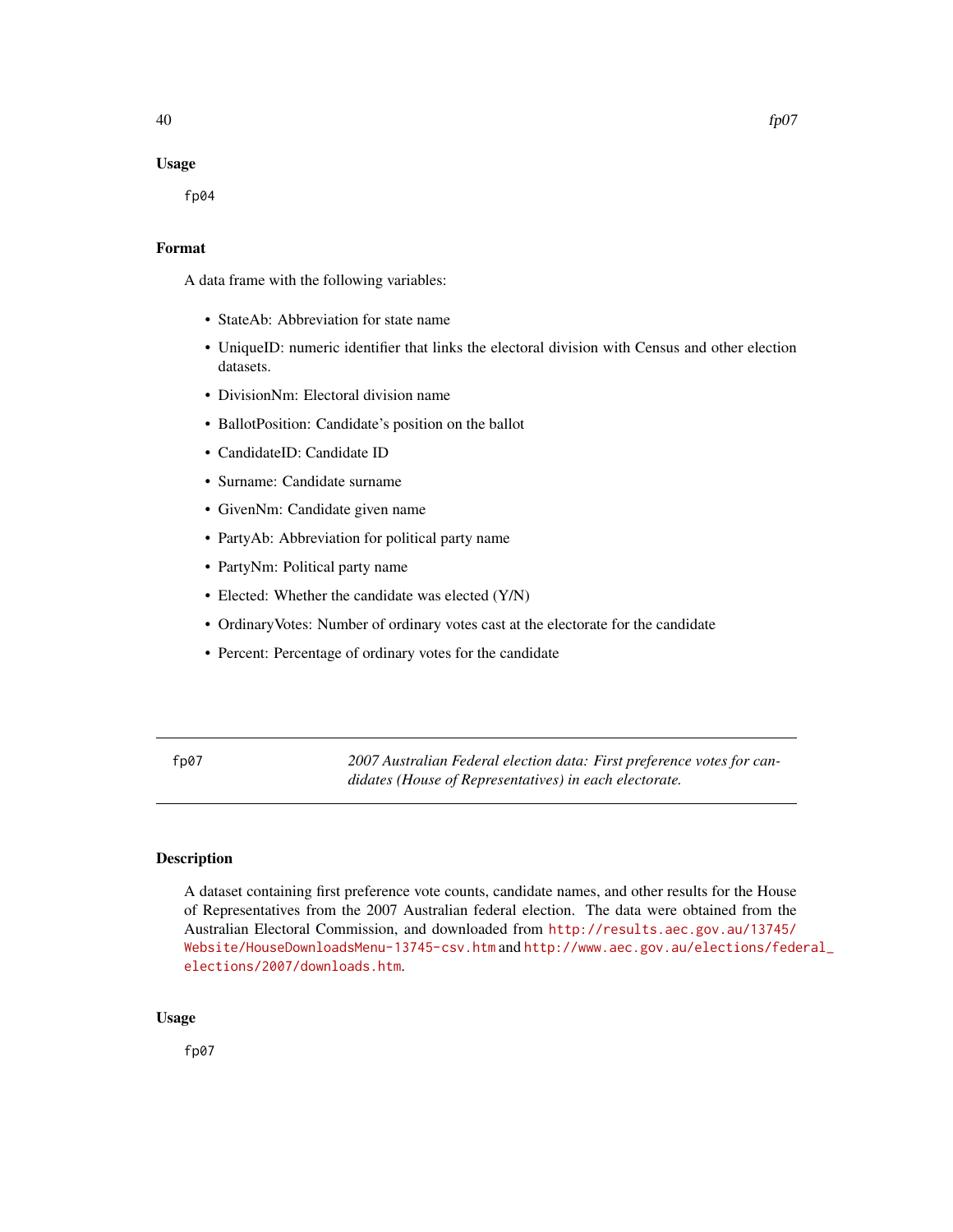# <span id="page-40-0"></span>Format

A data frame with the following variables:

- StateAb: Abbreviation for state name
- UniqueID: numeric identifier that links the electoral division with Census and other election datasets.
- DivisionNm: Electoral division name
- BallotPosition: Candidate's position on the ballot
- CandidateID: Candidate ID
- Surname: Candidate surname
- GivenNm: Candidate given name
- PartyAb: Abbreviation for political party name
- PartyNm: Political party name
- Elected: Whether the candidate was elected (Y/N)
- HistoricElected: Whether the candidate is the incumbent member
- OrdinaryVotes: Number of ordinary votes cast at the electorate for the candidate
- Percent: Percentage of ordinary votes for the candidate

fp10 *2010 Australian Federal election data: First preference votes for candidates (House of House of Representative for each electorate*

#### **Description**

A dataset containing first preference vote counts, candidate names, and other results for the House of Representatives from the 2010 Australian federal election. The data were obtained from the Australian Electoral Commission, and downloaded from [http://results.aec.gov.au/15508/](http://results.aec.gov.au/15508/Website/HouseDownloadsMenu-15508-csv.htm) [Website/HouseDownloadsMenu-15508-csv.htm](http://results.aec.gov.au/15508/Website/HouseDownloadsMenu-15508-csv.htm) and [http://www.aec.gov.au/elections/fede](http://www.aec.gov.au/elections/federal_elections/2010/downloads.htm)ral\_ [elections/2010/downloads.htm](http://www.aec.gov.au/elections/federal_elections/2010/downloads.htm).

# Usage

fp10

# Format

- StateAb: Abbreviation for state name
- UniqueID: numeric identifier that links the electoral division with Census and other election datasets.
- DivisionNm: Electoral division name
- BallotPosition: Candidate's position on the ballot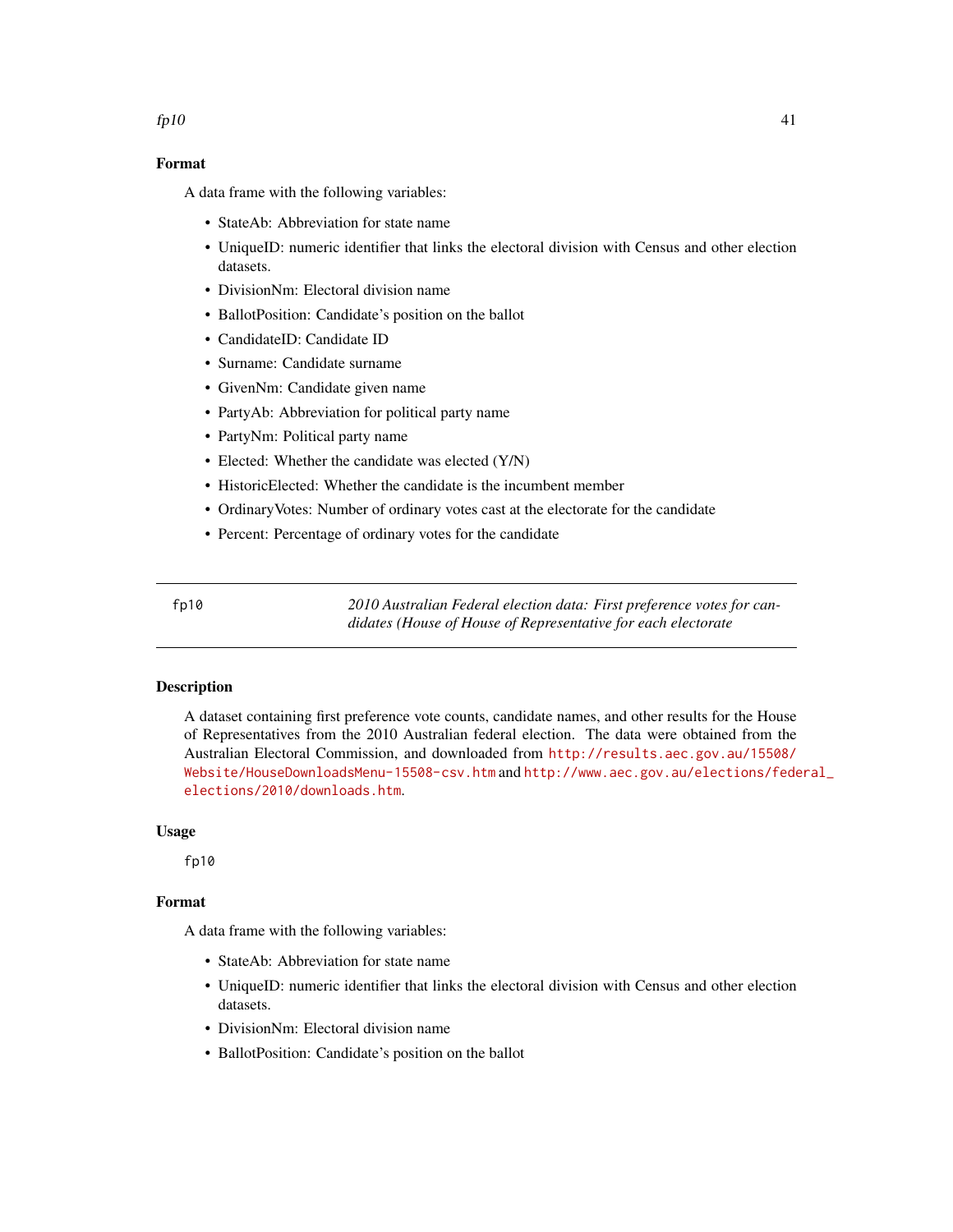- <span id="page-41-0"></span>• CandidateID: Candidate ID
- Surname: Candidate surname
- GivenNm: Candidate given name
- PartyAb: Abbreviation for political party name
- PartyNm: Political party name
- Elected: Whether the candidate was elected (Y/N)
- HistoricElected: Whether the candidate is the incumbent member
- OrdinaryVotes: Number of ordinary votes cast at the electorate for the candidate
- Percent: Percentage of ordinary votes for the candidate

fp13 *2013 Australian Federal election data: First preference votes for candidates (House of Representatives) in each electorate.*

#### Description

A dataset containing first preference vote counts, candidate names, and other results for the House of Representatives from the 2013 Australian federal election. The data were obtained from the Australian Electoral Commission, and downloaded from [http://results.aec.gov.au/17496/](http://results.aec.gov.au/17496/Website/HouseDownloadsMenu-17496-csv.htm) [Website/HouseDownloadsMenu-17496-csv.htm](http://results.aec.gov.au/17496/Website/HouseDownloadsMenu-17496-csv.htm) and [http://www.aec.gov.au/elections/fede](http://www.aec.gov.au/elections/federal_elections/2013/downloads.htm)ral\_ [elections/2013/downloads.htm](http://www.aec.gov.au/elections/federal_elections/2013/downloads.htm).

#### Usage

fp13

# Format

- StateAb: Abbreviation for state name
- UniqueID: numeric identifier that links the electoral division with Census and other election datasets.
- DivisionNm: Electoral division name
- BallotPosition: Candidate's position on the ballot
- CandidateID: Candidate ID
- Surname: Candidate surname
- GivenNm: Candidate given name
- PartyAb: Abbreviation for political party name
- PartyNm: Political party name
- Elected: Whether the candidate was elected (Y/N)
- HistoricElected: Whether the candidate is the incumbent member
- OrdinaryVotes: Number of ordinary votes cast at the electorate for the candidate
- Percent: Percentage of ordinary votes for the candidate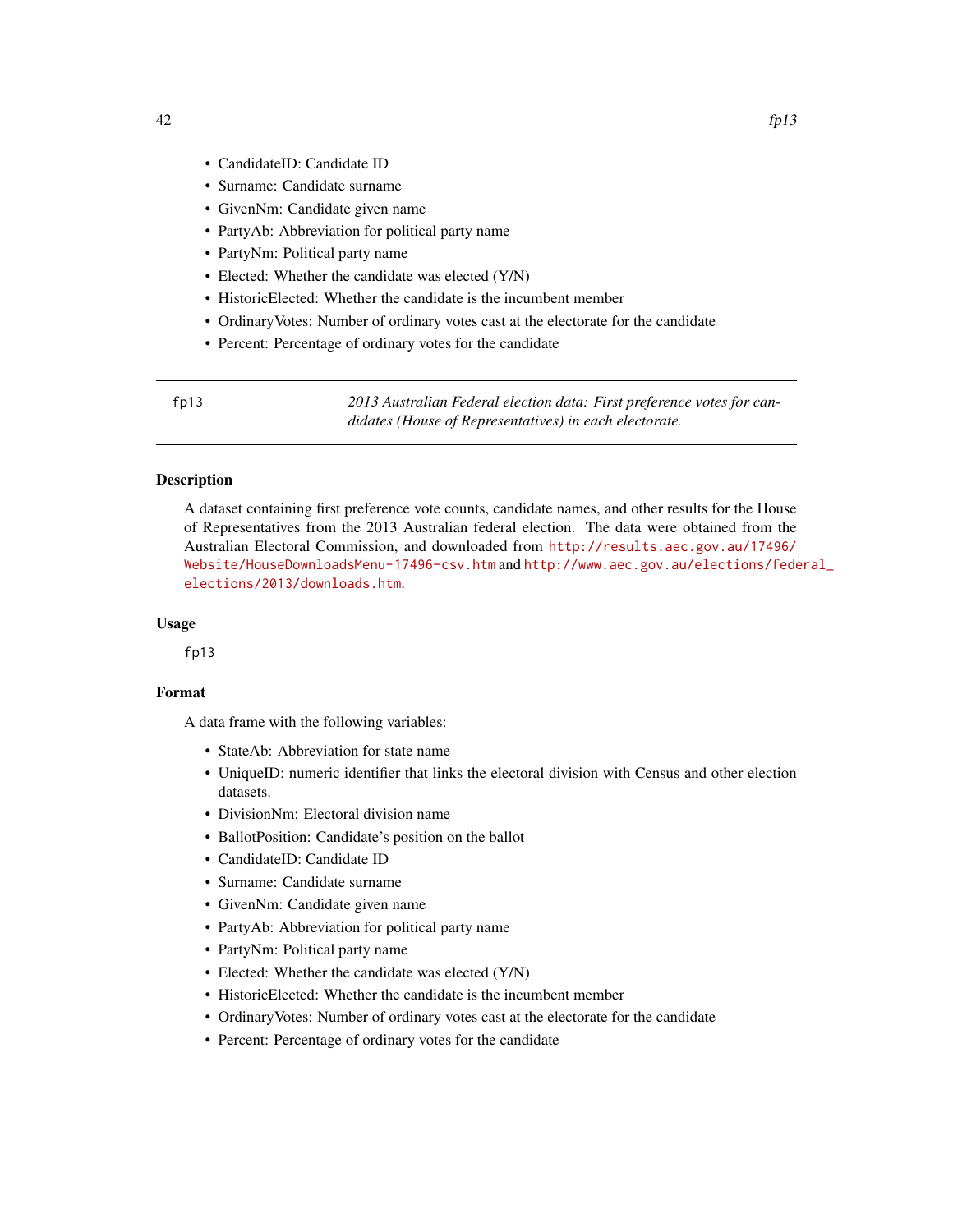<span id="page-42-0"></span>fp16 *2016 Australian Federal election data: First preference votes for candidates (House of Representatives) in each electorate.*

# Description

A dataset containing first preference vote counts, candidate names, and other results for the House of Representatives from the 2016 Australian federal election. The data were obtained from the Australian Electoral Commission, and downloaded from [http://results.aec.gov.au/20499/](http://results.aec.gov.au/20499/Website/HouseDownloadsMenu-20499-csv.htm) [Website/HouseDownloadsMenu-20499-csv.htm](http://results.aec.gov.au/20499/Website/HouseDownloadsMenu-20499-csv.htm) and [http://www.aec.gov.au/elections/fede](http://www.aec.gov.au/elections/federal_elections/2016/downloads.htm)ral\_ [elections/2016/downloads.htm](http://www.aec.gov.au/elections/federal_elections/2016/downloads.htm).

### Usage

fp16

# Format

- StateAb: Abbreviation for state name
- UniqueID: numeric identifier that links the electoral division with Census and other election datasets.
- DivisionNm: Electoral division name
- BallotPosition: Candidate's position on the ballot
- CandidateID: Candidate ID
- Surname: Candidate surname
- GivenNm: Candidate given name
- PartyAb: Abbreviation for political party name
- PartyNm: Political party name
- Elected: Whether the candidate was elected (Y/N)
- HistoricElected: Whether the candidate is the incumbent member
- OrdinaryVotes: Number of ordinary votes cast at the electorate for the candidate
- Percent: Percentage of ordinary votes for the candidate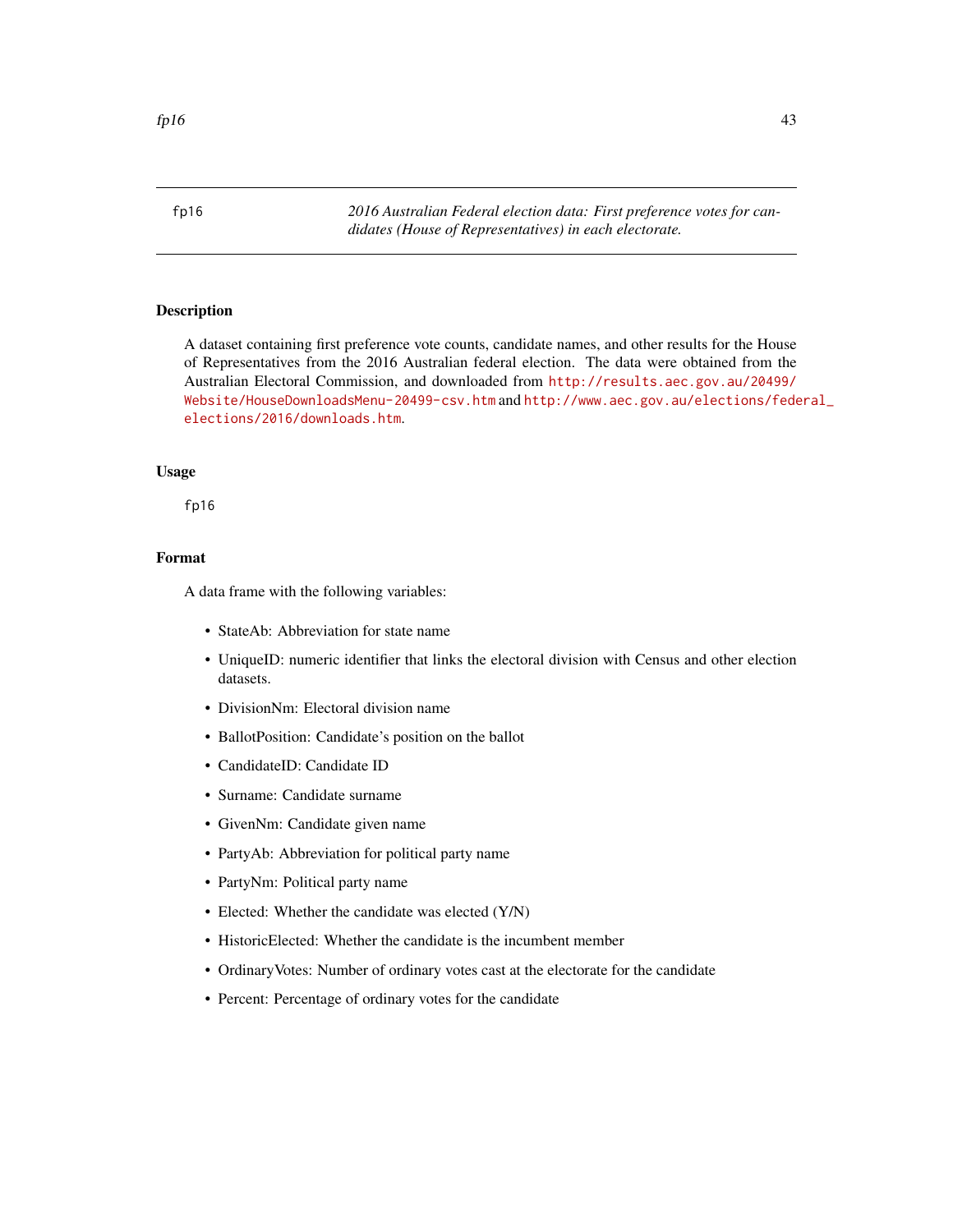<span id="page-43-0"></span>get\_electorate\_shapes *Extract shapefiles (of Australian electorates) from raw file into fortified map and data components.*

#### Description

Extract polygon information and demographics for each of Australia's electorates. The map and data corresponding to the shapefiles of the 2013 Australian electorates (available at [http://www.](http://www.aec.gov.au/Electorates/gis/gis_datadownload.htm) [aec.gov.au/Electorates/gis/gis\\_datadownload.htm](http://www.aec.gov.au/Electorates/gis/gis_datadownload.htm)) are part of this package as nat\_map.rda and nat\_data.rda in the data folder. The function will take several minutes to complete.

#### Usage

```
get_electorate_shapes(path_to_shapeFile = NULL, sF = NULL,
 mapinfo = TRUE, layer = NULL, tolerance = 0.005)
```
#### Arguments

path\_to\_shapeFile

|           | path to object in local machine (only if shapefile has not already loaded)                                         |
|-----------|--------------------------------------------------------------------------------------------------------------------|
| sF        | Shapefile object loaded to environment using load shapefile                                                        |
| mapinfo   | Is the data mapInfo format, rather than ESRI? default=TRUE                                                         |
| laver     | If the format is mapInfo, the layer name also needs to be provided, default is<br><b>NULL</b>                      |
| tolerance | Numerical tolerance value to be used by the Douglas-Peuker algorithm (only if<br>shapefile has not already loaded) |

#### Value

list with two data frames: map and data; 'map' is a data set with geographic latitude and longitude, and a grouping variable to define each entity. The 'data' data set consists of demographic or geographic information for each electorate, such as size in square kilometers or corresponding state. Additionally, geographic latitude and longitude of the electorate's centroid are added.

```
## Not run:
# Get electorate shapes in data.frame format
# Path to your shapefile
fl <- "local/path/to/shapefile.shp"
map_and_data16 <- get_electorate_shapes(path_to_shapefile = fl)
## End(Not run)
```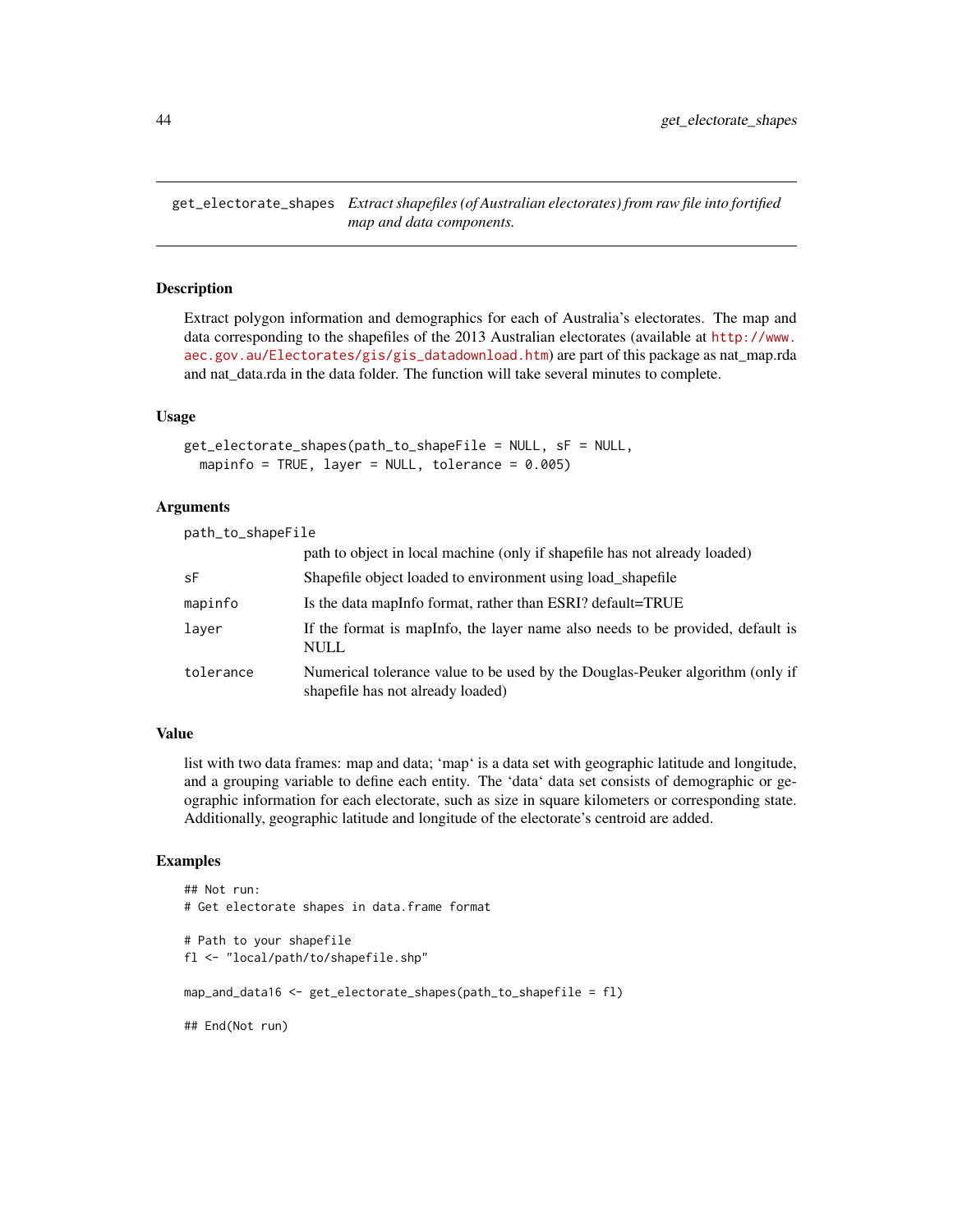<span id="page-44-0"></span>

#### Description

Shiny app for exploring census and electorate data

# Usage

```
launch_app(election_year = 2016, age = c("Age00_04", "Age05_14",
  "Age15_19", "Age20_24", "Age25_34", "Age35_44", "Age45_54", "Age55_64",
 "Age65_74", "Age75_84", "Age85plus"), religion = c("Christianity",
  "Catholic", "Buddhism", "Islam", "Judaism", "NoReligion"),
 other = c("AusCitizen", "MedianPersonalIncome", "Unemployed",
  "BachelorAbv", "Indigenous", "EnglishOnly", "OtherLanguageHome",
  "Married", "DeFacto", "FamilyRatio", "Owned"), palette = c("#1B9E77",
  "#F0027F", "#E6AB02", "#66A61E", "#7570B3", "#D95F02", "#3690C0"))
```
# Arguments

| election_year | Year of Federal election to be explored (2001, 2004, 2007, 2010, 2013 or 2016)                                              |
|---------------|-----------------------------------------------------------------------------------------------------------------------------|
| age           | Age variables to show. Variable(s) should match column names from $abs2016$ .<br>By default, all variables are shown.       |
| religion      | Religion variables to show. Variable(s) should match column names from abs2016.<br>By default, all variables are shown.     |
| other         | Other census variables to show. Variable(s) should match column names from<br>abs2016. By default, all variables are shown. |
| palette       | a named character vector of selection colors. The vector names are used as the<br>display in the drop-down control.         |

#### Author(s)

Carson Sievert

```
## Not run:
library(shiny)
library(plotly)
library(tidyverse)
# for comparing labor/liberal
launch_app(
  election_year = 2016,
  age = c("Age20_24", "Age25_34", "Age55_64"),
  religion = c("Christianity", "Catholic", "NoReligion"),
  other = c("AusCitizen", "MedianPersonalIncome", "Unemployed")
)
```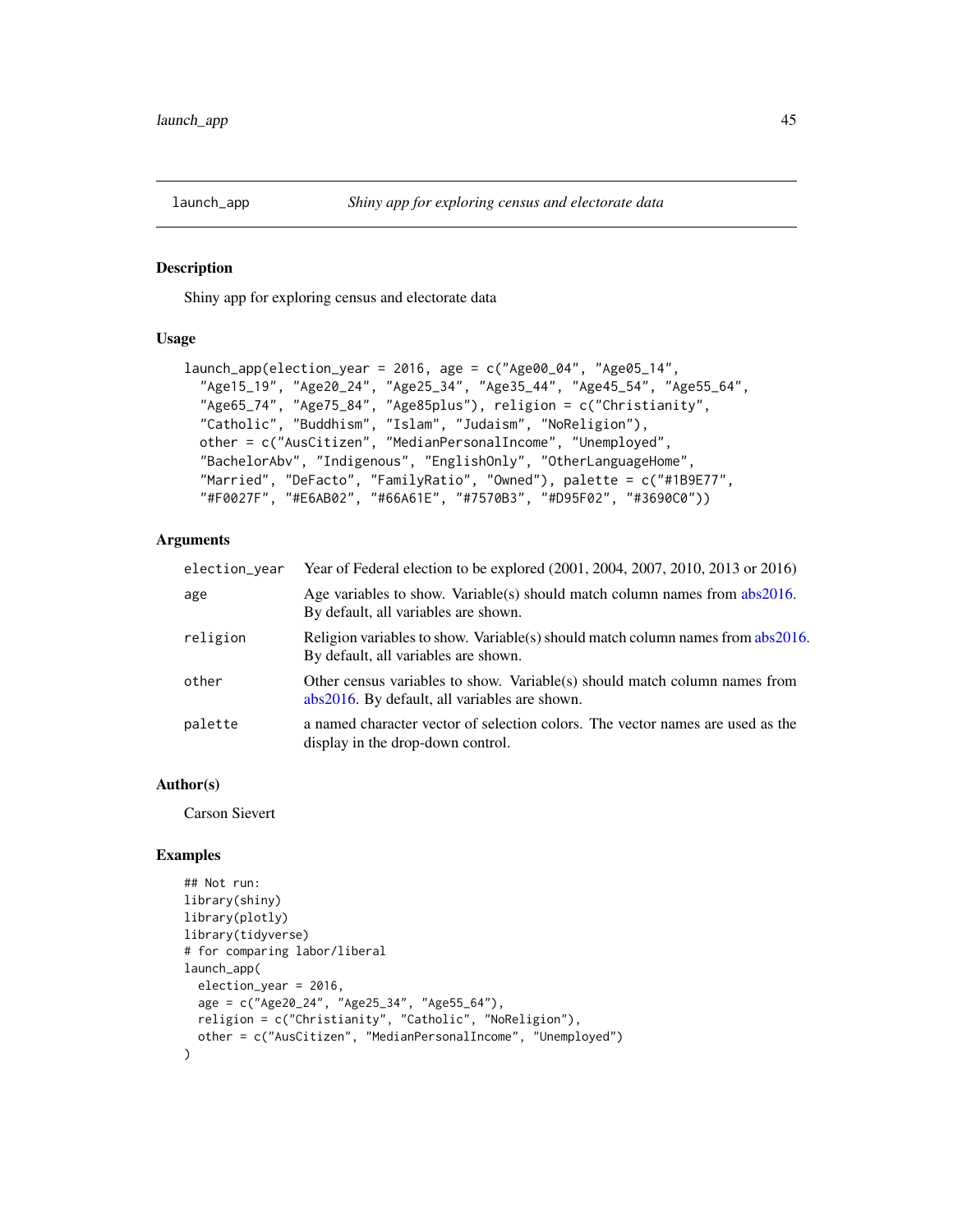```
# for inspecting highly contested areas
launch_app(
  election_year = 2016,
  age = c("Age25_34", "Age35_44", "Age55_64"),
  religion = c("Christianity", "Catholic", "NoReligion"),
  other = c("Owned", "Indigenous", "AusCitizen")
\mathcal{L}launch_app()
## End(Not run)
```
load\_shapefile *Load shapefile of Australia into R*

#### Description

Load shapefile into R as a SpatialDataFrame, extract polygon information, thin polygon, fix any problematic polygons, and format variable names. "nat\_map" and "nat\_data" objects for every Australian federal election between 2001-2016 can be readily loaded from the package for analysis.

### Usage

```
load_shapefile(path_to_shapeFile, tolerance = 0.005)
```
# Arguments

| path_to_shapeFile |                                                                      |
|-------------------|----------------------------------------------------------------------|
|                   | path to object in local machine                                      |
| tolerance         | numerical tolerance value to be used by the Douglas-Peuker algorithm |

# Details

The function will take several minutes to complete.

# Value

object of class SpatialPolygonsDataFrame

```
## Not run:
# Load electorate shapefile into R
# Path to your shapefile
fl <- "local/path/to/shapefile.shp"
```
<span id="page-45-0"></span>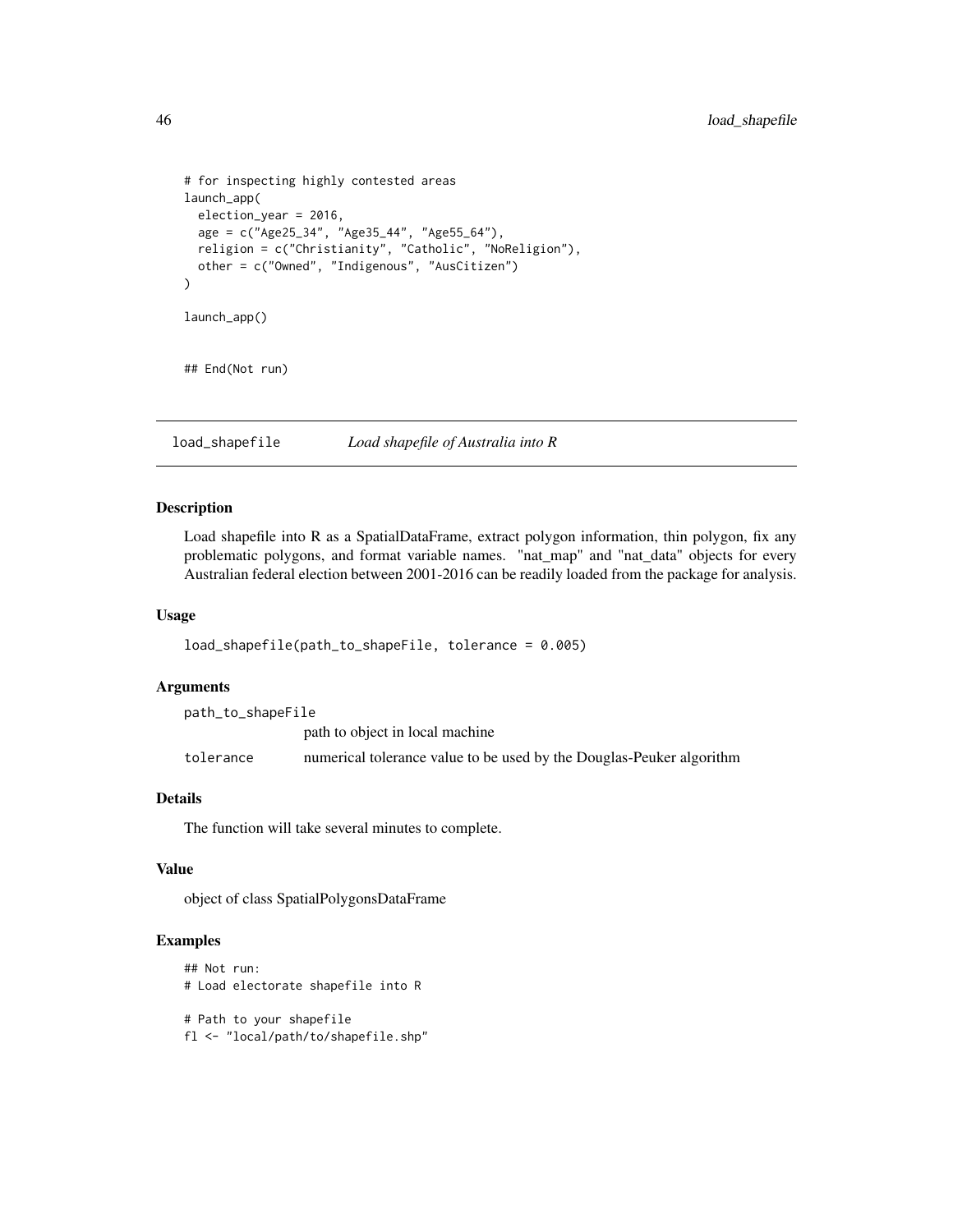# <span id="page-46-0"></span>mapping\_fn 47

```
# Load
my_sF <- load_shapefile(fl)
## End(Not run)
```
mapping\_fn *Compute areas of intersection between each election boundary and those in the Census of interest.*

# Description

At the time of an election, compute how much each electoral division intersects with the divisions in place at the time of the Census. This is to be used in interpolating Census information for electoral divisions in a year that a Census did not occur.

#### Usage

mapping\_fn(aec\_sF, abs\_sF, area\_thres = 0.995)

# Arguments

| aec sF     | shapefile with boundaries at election time                       |
|------------|------------------------------------------------------------------|
| abs sF     | shapefile with boundaries at census time                         |
| area thres | threshold for which mapping is sufficient (default is $99.5\%$ ) |

#### Value

data frame detailing how much Census divisions intersect with each electoral division at the time of the election.

```
## Not run:
# Each 2013 electorate boundary's composition in terms of the
# boundaries in place for the 2016 Census
aec_sF_2013 <- loadShapeFile(path_to_aec_shapefile)
abs_sF_2016 <- loadShapeFile(path_to_abs_shapefile)
mapping_df <- mapping_fn(aec_sF = aec_sF_2013, abs_sF = abs_sF_2016, area_thres = 0.995)
## End(Not run)
```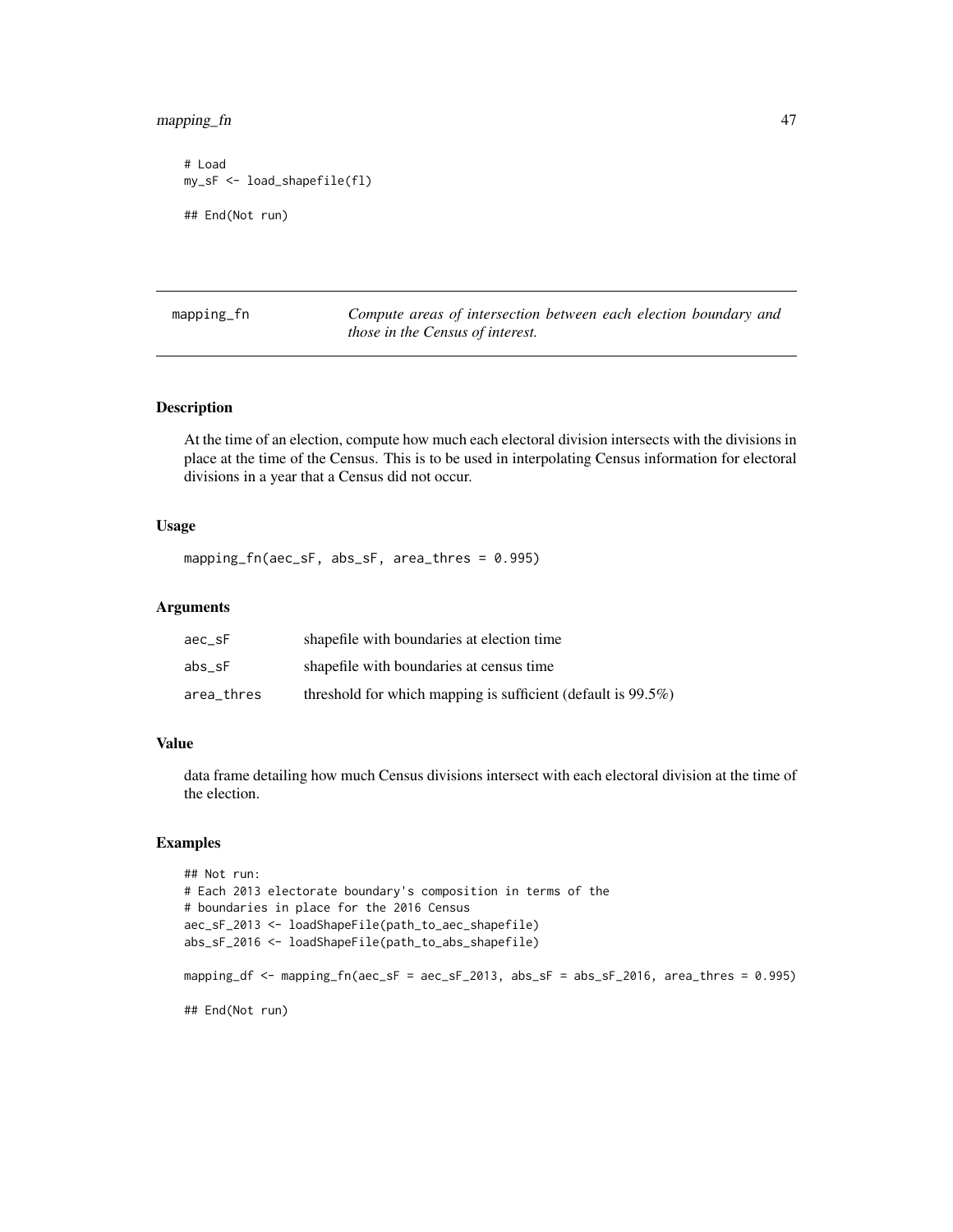<span id="page-47-0"></span>

# Description

A dataset containing some demographic information for each of the 150 Australian electorates. The data were obtained from the Australian Government, and downloaded from [https://data.gov.](https://data.gov.au/dataset/ds-dga-0b939a62-e53e-4616-add5-77f909b58ddd/details?q=asgc%202001) [au/dataset/ds-dga-0b939a62-e53e-4616-add5-77f909b58ddd/details?q=asgc%202001](https://data.gov.au/dataset/ds-dga-0b939a62-e53e-4616-add5-77f909b58ddd/details?q=asgc%202001). The data is published

#### Usage

nat\_data01

#### Format

A data frame with 150 rows with the following variables:

- id: numeric identifier for the polygon
- elect div: Electorate division name
- state: abbreviation of the state name
- long\_c: longitude coordinate of electorate (polygon) centroid
- lat\_c: latitude coordinate of electorate (polygon) centroid
- x: latitude coordinate for plotting a cartogram
- y: longitude coordinate for plotting a cartogram
- radius: variable used in the construction of cartogram points

nat\_data04 *Data of the Australian Electorates from 2004*

#### Description

A dataset containing some demographic information for each of the 150 Australian electorates. The data were obtained from the Australian Bureau of Statistics, and downloaded from [http://www.](http://www.abs.gov.au/AUSSTATS/abs@.nsf/DetailsPage/2923.0.30.0012006?OpenDocument) [abs.gov.au/AUSSTATS/abs@.nsf/DetailsPage/2923.0.30.0012006?OpenDocument](http://www.abs.gov.au/AUSSTATS/abs@.nsf/DetailsPage/2923.0.30.0012006?OpenDocument). The data is published

#### Usage

nat data04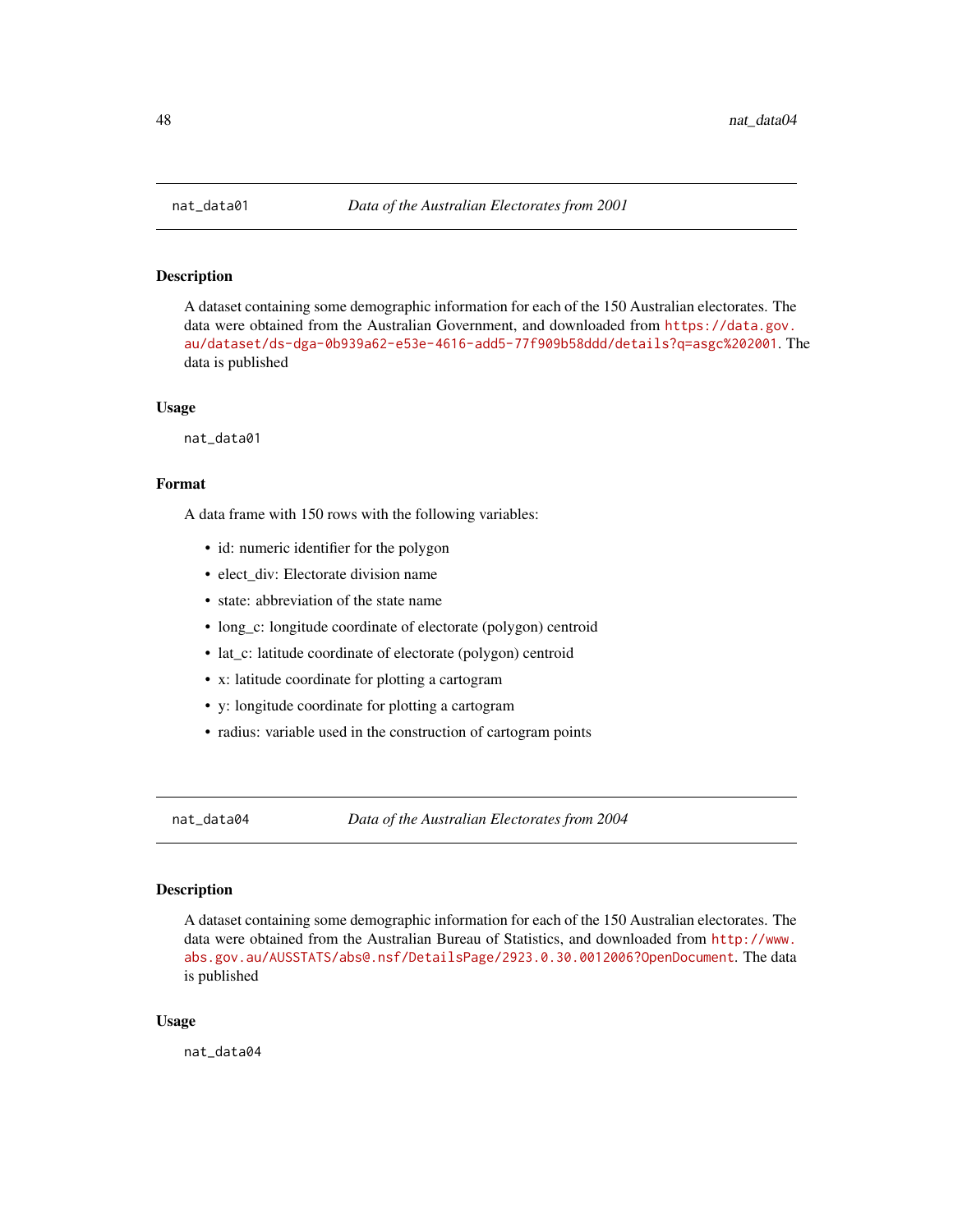#### <span id="page-48-0"></span>nat\_data07 49

# Format

A data frame with 150 rows with the following variables:

- id: numeric identifier for the polygon
- elect\_div: Electorate division name
- state: abbreviation of the state name
- long\_c: longitude coordinate of electorate (polygon) centroid
- lat\_c: latitude coordinate of electorate (polygon) centroid
- x: latitude coordinate for plotting a cartogram
- y: longitude coordinate for plotting a cartogram
- radius: variable used in the construction of cartogram points

nat\_data07 *Data of the Australian Electorates from 2007*

#### Description

A dataset containing some demographic information for each of the 150 Australian electorates. The data were obtained from the Australian Bureau of Statistics, and downloaded from [http://www.](http://www.abs.gov.au/AUSSTATS/abs@.nsf/DetailsPage/2923.0.30.0012006?OpenDocument) [abs.gov.au/AUSSTATS/abs@.nsf/DetailsPage/2923.0.30.0012006?OpenDocument](http://www.abs.gov.au/AUSSTATS/abs@.nsf/DetailsPage/2923.0.30.0012006?OpenDocument). The data is published

#### Usage

nat\_data07

#### Format

A data frame with 150 rows with the following variables:

- id: numeric identifier for the polygon
- elect div: Electorate division name
- state: abbreviation of the state name
- long\_c: longitude coordinate of electorate (polygon) centroid
- lat\_c: latitude coordinate of electorate (polygon) centroid
- x: latitude coordinate for plotting a cartogram
- y: longitude coordinate for plotting a cartogram
- radius: variable used in the construction of cartogram points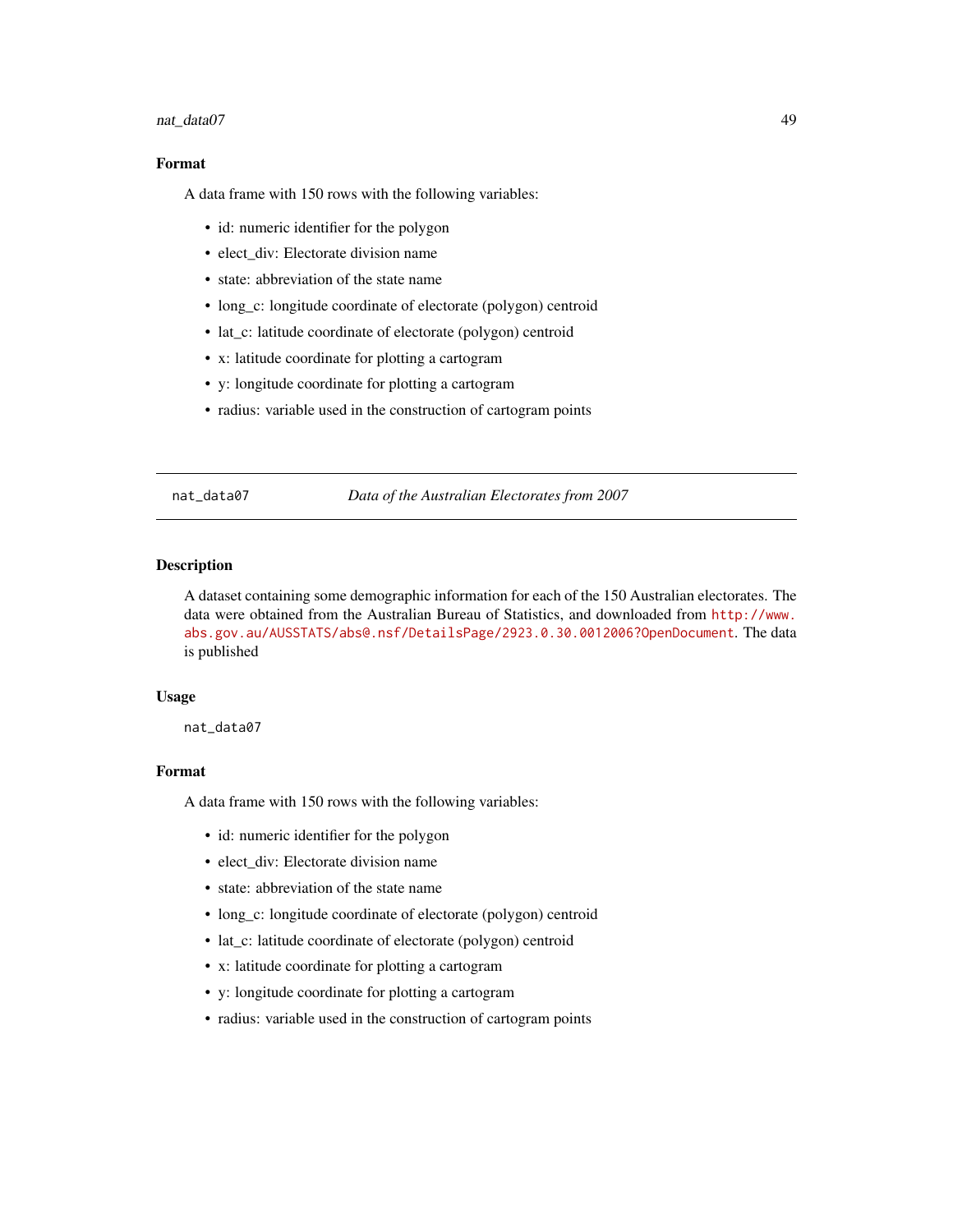# Description

A dataset containing some demographic information for each of the 150 Australian electorates. The data were obtained from the Australian Electoral Commission, and downloaded from [http:](http://www.aec.gov.au/Electorates/gis/gis_datadownload.htm) [//www.aec.gov.au/Electorates/gis/gis\\_datadownload.htm](http://www.aec.gov.au/Electorates/gis/gis_datadownload.htm). The data is published

#### Usage

nat\_data10

#### Format

A data frame with 150 rows with the following variables:

- id: numeric identifier for the polygon
- elect\_div: Electorate division name
- state: abbreviation of the state name
- numccds: AEC variable that might be filled with meaning or a description down the road
- area\_sqkm: combined square kilometers of each electorate
- long\_c: longitude coordinate of electorate (polygon) centroid
- lat\_c: latitude coordinate of electorate (polygon) centroid
- x: latitude coordinate for plotting a cartogram
- y: longitude coordinate for plotting a cartogram
- radius: variable used in the construction of cartogram points

nat\_data13 *Data of the Australian Electorates from 2013*

#### Description

A dataset containing some demographic information for each of the 150 Australian electorates. The data were obtained from the Australian Electoral Commission, and downloaded from [http:](http://www.aec.gov.au/Electorates/gis/gis_datadownload.htm) [//www.aec.gov.au/Electorates/gis/gis\\_datadownload.htm](http://www.aec.gov.au/Electorates/gis/gis_datadownload.htm). The data is published

#### Usage

nat data13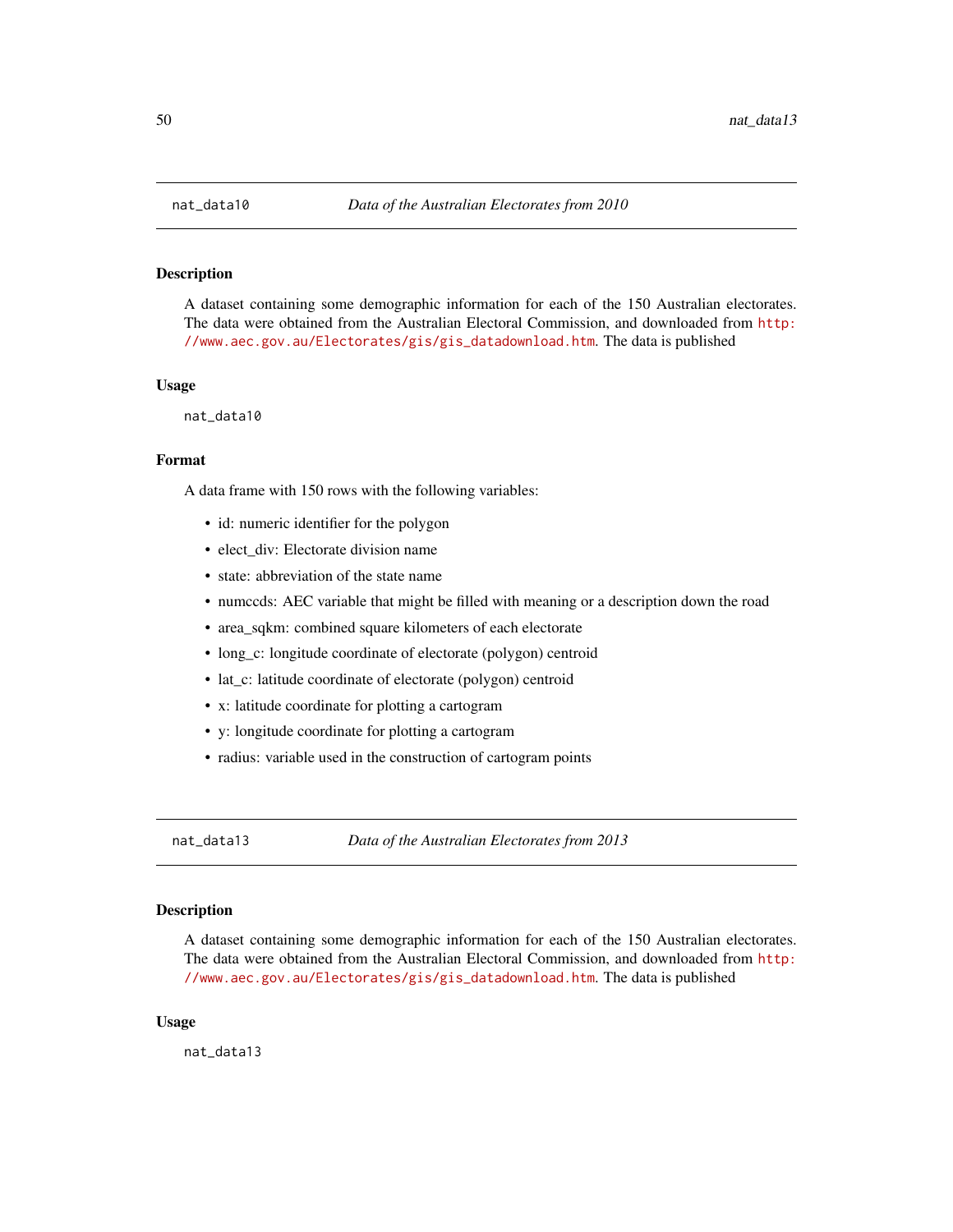#### <span id="page-50-0"></span> $n_1$  at  $\frac{1}{2}$  at  $\frac{1}{2}$  51

# Format

A data frame with 150 rows with the following variables:

- id: numeric identifier for the polygon
- elect div: Electorate division name
- state: abbreviation of the state name
- numccds: AEC variable that might be filled with meaning or a description down the road
- area\_sqkm: combined square kilometers of each electorate
- long\_c: longitude coordinate of electorate (polygon) centroid
- lat c: latitude coordinate of electorate (polygon) centroid
- x: latitude coordinate for plotting a cartogram
- y: longitude coordinate for plotting a cartogram
- radius: variable used in the construction of cartogram points

nat\_data16 *Data of the Australian Electorates from 2016*

#### Description

A dataset containing some demographic information for each of the 150 Australian electorates. The data were obtained from the Australian Electoral Commission, and downloaded from [http:](http://www.aec.gov.au/Electorates/gis/gis_datadownload.htm) [//www.aec.gov.au/Electorates/gis/gis\\_datadownload.htm](http://www.aec.gov.au/Electorates/gis/gis_datadownload.htm). The data is published

#### Usage

nat data16

# Format

A data frame with 150 rows with the following variables:

- id: numeric identifier for the polygon
- elect\_div: Electorate division name
- state: abbreviation of the state name
- numccds: AEC variable that might be filled with meaning or a description down the road
- area\_sqkm: combined square kilometers of each electorate
- long\_c: longitude coordinate of electorate (polygon) centroid
- lat\_c: latitude coordinate of electorate (polygon) centroid
- x: latitude coordinate for plotting a cartogram
- y: longitude coordinate for plotting a cartogram
- radius: variable used in the construction of cartogram points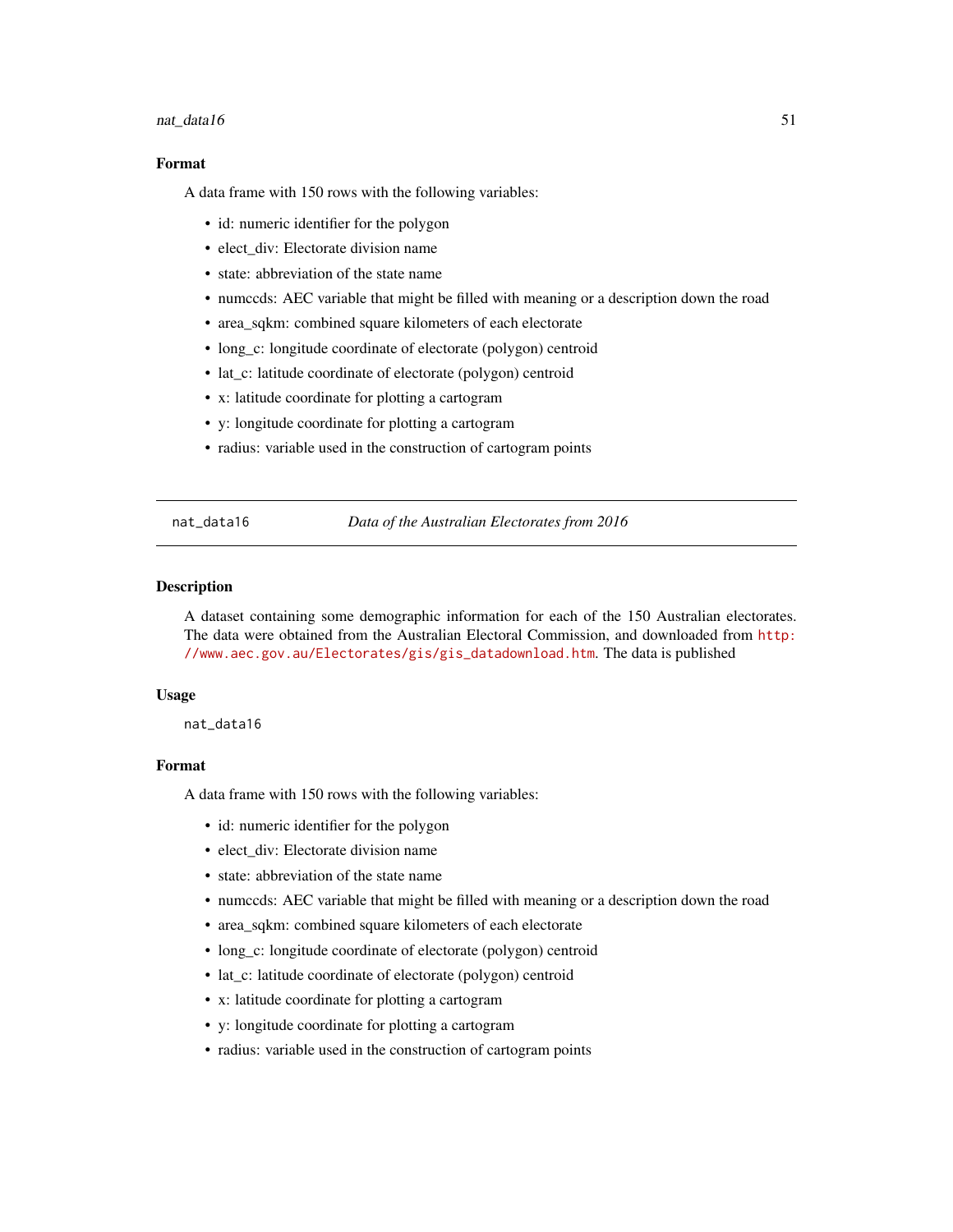# Examples

```
library(eechidna)
library(tidyverse)
library(ggthemes)
data(nat_map16)
data(fp16)
winners <- fp16 %>% filter(Elected == "Y")
data(nat_data16)
nat_data16$DivisionNm <- toupper(nat_data16$elect_div)
nat_data16 <- nat_data16 %>% left_join(winners, by = "DivisionNm")
# Plot
partycolours = c("#FF0033", "#000000", "#CC3300", "#0066CC", "#FFFF00", "#009900")
ggplot(data=nat_map16) +
geom_polygon(aes(x=long, y=lat, group=group), fill="grey90", colour="white") +
geom_point(data=nat_data16, aes(x=x, y=y, colour=PartyNm), size=1.5, alpha=0.8) +
scale_colour_manual(name="Political Party", values=partycolours) +
theme_map() + coord_equal() + theme(legend.position="bottom")
```
nat\_map01 *Map of Australian Electorates from 2001*

#### Description

A dataset containing the map of the all 150 Australian electorates using the 2001 boundaries of the electorates (and downsampled to a 5% file to allow fast plotting). The data were obtained from the Australian Government, and downloaded from [https://data.gov.au/dataset/](https://data.gov.au/dataset/ds-dga-0b939a62-e53e-4616-add5-77f909b58ddd/details?q=asgc%202001) [ds-dga-0b939a62-e53e-4616-add5-77f909b58ddd/details?q=asgc%202001](https://data.gov.au/dataset/ds-dga-0b939a62-e53e-4616-add5-77f909b58ddd/details?q=asgc%202001).

#### Usage

```
nat_map01
```
# Format

- id: numeric identifier for the polygon
- long: longitude coordinate of point in polygon
- lat: latitude coordinate of point in polygon
- order: order for polygon points
- hole: whether polygon has a hole
- piece: piece for polygon
- group: group for polygon
- elect div: Electoral division name
- state: Abbreviation for state name

<span id="page-51-0"></span>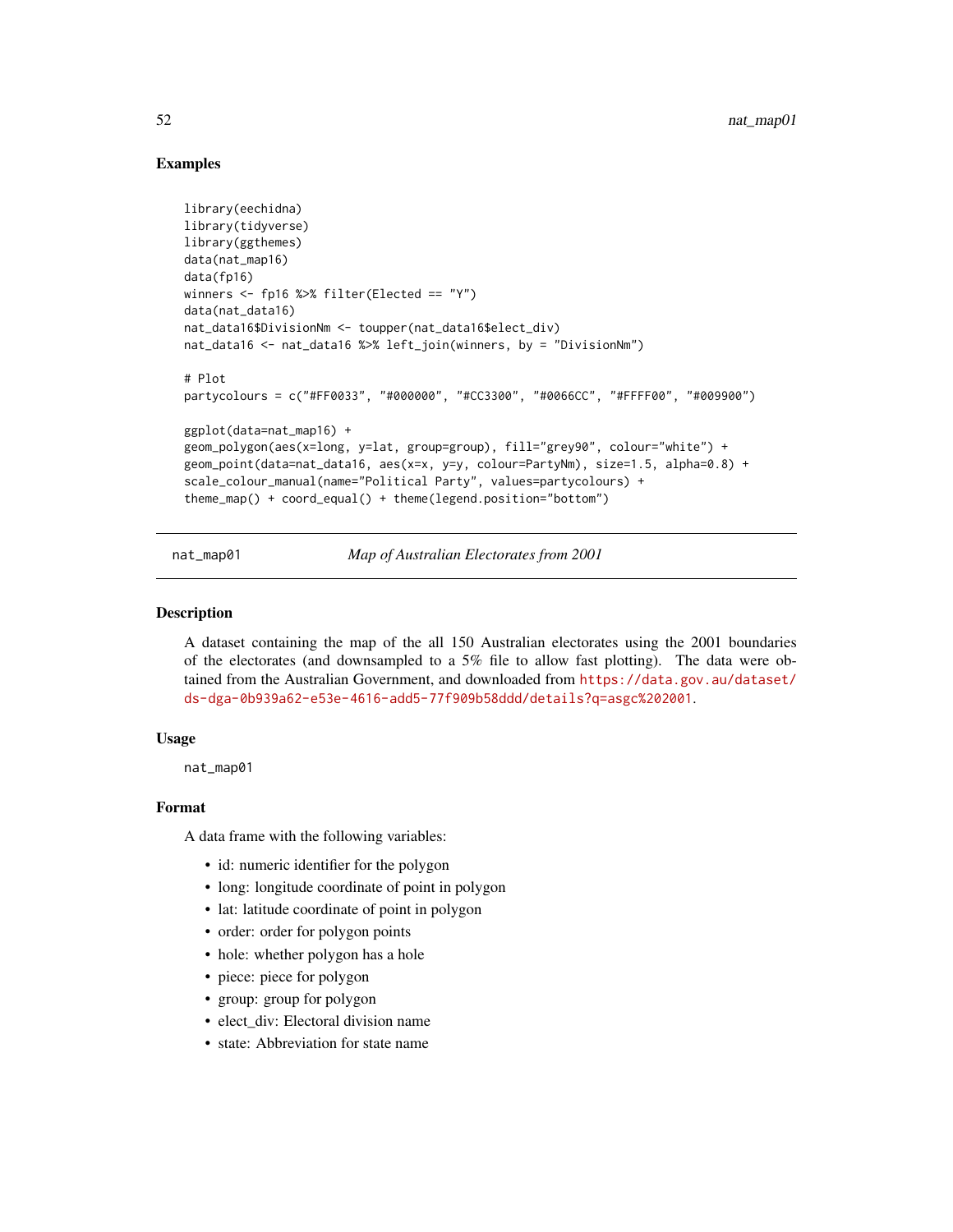<span id="page-52-0"></span>

# Description

A dataset containing the map of the all 150 Australian electorates using the 2004 boundaries of the electorates (and downsampled to a 5% file to allow fast plotting). The data were obtained from the Australian Bureau of Statistics, and downloaded from [http://www.abs.gov.au/AUSSTATS/abs@](http://www.abs.gov.au/AUSSTATS/abs@.nsf/DetailsPage/2923.0.30.0012006?OpenDocument) [.nsf/DetailsPage/2923.0.30.0012006?OpenDocument](http://www.abs.gov.au/AUSSTATS/abs@.nsf/DetailsPage/2923.0.30.0012006?OpenDocument).

#### Usage

nat\_map04

# Format

A data frame with the following variables:

- id: numeric identifier for the polygon
- long: longitude coordinate of point in polygon
- lat: latitude coordinate of point in polygon
- order: order for polygon points
- hole: whether polygon has a hole
- piece: piece for polygon
- group: group for polygon
- elect\_div: Electoral division name
- state: Abbreviation for state name

nat\_map07 *Map of Australian Electorates from 2007*

#### Description

A dataset containing the map of the all 150 Australian electorates using the 2007 boundaries of the electorates (and downsampled to a 5% file to allow fast plotting). The data were obtained from the Australian Electoral Commission, and downloaded from [http://www.abs.gov.au/AUSSTATS/](http://www.abs.gov.au/AUSSTATS/abs@.nsf/DetailsPage/2923.0.30.0012006?OpenDocument) [abs@.nsf/DetailsPage/2923.0.30.0012006?OpenDocument](http://www.abs.gov.au/AUSSTATS/abs@.nsf/DetailsPage/2923.0.30.0012006?OpenDocument).

#### Usage

nat\_map07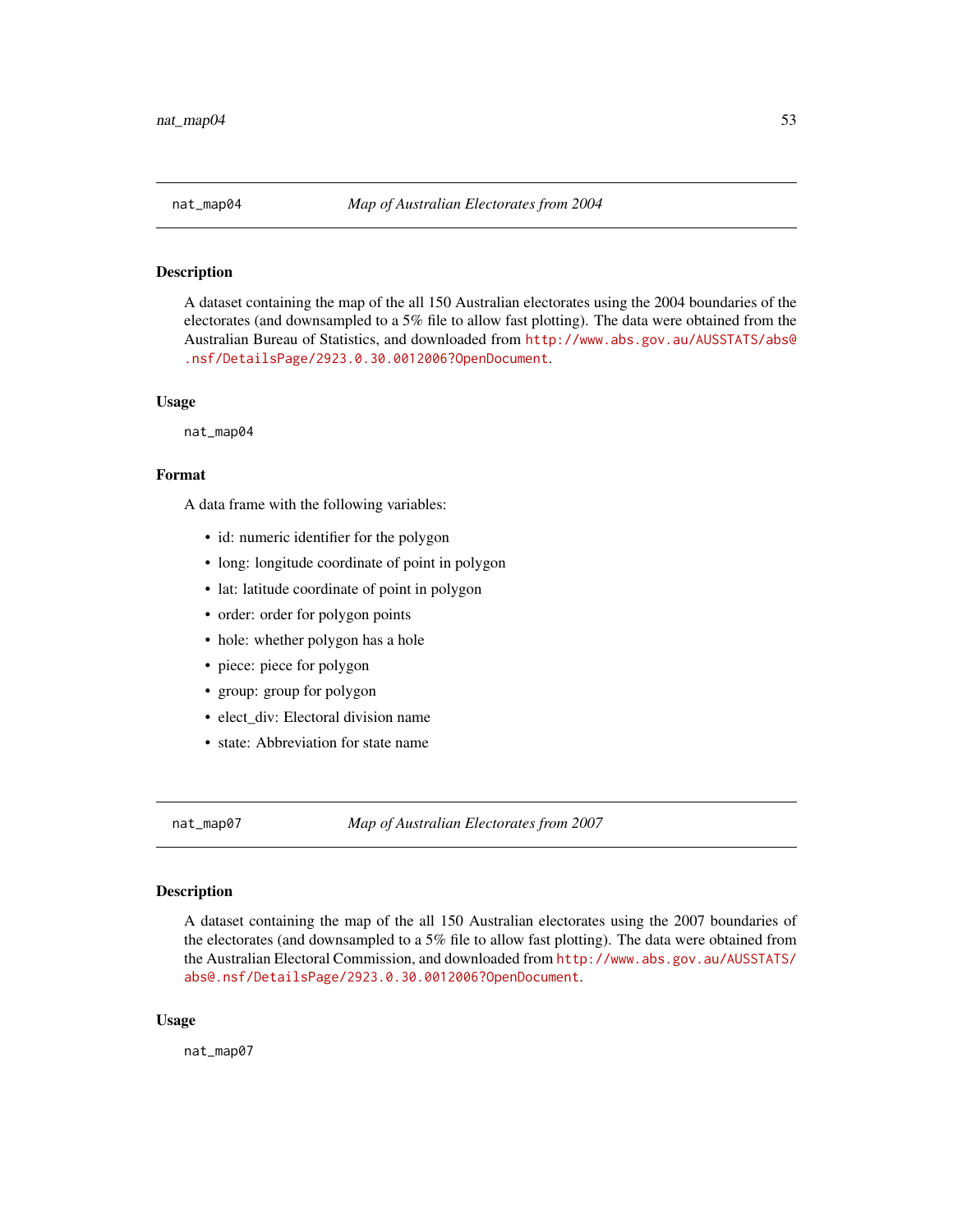# Format

A data frame with the following variables:

- id: numeric identifier for the polygon
- long: longitude coordinate of point in polygon
- lat: latitude coordinate of point in polygon
- order: order for polygon points
- hole: whether polygon has a hole
- piece: piece for polygon
- group: group for polygon
- elect\_div: Electoral division name
- state: Abbreviation for state name

#### nat\_map10 *Map of Australian Electorates from 2010*

#### Description

A dataset containing the map of the all 150 Australian electorates using the 2010 boundaries of the electorates (and downsampled to a 5% file to allow fast plotting). The data were obtained from the Australian Electoral Commission, and downloaded from [http://www.aec.gov.au/Electorates/](http://www.aec.gov.au/Electorates/gis/gis_datadownload.htm) [gis/gis\\_datadownload.htm](http://www.aec.gov.au/Electorates/gis/gis_datadownload.htm).

# Usage

nat\_map10

# Format

- id: numeric identifier for the polygon
- long: longitude coordinate of point in polygon
- lat: latitude coordinate of point in polygon
- order: order for polygon points
- hole: whether polygon has a hole
- piece: piece for polygon
- group: group for polygon
- elect div: Electoral division name
- state: Abbreviation for state name

<span id="page-53-0"></span>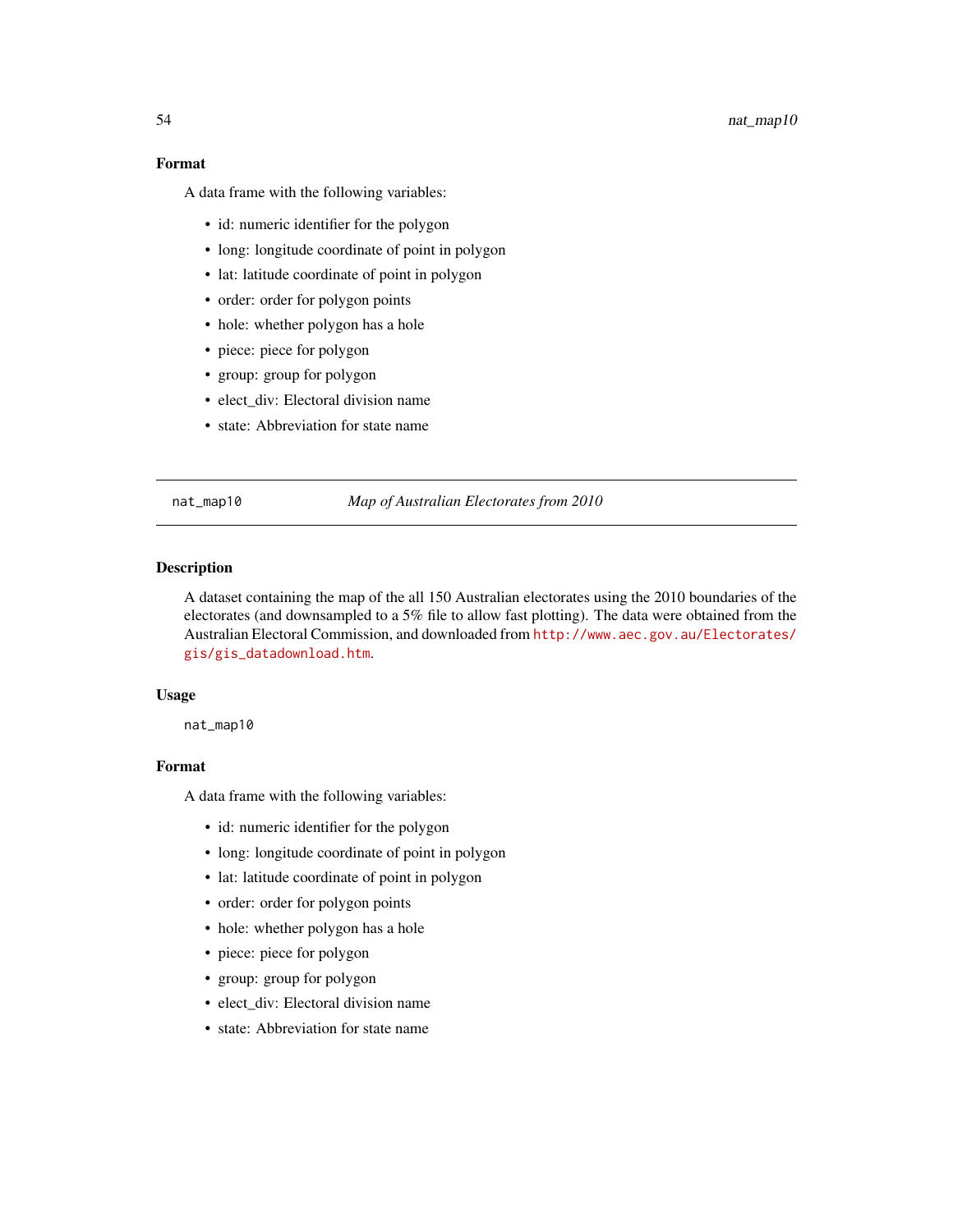#### <span id="page-54-0"></span>**Description**

A dataset containing the map of the all 150 Australian electorates using the 2013 boundaries of the electorates (and downsampled to a 5% file to allow fast plotting). The data were obtained from the Australian Electoral Commission, and downloaded from [http://www.aec.gov.au/Electorates/](http://www.aec.gov.au/Electorates/gis/gis_datadownload.htm) [gis/gis\\_datadownload.htm](http://www.aec.gov.au/Electorates/gis/gis_datadownload.htm).

#### Usage

nat\_map13

# Format

A data frame with the following variables:

- id: numeric identifier for the polygon
- long: longitude coordinate of point in polygon
- lat: latitude coordinate of point in polygon
- order: order for polygon points
- hole: whether polygon has a hole
- piece: piece for polygon
- group: group for polygon
- elect\_div: Electoral division name
- state: Abbreviation for state name

nat\_map16 *Map of Australian Electorates from 2016*

# Description

A dataset containing the map of the all 150 Australian electorates using the 2016 boundaries of the The data were obtained from the Australian Electoral Commission, and downloaded from [http:](http://www.aec.gov.au/Electorates/gis/gis_datadownload.htm) [//www.aec.gov.au/Electorates/gis/gis\\_datadownload.htm](http://www.aec.gov.au/Electorates/gis/gis_datadownload.htm).

### Usage

nat\_map16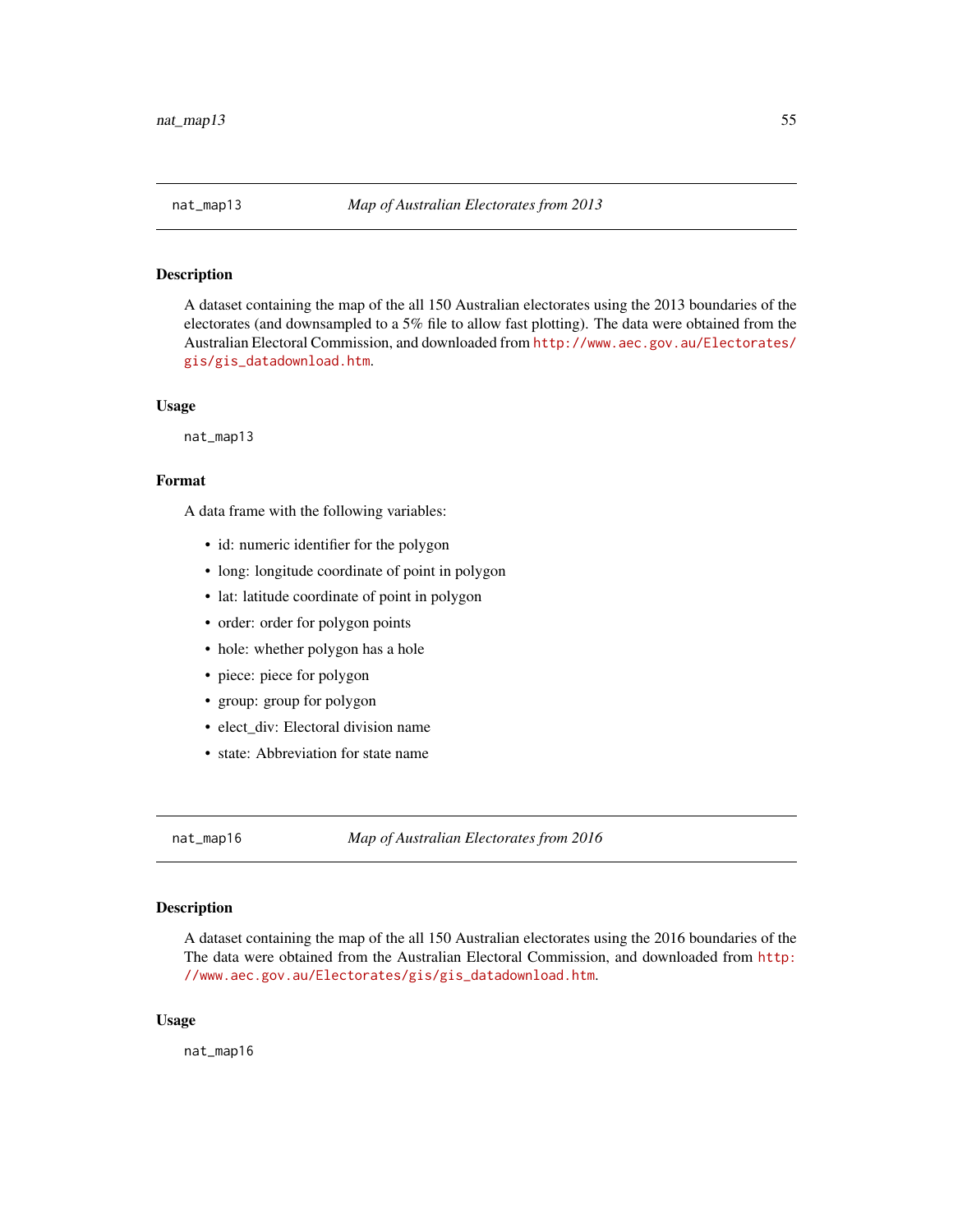# Format

A data frame with the following variables:

- id: numeric identifier for the polygon
- long: longitude coordinate of point in polygon
- lat: latitude coordinate of point in polygon
- order: order for polygon points
- hole: whether polygon has a hole
- piece: piece for polygon
- group: group for polygon
- elect\_div: Electoral division name
- state: Abbreviation for state name

# Examples

```
library(eechidna)
data(nat_map16)
# choropleth map with Australian Census data
nat_map16$region <- nat_map16$elect_div
data(abs2016)
abs2016$region <- abs2016$DivisionNm
library(ggplot2)
library(ggthemes)
both <- intersect(unique(abs2016$region), unique(nat_map16$region))
ggplot(aes(map_id=region), data=subset(abs2016, region %in% both)) +
  geom_map(aes(fill=MedianPersonalIncome), map=subset(nat_map16, region %in% both)) +
  expand_limits(x=nat_map16$long, y=nat_map16$lat) +
  theme_map()
```

| sF download | Download SpatialPolygonsDataFrame containing polygons of Aus- |  |  |
|-------------|---------------------------------------------------------------|--|--|
|             | tralian federal electorates                                   |  |  |

#### Description

Download SpatialPolygonsDataFrame containing polygons of Australian federal electorates

# Usage

sF\_download(year, ...)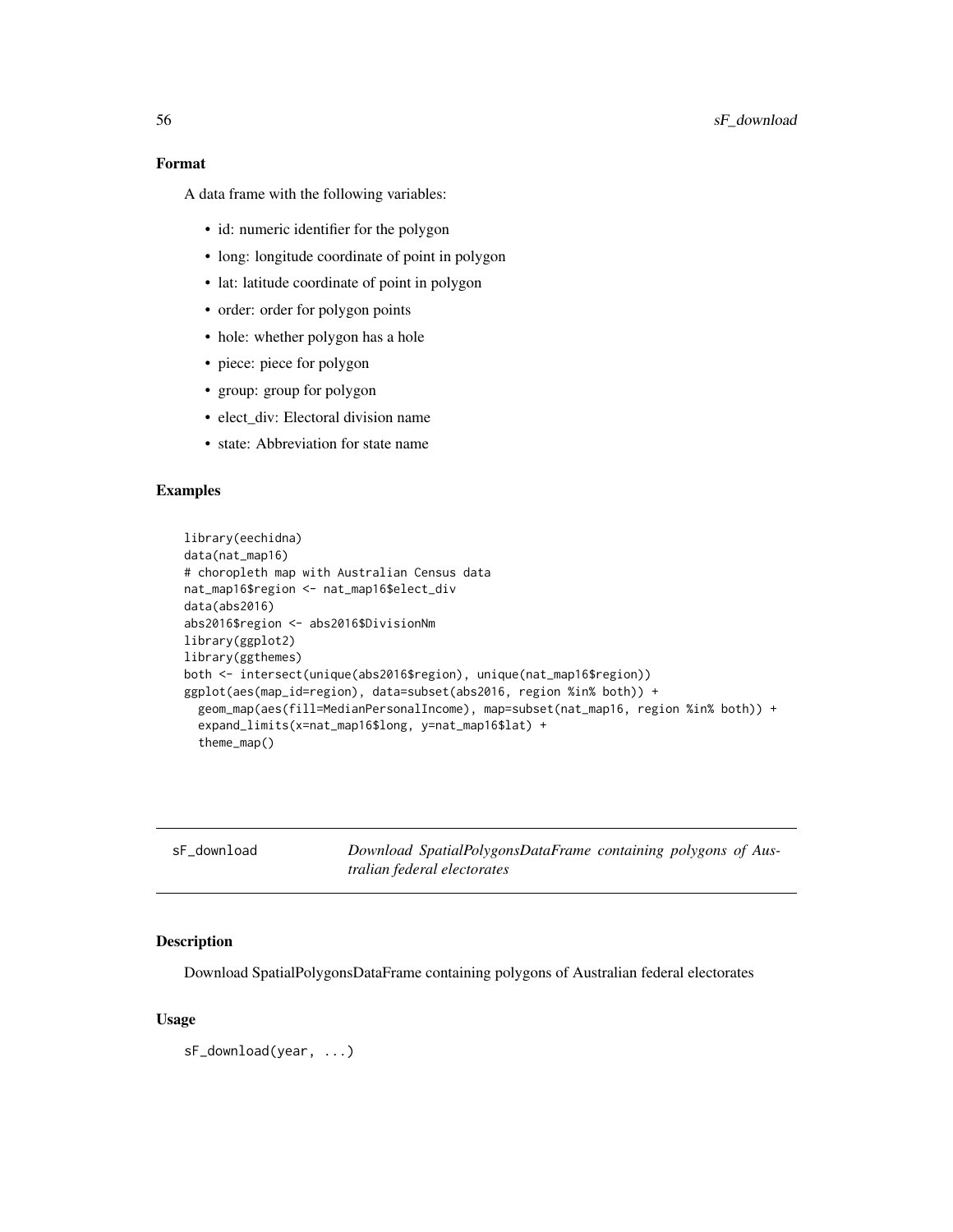#### <span id="page-56-0"></span> $\epsilon$ tcp01 57

### Arguments

| vear | Desired year, must be one of 2001, 2004, 2007, 2010, 2011, 2013, 2016                                                                                                                                                                                                                                                               |
|------|-------------------------------------------------------------------------------------------------------------------------------------------------------------------------------------------------------------------------------------------------------------------------------------------------------------------------------------|
| .    | Additional arguments passed to 'download.file'                                                                                                                                                                                                                                                                                      |
|      | Downloads and returns a large SpatialPolygonsDataFrame containing the poly-<br>gons and associated data for each of the 150 Australian electorates in the 2001<br>federal election. This object is obtained using the 'sF download' function. The<br>data were obtained from the Australian Electoral Commission and the Australian |
|      | Bureau of Statistics.                                                                                                                                                                                                                                                                                                               |

# Value

A SpatialPolygonsDataFrame containing polygons of the 150 Australian federal electorates

#### Examples

```
## Not run:
sF_16 \leq sF_download(year = 2016)# Plot a map of the electorates
library(sp)
plot(sF_16)
```
## End(Not run)

tcp01 *2001 Australian Federal election data: Two candidate preferred votes for candidates (House of Representatives) in each electorate.*

# Description

A dataset containing two candidate preferred vote counts, and other results for the House of Representatives from the 2001 Australian federal election. Includes the count of votes for the leading two candidates in the electorate after distribution of preferences. The data were obtained from the Australian Electoral Commission, and downloaded from [https://www.aec.gov.au/About\\_AEC/](https://www.aec.gov.au/About_AEC/Publications/statistics/files/aec-2001-election-statistics.zip) [Publications/statistics/files/aec-2001-election-statistics.zip](https://www.aec.gov.au/About_AEC/Publications/statistics/files/aec-2001-election-statistics.zip).

#### Usage

tcp01

# Format

- UniqueID: numeric identifier that links the electoral division with Census and other election datasets.
- StateAb: Abbreviation for state name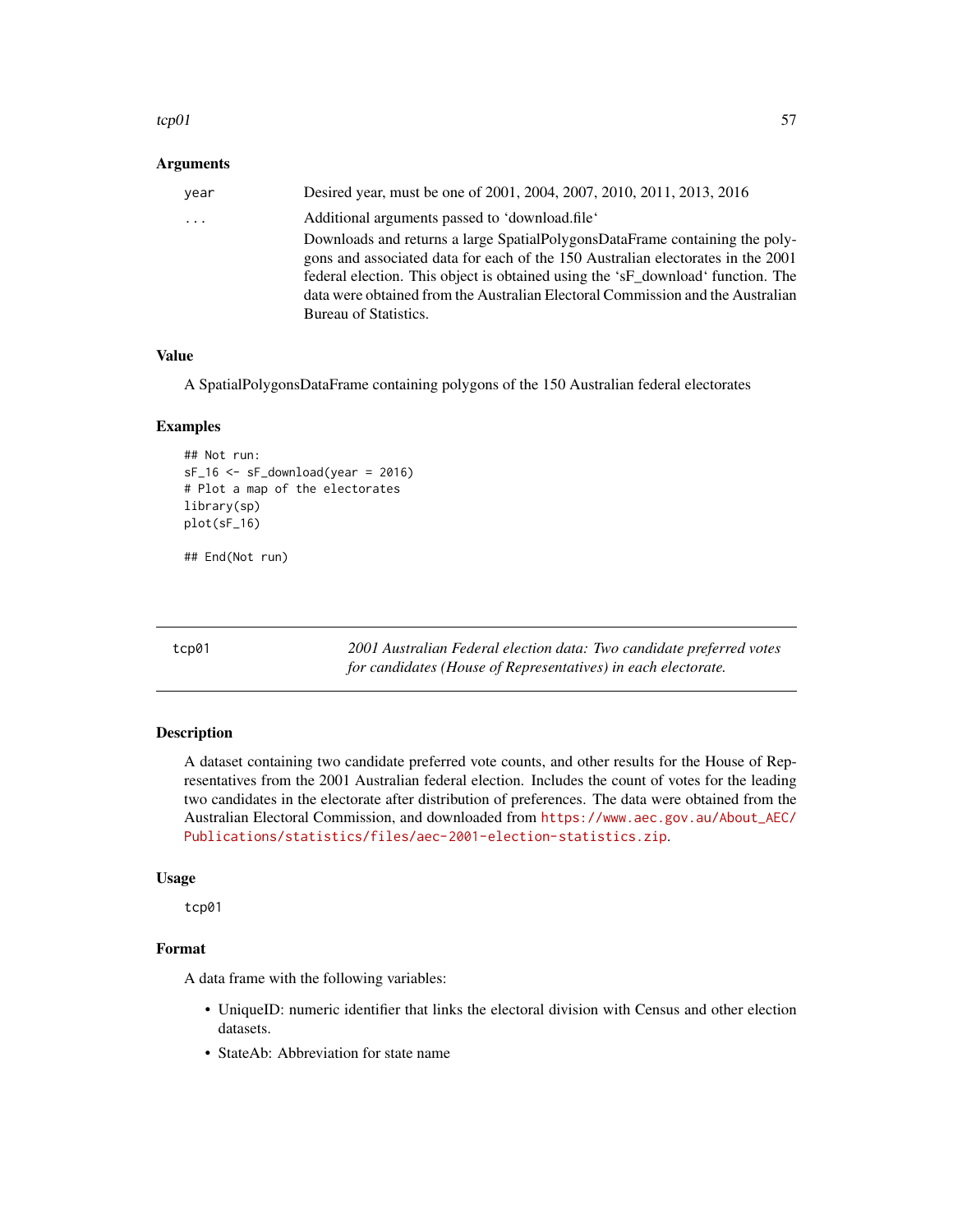- <span id="page-57-0"></span>• DivisionNm: Electoral division name
- Surname: Candidate surname
- GivenNm: Candidate given name
- Elected: Whether the candidate was elected (Y/N)
- Percent: Percentage of ordinary votes cast for the candidate
- PartyAb: Abbreviation for political party name
- PartyNm: Political party name
- Swing: Percentage point change in ordinary votes for the party from the previous election

tcp04 *2004 Australian Federal election data: Two candidate preferred votes for candidates (House of Representatives) in each electorate.*

# **Description**

A dataset containing two candidate preferred vote counts, and other results for the House of Representatives from the 2004 Australian federal election. Includes the count of votes for the leading two candidates in the electorate after distribution of preferences. The data were obtained from the Australian Electoral Commission, and downloaded from [http://results.aec.gov.au/12246/](http://results.aec.gov.au/12246/results/HouseDownloadsMenu-12246-csv.htm) [results/HouseDownloadsMenu-12246-csv.htm](http://results.aec.gov.au/12246/results/HouseDownloadsMenu-12246-csv.htm) and [http://www.aec.gov.au/elections/fede](http://www.aec.gov.au/elections/federal_elections/2004/downloads.htm)ral\_ [elections/2004/downloads.htm](http://www.aec.gov.au/elections/federal_elections/2004/downloads.htm).

# Usage

tcp04

# Format

- StateAb: Abbreviation for state name
- UniqueID: numeric identifier that links the electoral division with Census and other election datasets.
- DivisionNm: Electoral division name
- BallotPosition: Candidate's position on the ballot
- CandidateID: Candidate ID
- Surname: Candidate surname
- GivenNm: Candidate given name
- PartyAb: Abbreviation for political party name
- PartyNm: Political party name
- Elected: Whether the candidate was elected (Y/N)
- OrdinaryVotes: Number of ordinary votes cast for the candidate
- Percent: Percentage of ordinary votes cast for the candidate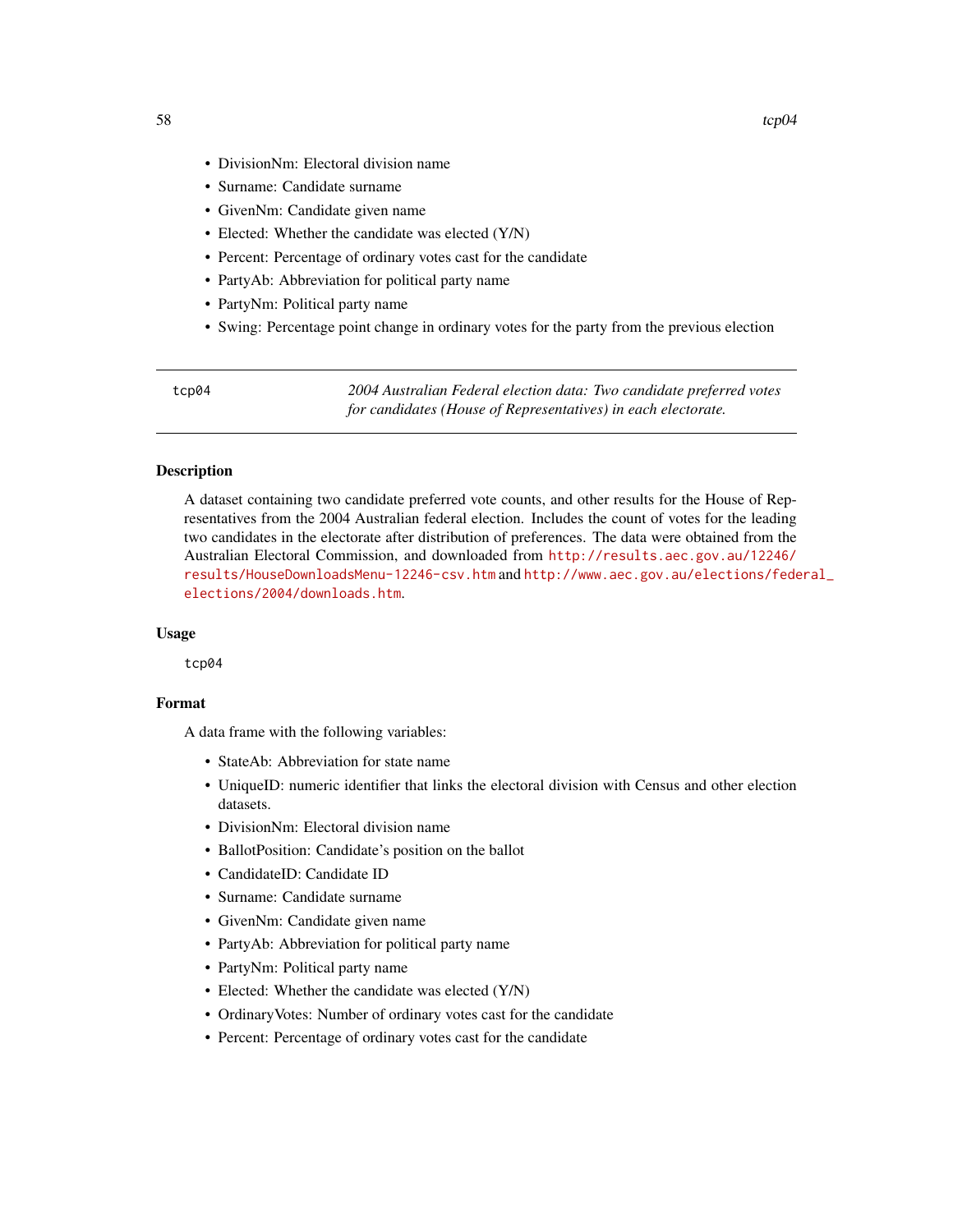<span id="page-58-0"></span>tcp07 *2007 Australian Federal election data: Two candidate preferred votes for candidates (House of Representatives) in each electorate.*

# **Description**

A dataset containing two candidate preferred vote counts, and other results for the House of Representatives from the 2007 Australian federal election. Includes the count of votes for the leading two candidates in the electorate after distribution of preferences. The data were obtained from the Australian Electoral Commission, and downloaded from [http://results.aec.gov.au/13745/](http://results.aec.gov.au/13745/Website/HouseDownloadsMenu-13745-csv.htm) [Website/HouseDownloadsMenu-13745-csv.htm](http://results.aec.gov.au/13745/Website/HouseDownloadsMenu-13745-csv.htm) and [http://www.aec.gov.au/elections/fede](http://www.aec.gov.au/elections/federal_elections/2007/downloads.htm)ral\_ [elections/2007/downloads.htm](http://www.aec.gov.au/elections/federal_elections/2007/downloads.htm).

#### Usage

tcp07

## Format

- StateAb: Abbreviation for state name
- UniqueID: numeric identifier that links the electoral division with Census and other election datasets.
- DivisionNm: Electoral division name
- BallotPosition: Candidate's position on the ballot
- CandidateID: Candidate ID
- Surname: Candidate surname
- GivenNm: Candidate given name
- PartyAb: Abbreviation for political party name
- PartyNm: Political party name
- Elected: Whether the candidate was elected (Y/N)
- HistoricElected: Whether the candidate is the incumbent member
- OrdinaryVotes: Number of ordinary votes cast for the candidate
- Percent: Percentage of ordinary votes cast for the candidate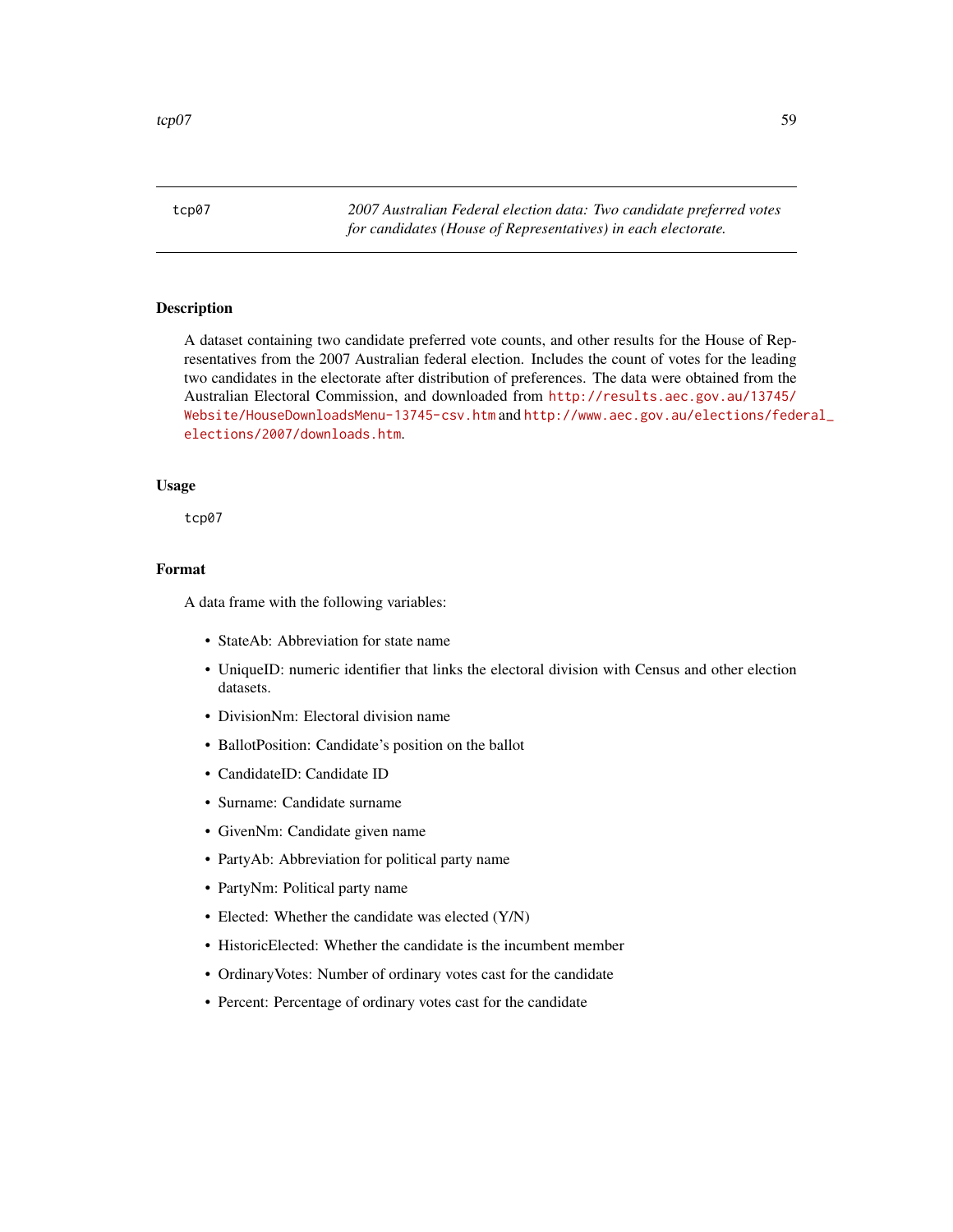<span id="page-59-0"></span>tcp10 *2010 Australian Federal election data: Two candidate preferred votes for candidates (House of Representatives) in each electorate.*

# **Description**

A dataset containing two candidate preferred vote counts, and other results for the House of Representatives from the 2010 Australian federal election. Includes the count of votes for the leading two candidates in the electorate after distribution of preferences. The data were obtained from the Australian Electoral Commission, and downloaded from [http://results.aec.gov.au/15508/](http://results.aec.gov.au/15508/Website/HouseDownloadsMenu-15508-csv.htm) [Website/HouseDownloadsMenu-15508-csv.htm](http://results.aec.gov.au/15508/Website/HouseDownloadsMenu-15508-csv.htm) and [http://www.aec.gov.au/elections/fede](http://www.aec.gov.au/elections/federal_elections/2010/downloads.htm)ral\_ [elections/2010/downloads.htm](http://www.aec.gov.au/elections/federal_elections/2010/downloads.htm).

#### Usage

tcp10

## Format

- StateAb: Abbreviation for state name
- UniqueID: numeric identifier that links the electoral division with Census and other election datasets.
- DivisionNm: Electoral division name
- BallotPosition: Candidate's position on the ballot
- CandidateID: Candidate ID
- Surname: Candidate surname
- GivenNm: Candidate given name
- PartyAb: Abbreviation for political party name
- PartyNm: Political party name
- Elected: Whether the candidate was elected (Y/N)
- HistoricElected: Whether the candidate is the incumbent member
- OrdinaryVotes: Number of ordinary votes cast for the candidate
- Percent: Percentage of ordinary votes cast for the candidate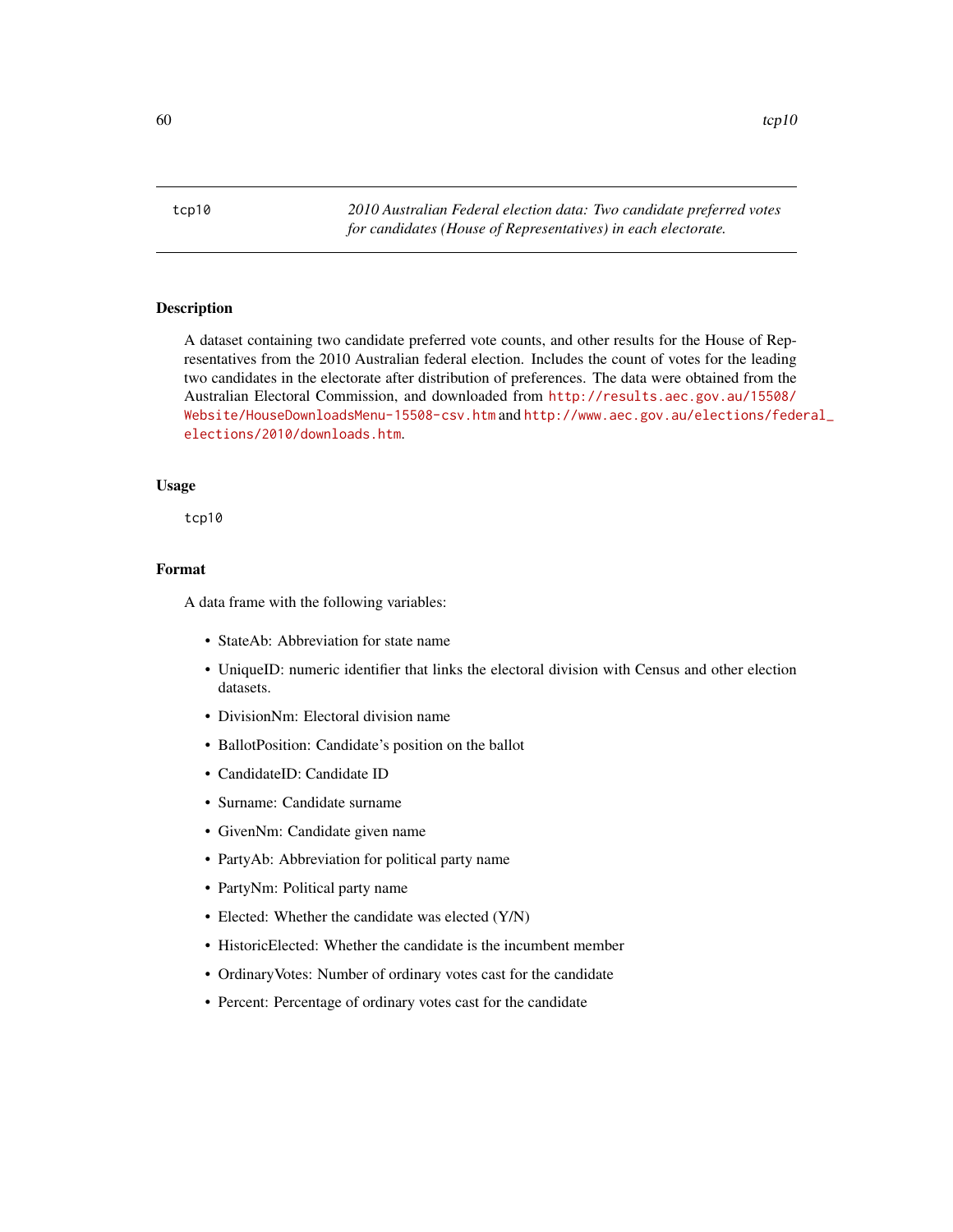<span id="page-60-0"></span>tcp13 *2013 Australian Federal election data: Two candidate preferred votes for candidates (House of Representatives) in each electorate.*

# **Description**

A dataset containing two candidate preferred vote counts, and other results for the House of Representatives from the 2013 Australian federal election. Includes the count of votes for the leading two candidates in the electorate after distribution of preferences. The data were obtained from the Australian Electoral Commission, and downloaded from [http://results.aec.gov.au/17496/](http://results.aec.gov.au/17496/Website/HouseDownloadsMenu-17496-csv.htm) [Website/HouseDownloadsMenu-17496-csv.htm](http://results.aec.gov.au/17496/Website/HouseDownloadsMenu-17496-csv.htm) and [http://www.aec.gov.au/elections/fede](http://www.aec.gov.au/elections/federal_elections/2013/downloads.htm)ral\_ [elections/2013/downloads.htm](http://www.aec.gov.au/elections/federal_elections/2013/downloads.htm).

#### Usage

tcp13

## Format

- StateAb: Abbreviation for state name
- UniqueID: numeric identifier that links the electoral division with Census and other election datasets.
- DivisionNm: Electoral division name
- BallotPosition: Candidate's position on the ballot
- CandidateID: Candidate ID
- Surname: Candidate surname
- GivenNm: Candidate given name
- PartyAb: Abbreviation for political party name
- PartyNm: Political party name
- Elected: Whether the candidate was elected (Y/N)
- HistoricElected: Whether the candidate is the incumbent member
- OrdinaryVotes: Number of ordinary votes cast for the candidate
- Percent: Percentage of ordinary votes cast for the candidate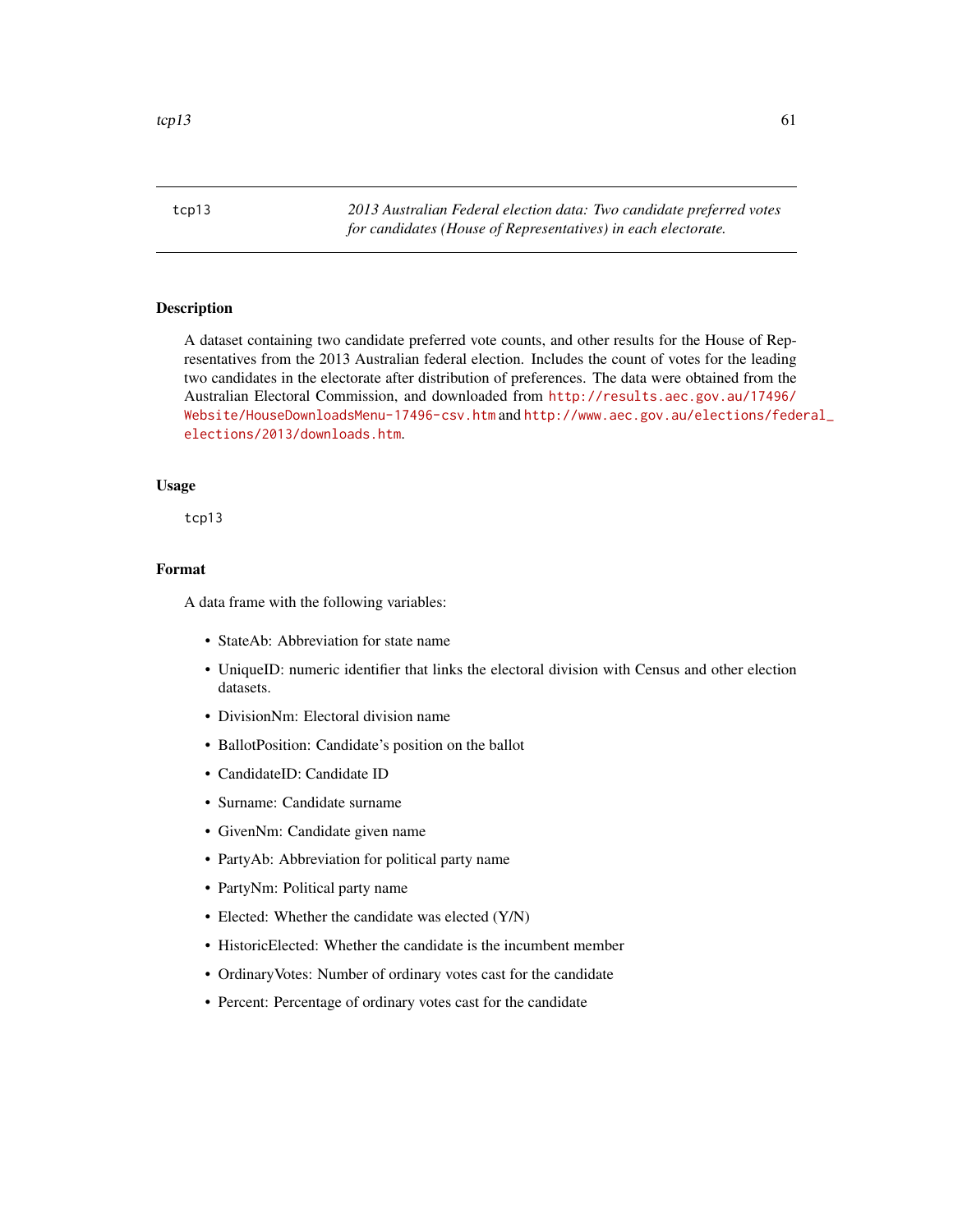<span id="page-61-0"></span>tcp16 *2016 Australian Federal election data: Two candidate preferred votes for candidates (House of Representatives) in each electorate.*

# **Description**

A dataset containing two candidate preferred vote counts, and other results for the House of Representatives from the 2016 Australian federal election. Includes the count of votes for the leading two candidates in the electorate after distribution of preferences. The data were obtained from the Australian Electoral Commission, and downloaded from [http://results.aec.gov.au/20499/](http://results.aec.gov.au/20499/Website/HouseDownloadsMenu-20499-csv.htm) [Website/HouseDownloadsMenu-20499-csv.htm](http://results.aec.gov.au/20499/Website/HouseDownloadsMenu-20499-csv.htm) and [http://www.aec.gov.au/elections/fede](http://www.aec.gov.au/elections/federal_elections/2016/downloads.htm)ral\_ [elections/2016/downloads.htm](http://www.aec.gov.au/elections/federal_elections/2016/downloads.htm).

#### Usage

tcp16

## Format

- StateAb: Abbreviation for state name
- UniqueID: numeric identifier that links the electoral division with Census and other election datasets.
- DivisionNm: Electoral division name
- BallotPosition: Candidate's position on the ballot
- CandidateID: Candidate ID
- Surname: Candidate surname
- GivenNm: Candidate given name
- PartyAb: Abbreviation for political party name
- PartyNm: Political party name
- Elected: Whether the candidate was elected (Y/N)
- HistoricElected: Whether the candidate is the incumbent member
- OrdinaryVotes: Number of ordinary votes cast for the candidate
- Percent: Percentage of ordinary votes cast for the candidate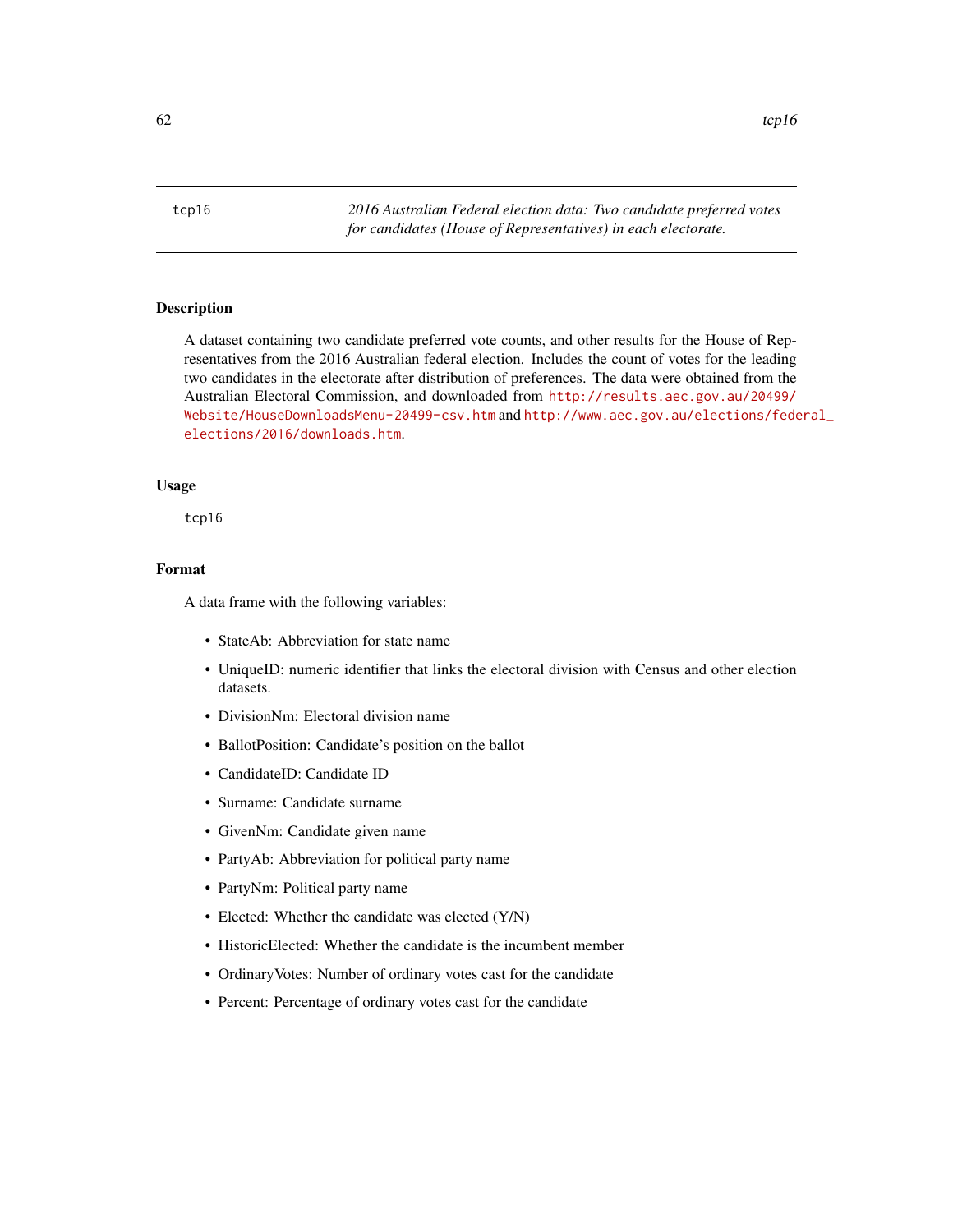<span id="page-62-0"></span>tpp01 *2001 Australian Federal election data: Two party preferred votes for candidates (House of Representatives) in each electorate. where Labor and Liberal parties were the two most popular parties.*

#### **Description**

A dataset containing two party preferred vote counts, winning candidate names, and other results for the House of Representatives from the 2001 Australian federal election. Includes the count of votes for the Australian Labor Party and the count of votes for the Liberal-National Coalition for each electorate. The data were obtained from the Australian Electoral Commission, and downloaded from [https://www.aec.gov.au/About\\_AEC/Publications/statistics/](https://www.aec.gov.au/About_AEC/Publications/statistics/files/aec-2001-election-statistics.zip) [files/aec-2001-election-statistics.zip](https://www.aec.gov.au/About_AEC/Publications/statistics/files/aec-2001-election-statistics.zip).

#### Usage

tpp01

#### Format

A data frame with the following variables:

- UniqueID: numeric identifier that links the electoral division with Census and other election datasets.
- DivisionNm: Electoral division name
- StateAb: Abbreviation for state name
- LNP\_Votes: Count of two party preferred vote in favour of the Liberal National coalition
- LNP\_Percent: Percentage of two party preferred vote in favour of the Liberal National coalition
- ALP\_Votes: Count of two party preferred vote in favour of the Labor party
- ALP\_Percent: Percentage of two party preferred vote in favour of the Labor party
- TotalVotes: Total number of votes cast
- Swing: Percentage point change in two party preferred vote from the previous election

tpp04 *2004 Australian Federal election data: Two party preferred votes for candidates (House of Representatives) in each electorate.*

#### **Description**

A dataset containing two party preferred vote counts, winning candidate names, and other results for the House of Representatives from the 2004 Australian federal election. Includes the count of votes for the Australian Labor Party and the count of votes for the Liberal-National Coalition for each electorate. The data were obtained from the Australian Electoral Commission, and downloaded from <http://results.aec.gov.au/12246/results/HouseDownloadsMenu-12246-csv.htm> and [http://www.aec.gov.au/elections/federal\\_elections/2004/downloads.htm](http://www.aec.gov.au/elections/federal_elections/2004/downloads.htm).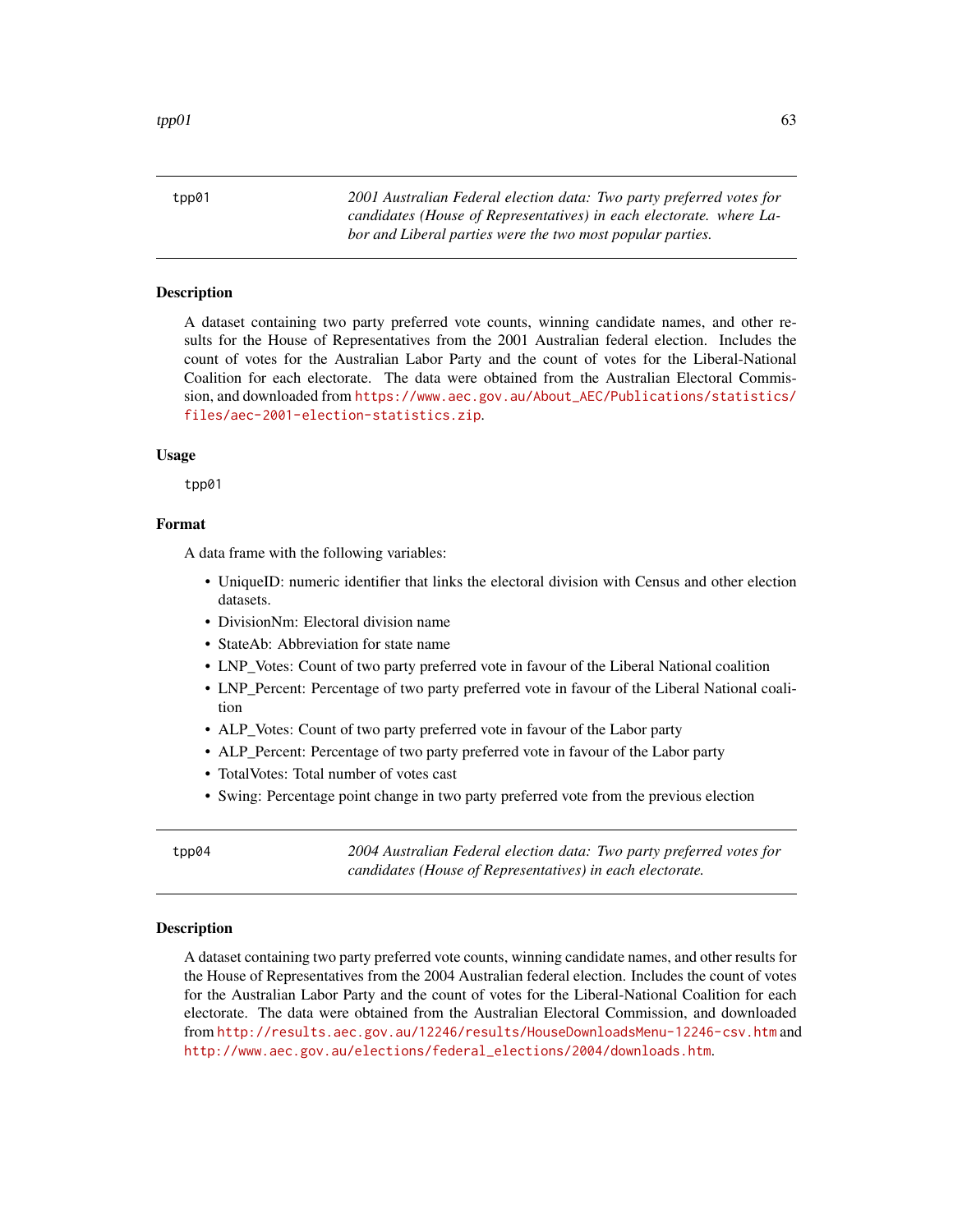#### Usage

tpp04

#### Format

A data frame with the following variables:

- UniqueID: numeric identifier that links the electoral division with Census and other election datasets.
- DivisionNm: Electoral division name
- StateAb: Abbreviation for state name
- LNP Votes: Count of two party preferred vote in favour of the Liberal National coalition
- LNP\_Percent: Percentage of two party preferred vote in favour of the Liberal National coalition
- ALP\_Votes: Count of two party preferred vote in favour of the Labor party
- ALP\_Percent: Percentage of two party preferred vote in favour of the Labor party
- TotalVotes: Total number of votes cast
- Swing: Percentage point change in two party preferred vote from the previous election

tpp07 *2007 Australian Federal election data: Two party preferred votes for candidates (House of Representatives) in each electorate.*

#### Description

A dataset containing two party preferred vote counts, winning candidate names, and other results for the House of Representatives from the 2007 Australian federal election. Includes the count of votes for the Australian Labor Party and the count of votes for the Liberal-National Coalition for each electorate. The data were obtained from the Australian Electoral Commission, and downloaded from <http://results.aec.gov.au/13745/Website/HouseDownloadsMenu-13745-csv.htm> and [http://www.aec.gov.au/elections/federal\\_elections/2007/downloads.htm](http://www.aec.gov.au/elections/federal_elections/2007/downloads.htm).

# Usage

tpp07

# Format

- UniqueID: numeric identifier that links the electoral division with Census and other election datasets.
- DivisionNm: Electoral division name
- StateAb: Abbreviation for state name

<span id="page-63-0"></span>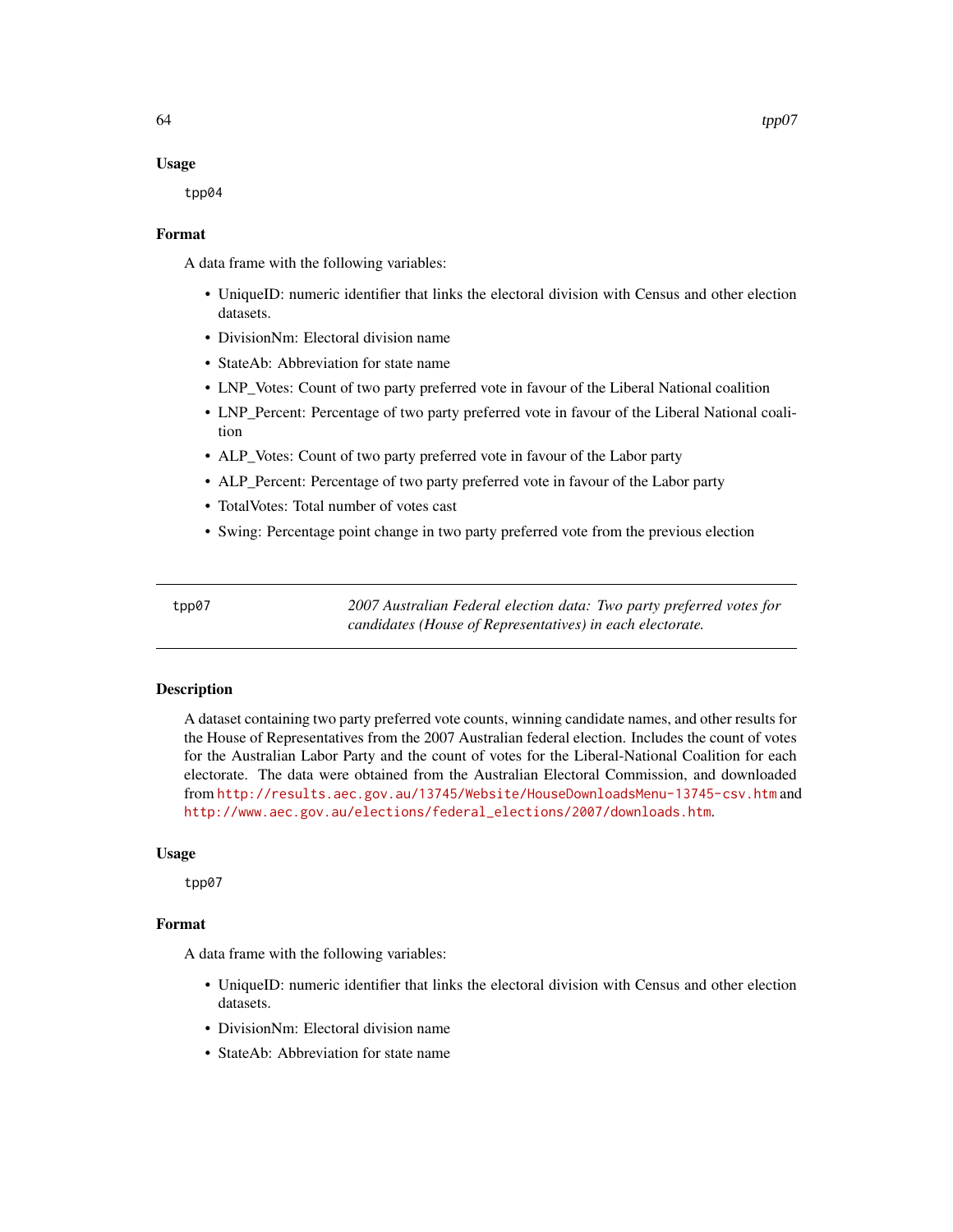- <span id="page-64-0"></span>• LNP\_Votes: Count of two party preferred vote in favour of the Liberal National coalition
- LNP\_Percent: Percentage of two party preferred vote in favour of the Liberal National coalition
- ALP Votes: Count of two party preferred vote in favour of the Labor party
- ALP Percent: Percentage of two party preferred vote in favour of the Labor party
- TotalVotes: Total number of votes cast
- Swing: Percentage point change in two party preferred vote from the previous election

| tpp10 | 2010 Australian Federal election data: Two party preferred votes for |
|-------|----------------------------------------------------------------------|
|       | candidates (House of Representatives) in each electorate.            |

# Description

A dataset containing two party preferred vote counts, winning candidate names, and other results for the House of Representatives from the 2010 Australian federal election. Includes the count of votes for the Australian Labor Party and the count of votes for the Liberal-National Coalition for each electorate. The data were obtained from the Australian Electoral Commission, and downloaded from <http://results.aec.gov.au/15508/Website/HouseDownloadsMenu-15508-csv.htm> and [http://www.aec.gov.au/elections/federal\\_elections/2010/downloads.htm](http://www.aec.gov.au/elections/federal_elections/2010/downloads.htm).

#### Usage

tpp10

# Format

- UniqueID: numeric identifier that links the electoral division with Census and other election datasets.
- DivisionNm: Electoral division name
- StateAb: Abbreviation for state name
- LNP\_Votes: Count of two party preferred vote in favour of the Liberal National coalition
- LNP\_Percent: Percentage of two party preferred vote in favour of the Liberal National coalition
- ALP\_Votes: Count of two party preferred vote in favour of the Labor party
- ALP\_Percent: Percentage of two party preferred vote in favour of the Labor party
- TotalVotes: Total number of votes cast
- Swing: Percentage point change in two party preferred vote from the previous election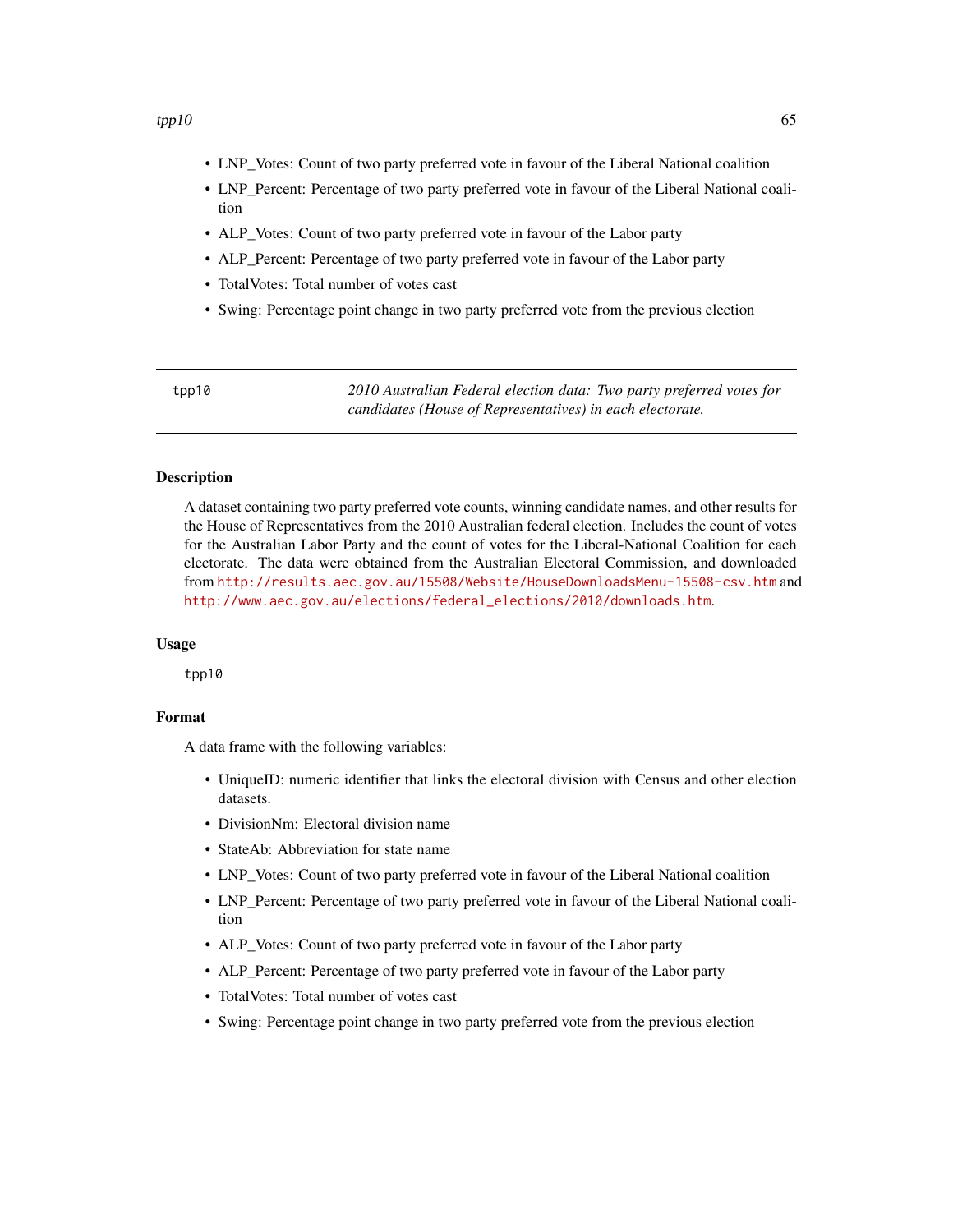<span id="page-65-0"></span>tpp13 *2013 Australian Federal election data: Two party preferred votes for candidates (House of Representatives) in each electorate.*

#### Description

A dataset containing two party preferred vote counts, winning candidate names, and other results for the House of Representatives from the 2013 Australian federal election. Includes the count of votes for the Australian Labor Party and the count of votes for the Liberal-National Coalition for each electorate. The data were obtained from the Australian Electoral Commission, and downloaded from <http://results.aec.gov.au/17496/Website/HouseDownloadsMenu-17496-csv.htm> and [http://www.aec.gov.au/elections/federal\\_elections/2013/downloads.htm](http://www.aec.gov.au/elections/federal_elections/2013/downloads.htm).

#### Usage

tpp13

# Format

A data frame with the following variables:

- UniqueID: numeric identifier that links the electoral division with Census and other election datasets.
- DivisionNm: Electoral division name
- StateAb: Abbreviation for state name
- LNP\_Votes: Count of two party preferred vote in favour of the Liberal National coalition
- LNP Percent: Percentage of two party preferred vote in favour of the Liberal National coalition
- ALP\_Votes: Count of two party preferred vote in favour of the Labor party
- ALP\_Percent: Percentage of two party preferred vote in favour of the Labor party
- TotalVotes: Total number of votes cast
- Swing: Percentage point change in two party preferred vote from the previous election

tpp16 *2016 Australian Federal election data: Two party preferred votes for candidates (House of Representative) in each electorate.*

#### **Description**

A dataset containing two party preferred vote counts, winning candidate names, and other results for the House of Representatives from the 2016 Australian federal election. Includes the count of votes for the Australian Labor Party and the count of votes for the Liberal-National Coalition for each electorate. The data were obtained from the Australian Electoral Commission, and downloaded from <http://results.aec.gov.au/20499/Website/HouseDownloadsMenu-20499-csv.htm> and [http://www.aec.gov.au/elections/federal\\_elections/2016/downloads.htm](http://www.aec.gov.au/elections/federal_elections/2016/downloads.htm).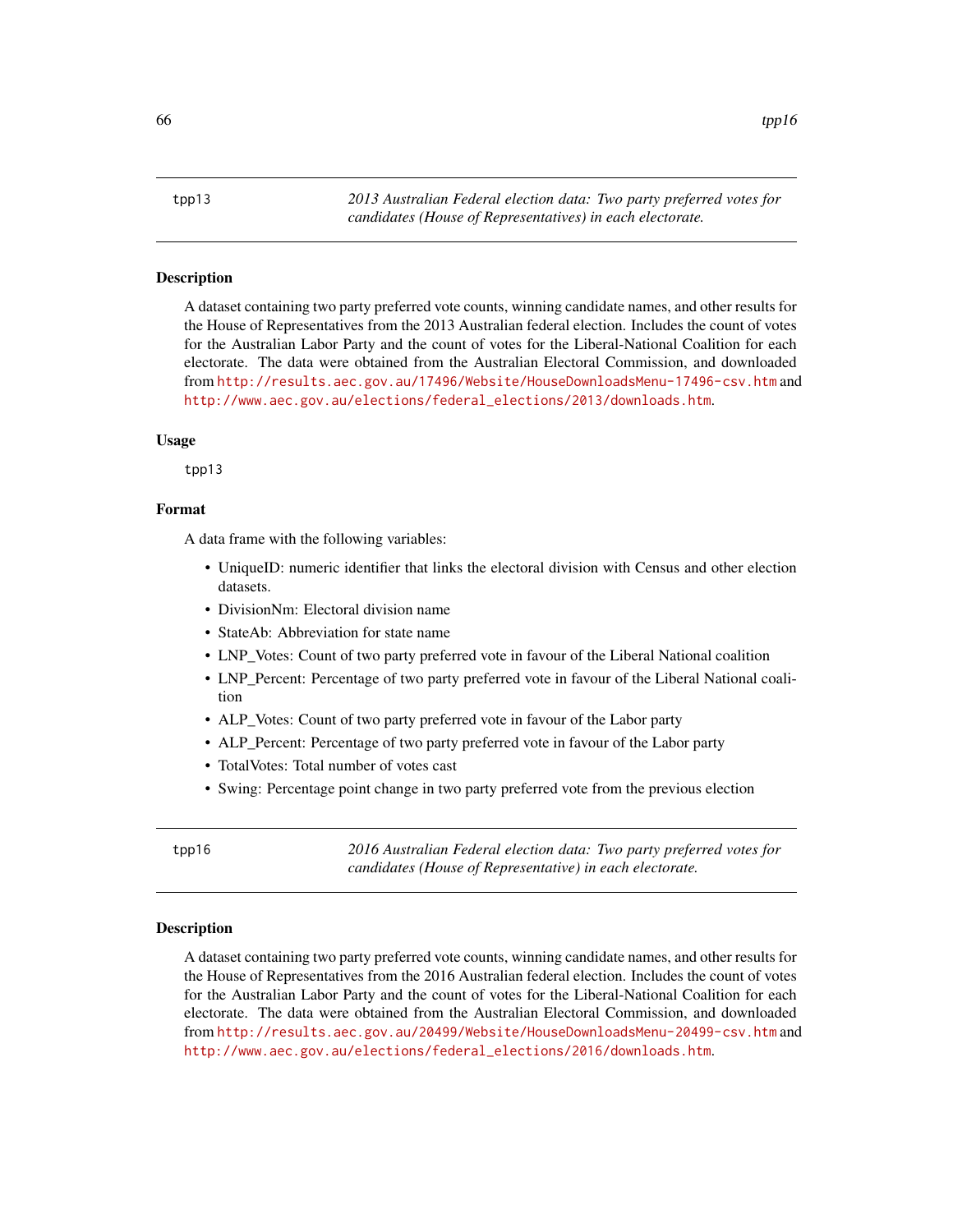#### Usage

tpp16

#### Format

A data frame with the following variables:

- UniqueID: numeric identifier that links the electoral division with Census and other election datasets.
- DivisionNm: Electoral division name
- StateAb: Abbreviation for state name
- LNP\_Votes: Count of two party preferred vote in favour of the Liberal National coalition
- LNP\_Percent: Percentage of two party preferred vote in favour of the Liberal National coalition
- ALP\_Votes: Count of two party preferred vote in favour of the Labor party
- ALP\_Percent: Percentage of two party preferred vote in favour of the Labor party
- TotalVotes: Total number of votes cast
- Swing: Percentage point change in two party preferred vote from the previous election

# twocand\_pollingbooth\_download

*Download two candidate preference voting data from each polling booth, from the five Australian Federal elections between 2004 and 2016.*

#### Description

Download two candidate preference voting data from each polling booth, from the five Australian Federal elections between 2004 and 2016.

#### Usage

```
twocand_pollingbooth_download(...)
```
### Arguments

... Additional arguments passed to 'download.file'

Downloads and returns the two candidate preferred votes for candidates in the House of Representatives, for each polling both, in the five Australian Federal elections between 2004 and 2016.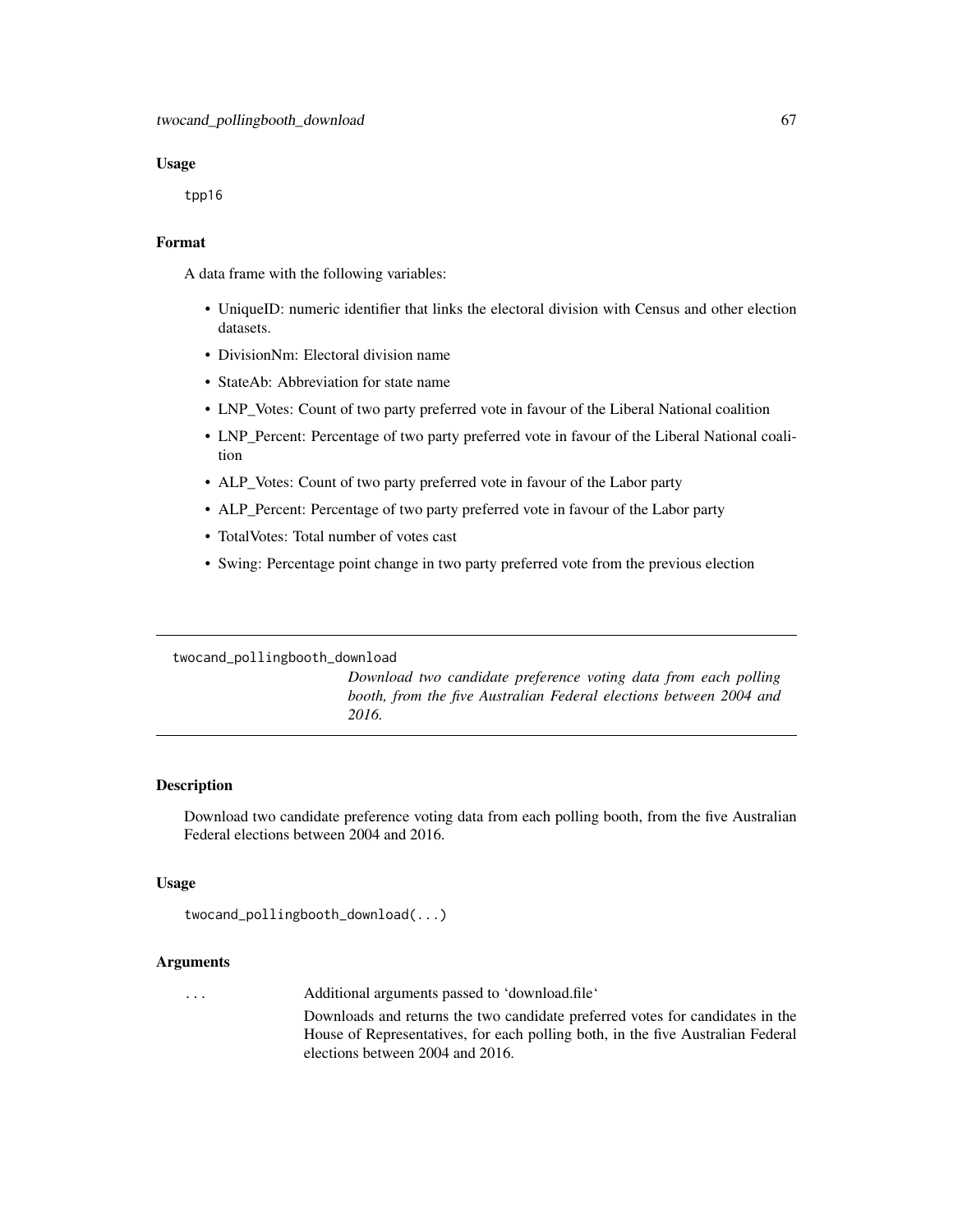# Format

A data frame with the following variables:

- StateAb: Abbreviation for state name
- DivisionID: Electoral division ID
- DivisionNm: Electoral division name
- PollingPlaceID: Polling place ID
- PollingPlace: Polling place name
- CandidateID: Candidate ID
- Surname: Candidate surname
- GivenNm: Candidate given name
- BallotPosition: Candidate's position on the ballot
- Elected: Whether the candidate was elected (Y/N)
- HistoricElected: Whether the candidate is the incumbent member
- PartyAb: Abbreviation for political party name
- PartyNm: Political party name
- OrdinaryVotes: Number of ordinary votes cast at the polling place for the candidate
- Swing: Percentage point change in ordinary votes for the party from the previous election
- PremisesPostCode: Post code of polling booth
- Latitude: Coordinates
- Longitude: Coordinates
- year: Election year

#### Value

A data frame containing two candidate preference votes

A dataset containing two candidate preferred vote counts, polling place locations, and other results for the House of Representatives from each of the 2004, 2007, 2010, 2013 and 2016 Australian federal elections. Includes the count of votes for the leading two candidates in the electorate after distribution of preferences for each polling place. Note that 2001 two candidate preferred vote is not available in this package. This data set is obtained using the 'twocand\_pollingbooth\_download' function. The data were obtained from the Australian Electoral Commission,

```
## Not run:
tcp_pp <- twocand_pollingbooth_download()
library(dplyr)
tcp_pp %>% filter(year == 2016) %>% arrange(-OrdinaryVotes) %>% head
## End(Not run)
```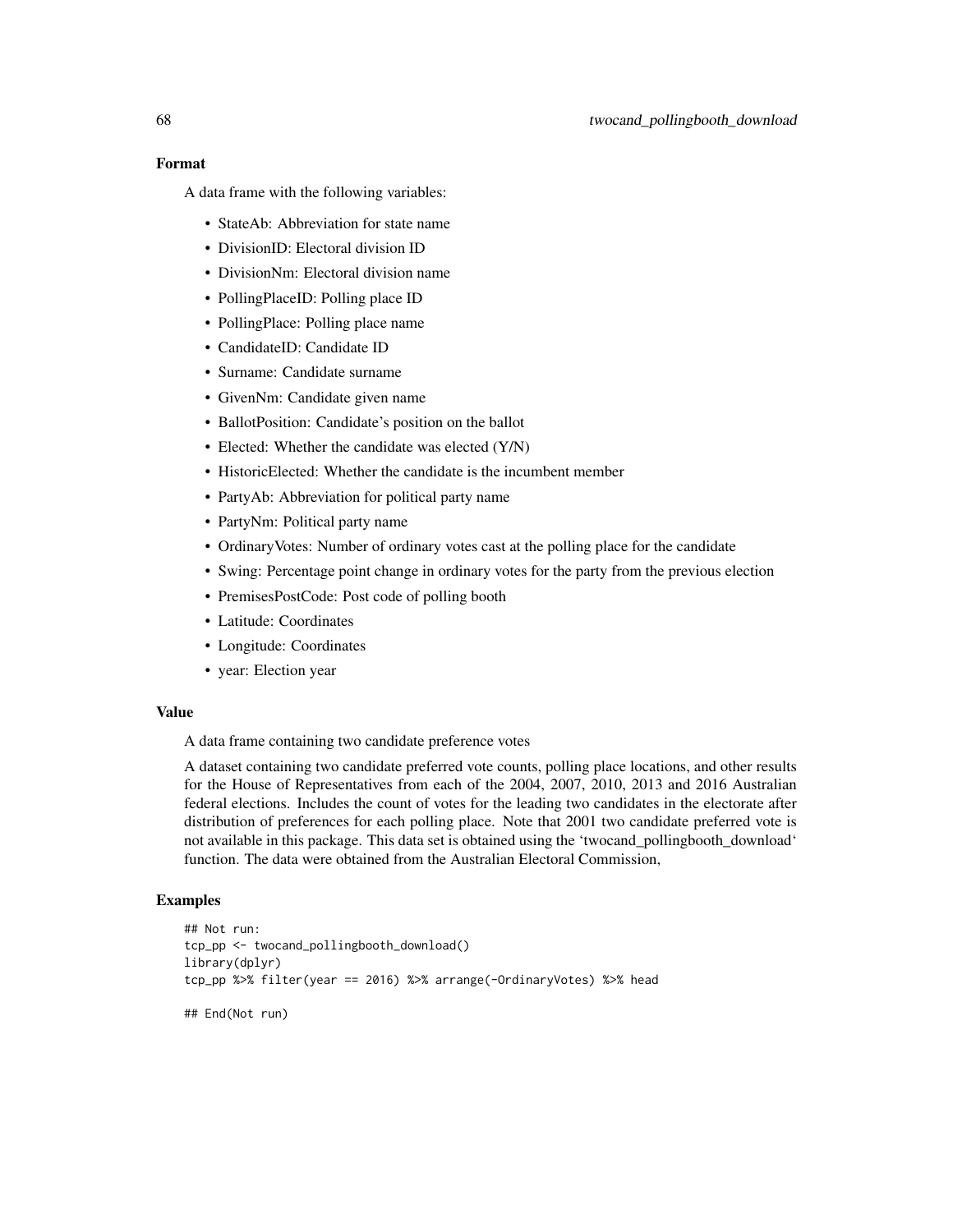twoparty\_pollingbooth\_download

*Download two party preference voting data from each polling booth, from the six Australian Federal elections between 2001 and 2016.*

#### Description

Download two party preference voting data from each polling booth, from the six Australian Federal elections between 2001 and 2016.

#### Usage

twoparty\_pollingbooth\_download(...)

#### Arguments

... Additional arguments passed to 'download.file' Downloads and returns the wo party preferred votes for candidates in the House

of Representatives, for each polling both, in the six Australian Federal elections between 2001 and 2016.

#### Format

- StateAb: Abbreviation for state name
- DivisionID: Electoral division ID
- DivisionNm: Electoral division name
- PollingPlaceID: Polling place ID
- PollingPlace: Polling place name
- LNP\_Votes: Count of two party preferred vote in favour of the Liberal National coalition
- LNP\_Percent: Percentage of two party preferred vote in favour of the Liberal National coalition
- ALP\_Votes: Count of two party preferred vote in favour of the Labor party
- ALP\_Percent: Percentage of two party preferred vote in favour of the Labor party
- TotalVotes: Total number of votes cast
- Swing: Percentage point change in two party preferred vote from the previous election
- PremisesPostCode: Post code of polling booth
- Latitude: Coordinates
- Longitude: Coordinates
- year: Election year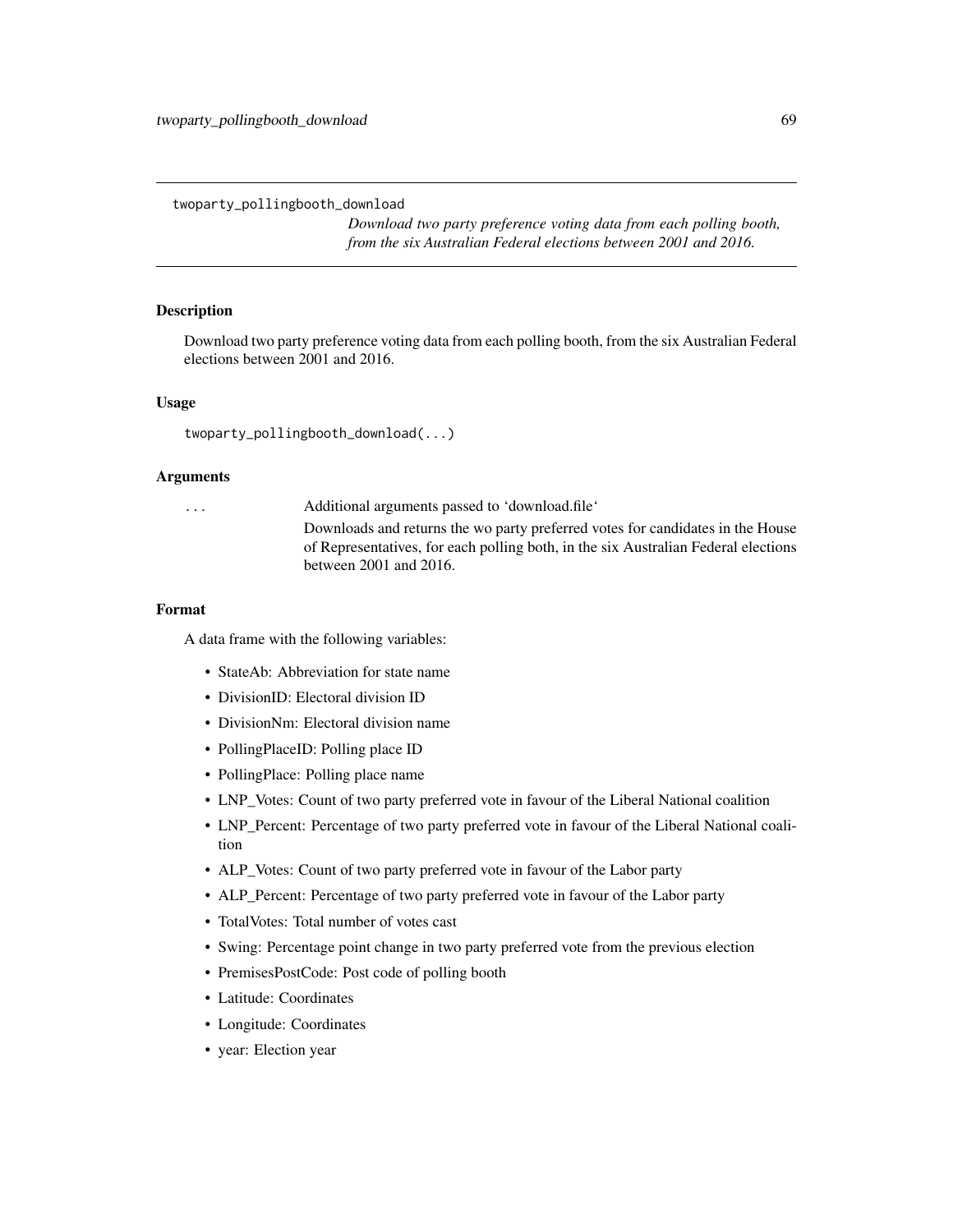Value

A data frame containing two party preference votes

A dataset containing two party preferred vote counts, winning candidate names, polling place locations, and other results for the House of Representatives from each of the 2001, 2004, 2007, 2010, 2013 and 2016 Australian federal elections. Includes the count of votes for the Australian Labor Party and the count of votes for the Liberal-National Coalition for each polling place. This data set is obtained using the 'twoparty\_pollingbooth\_download' function. The data were obtained from the Australian Electoral Commission.

# Examples

```
## Not run:
tpp_pp <- twoparty_pollingbooth_download()
library(dplyr)
tpp_pp %>% filter(year == 2016) %>% arrange(-LNP_Percent) %>% head
## End(Not run)
```
weighted\_avg\_census *Function to compute weighted average of Census information using imputed populations as weights*

#### Description

Function to compute weighted average of Census information using imputed populations as weights

# Usage

```
weighted_avg_census(mapping_df, abs_df)
```
#### Arguments

| $mapping_d$ | data frame detailing how much Census divisions intersect with each electoral<br>division at the time of the election. |
|-------------|-----------------------------------------------------------------------------------------------------------------------|
| abs df      | data frame holding Census information from Census year                                                                |

# Value

data frame with imputed Census data for electoral boundaries at the time of the Census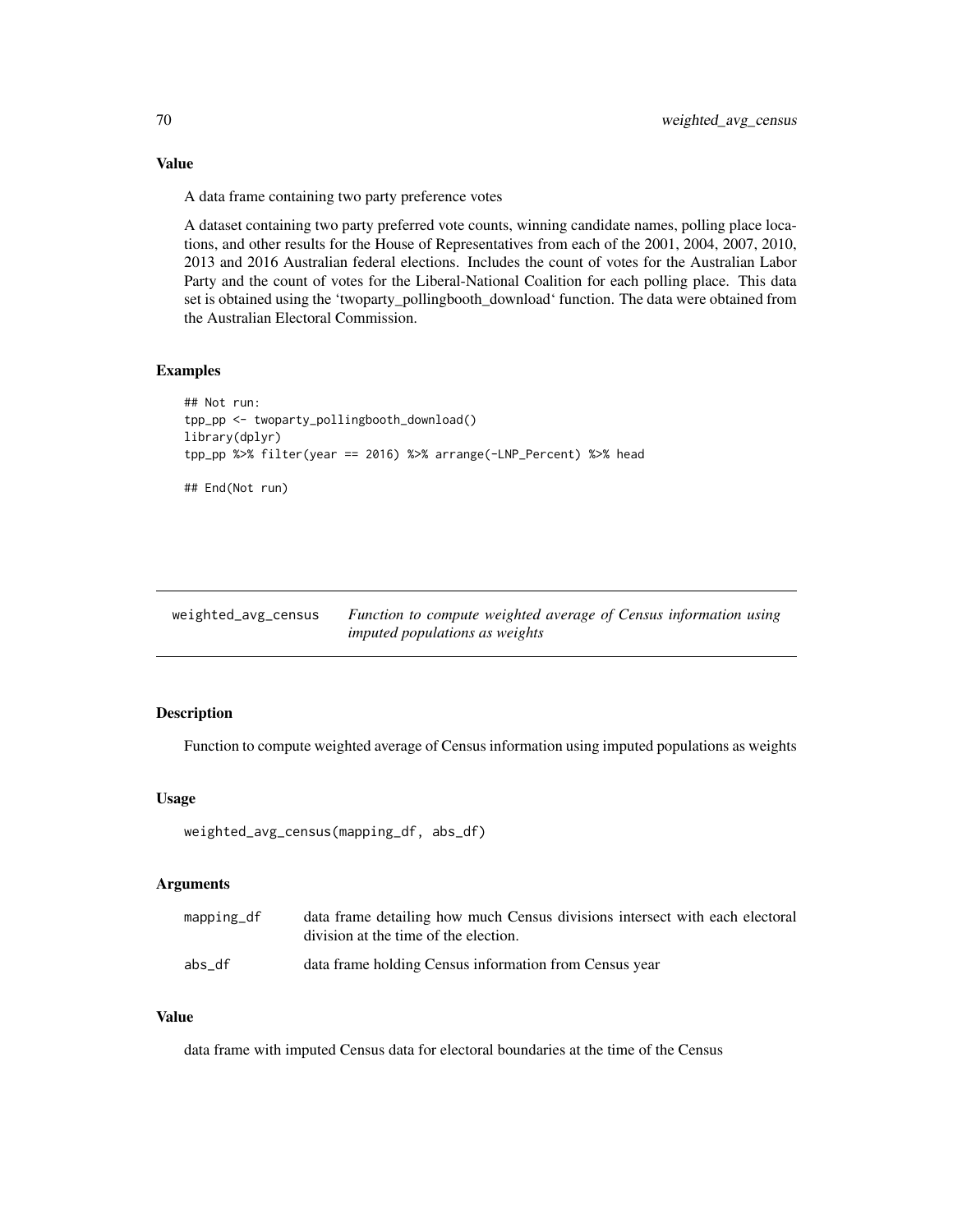# weighted\_avg\_census 71

# Examples

```
## Not run:
data(abs2016)
# Each 2013 electorate boundary's composition in terms of the
# boundaries in place for the 2016 Census
aec_sF_2013 <- loadShapeFile(path_to_aec_shapefile)
abs_sF_2016 <- loadShapeFile(path_to_abs_shapefile)
mapping_2016 <- mapping_fn(aec_sF = aec_sF_2013, abs_sF = abs_sF_2016)
# Estimate 2016 Census data for the 2013 electorates
imputed_data_2016 <- weighted_avg_census(mapping_df = mapping_2016, abs_df = abs2016)
```
## End(Not run)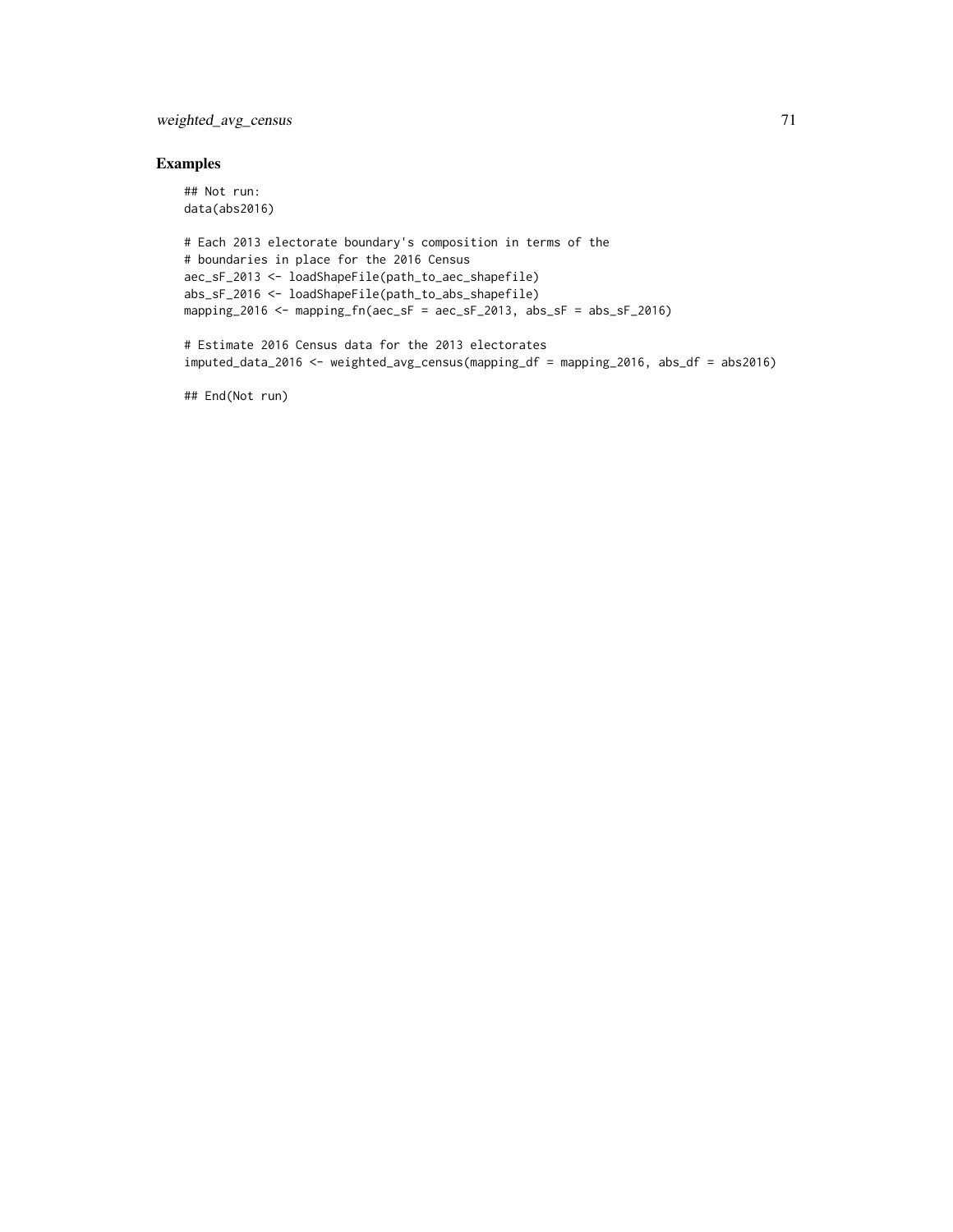# Index

∗Topic datasets abs2001 , [4](#page-3-0) abs2004 , [7](#page-6-0) abs2006 , [10](#page-9-0) abs2006\_e07 , [13](#page-12-0) abs2007 , [16](#page-15-0) abs2010 , [19](#page-18-0) abs2011 , [21](#page-20-0) abs2013 , [25](#page-24-0) abs2016 , [27](#page-26-1) fp01 , [39](#page-38-0) fp04 , [39](#page-38-0) fp07 , [40](#page-39-0) fp10 , [41](#page-40-0) fp13 , [42](#page-41-0) fp16, [43](#page-42-0) nat\_data01 , [48](#page-47-0) nat\_data04 , [48](#page-47-0) nat\_data07 , [49](#page-48-0) nat\_data10 , [50](#page-49-0) nat\_data13 , [50](#page-49-0) nat\_data16 , [51](#page-50-0) nat\_map01 , [52](#page-51-0) nat\_map04 , [53](#page-52-0) nat\_map07 , [53](#page-52-0) nat\_map10 , [54](#page-53-0) nat\_map13 , [55](#page-54-0) nat\_map16 , [55](#page-54-0) tcp01 , [57](#page-56-0) tcp04 , [58](#page-57-0) tcp07 , [59](#page-58-0) tcp10 , [60](#page-59-0) tcp13 , [61](#page-60-0) tcp16 , [62](#page-61-0) tpp01 , [63](#page-62-0) tpp04 , [63](#page-62-0) tpp07 , [64](#page-63-0) tpp10 , [65](#page-64-0) tpp13 , [66](#page-65-0)

tpp16 , [66](#page-65-0) ∗Topic package eechidna-package , [3](#page-2-0) abs2001 , [4](#page-3-0) abs2004 , [7](#page-6-0) abs2006 , [10](#page-9-0) abs2006\_e07 , [13](#page-12-0) abs2007 , [16](#page-15-0) abs2010 , [19](#page-18-0) abs2011 , [21](#page-20-0) abs2013 , [25](#page-24-0) abs2016 , [27](#page-26-1) , *[45](#page-44-0)* aec\_add\_carto\_f , [31](#page-30-0) aec\_carto\_f , [31](#page-30-0) aec\_carto\_join\_f , [33](#page-32-0) aec\_extract\_f , [34](#page-33-0) circle , [34](#page-33-0) complete\_color , [35](#page-34-0) dorling, [36](#page-35-0) eechidna *(*eechidna-package *)* , [3](#page-2-0) eechidna-package, [3](#page-2-0) firstpref\_pollingbooth\_download , [37](#page-36-0) fp01 , [39](#page-38-0) fp04 , [39](#page-38-0) fp07 , [40](#page-39-0) fp10 , [41](#page-40-0) fp13 , [42](#page-41-0) fp16, [43](#page-42-0) get\_electorate\_shapes , [44](#page-43-0) launch\_app , [45](#page-44-0) load\_shapefile , [46](#page-45-0) mapping\_fn,[47](#page-46-0) nat\_data01 , [48](#page-47-0)